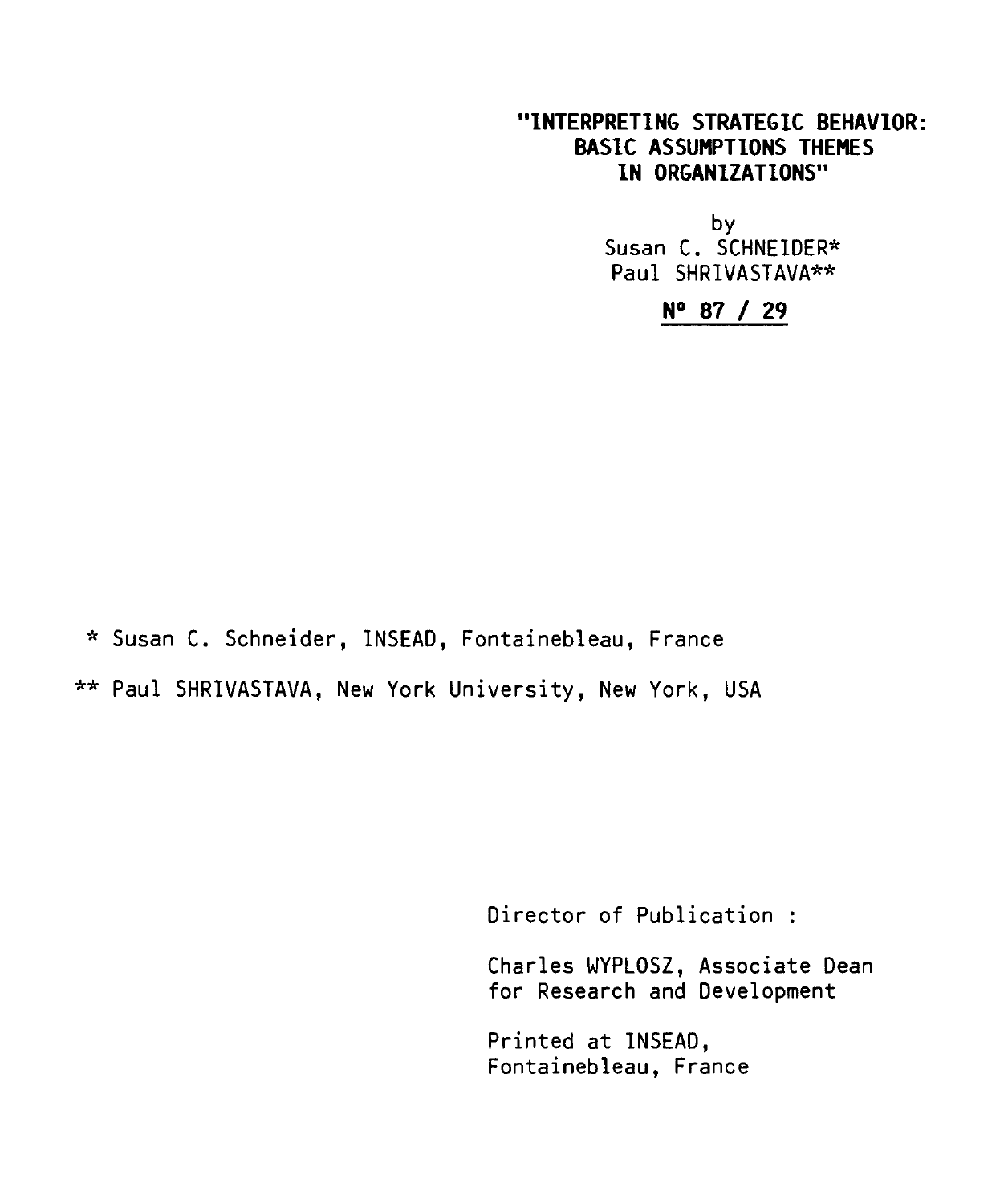# Interpreting Strategic Behavior :

Basic Assumptions Themes In Organizations

Susan C. Schneider, Ph.D. Assistant Professor INSEAD Boulevard de Constance 77305 Fontainebleau FRANCE

Paul Shrivastava Associate Professor New York University 40 West 4th Street New York, New York 10003 USA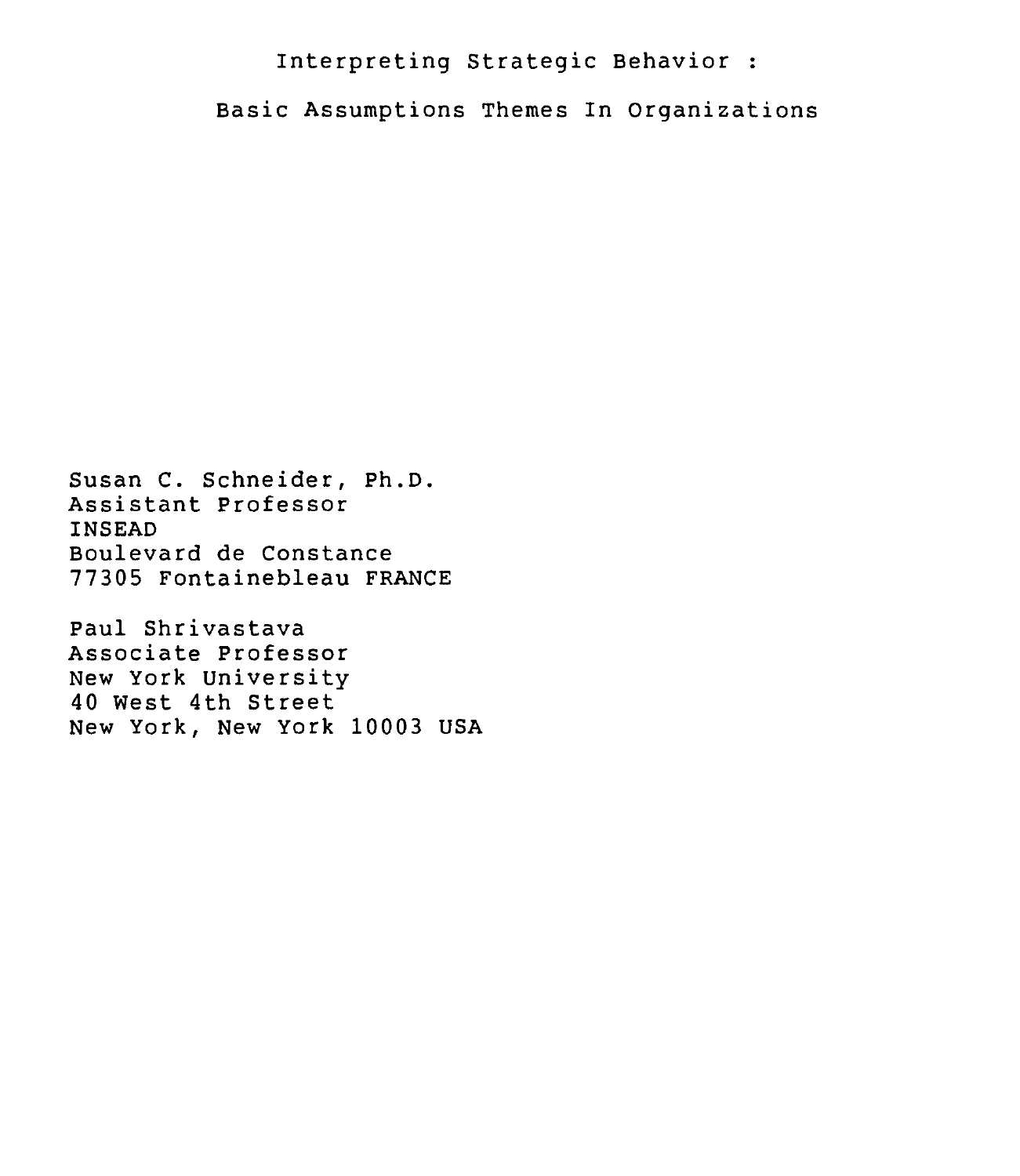Interpreting Strategic Behavior: Basic Assumptions Themes in Organizations

Uncovering themes of organizational basic assumptions can assist in interpreting strategic behavior. These themes are derived from the dynamics at individual, group and organizational levels of analysis, which reflect views of self, world and others. Several such themes are presented in this paper. Structural properties of basic assumptions are then explored to understand how they operate. Diagnostic and research methods are discussed.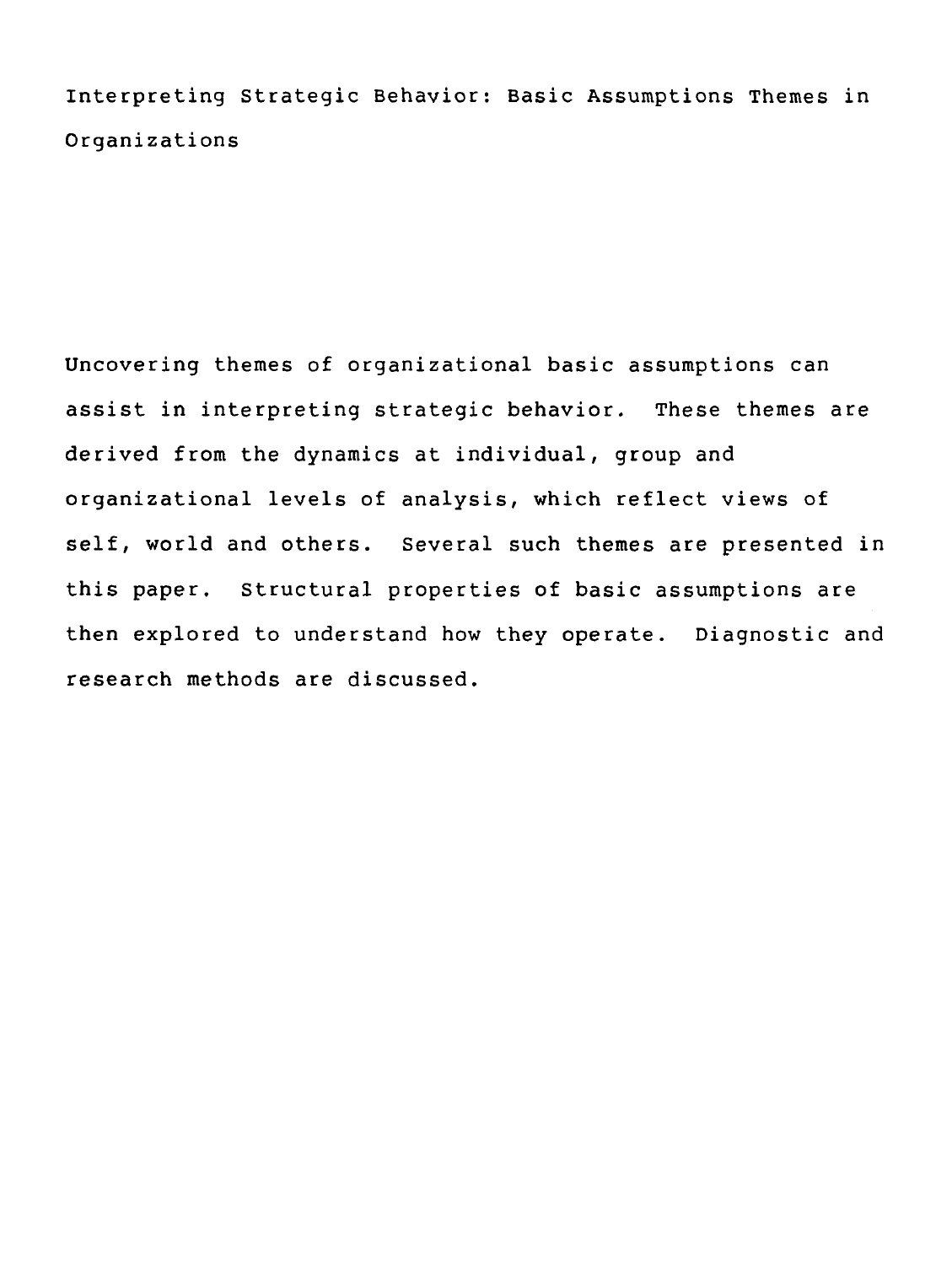There is growing evidence to suggest that corporate culture may have an important influence on organizational behavior. While the relationship between culture and performance at the organizational level of analysis has been discussed by way of anecdotes and prescription (Peters & Waterman, 1982), empirical evidence and theoretical explanations are lacking. For example, the prescription to match corporate strategy with culture (Schwartz & Davis, 1981), fails to adequately describe or categorize specific aspects of culture and to relate them to specific organizational strategies or actions. Meanwhile specific cultural representations, such as symbols and stories, have been shown to influence managerial control (Pfeffer, 1981; Peters, 1978) and employee committment to policy (Martin & Powers, 1983). These studies, however, demonstrate the impact of culture only at the individual level of analysis.

There is therefore a need for further theoretical development to specify which aspects of culture, at which level of analysis, may affect what behavior and, particularly, to do this at the organizational level of analysis. The objective of this paper, then, is to theoretically explore how culture influences strategic actions, i.e. behavior at the organizational level. The specific aspect of culture used as a theoretical device for interpreting strategic behaviors is the content of basic assumptions.

 $- 3 -$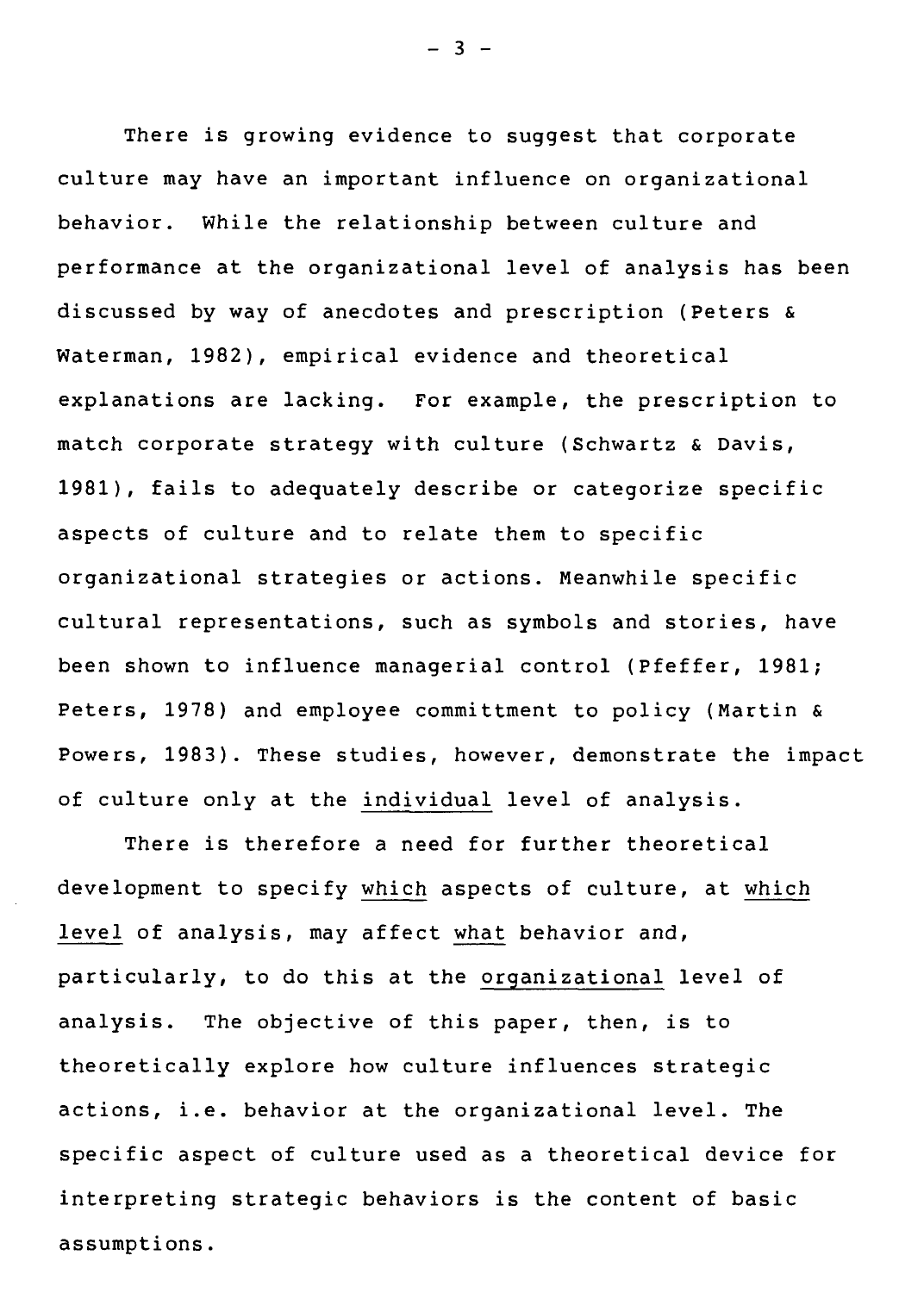Basic assumptions exist at the individual, group and organizational levels. At the organizational level, basic assumptions represent a system of shared meaning that governs collective perceptions, thoughts, feelings and actions (Schein, 1984). This system forms the implicit "taken for granted worldview" that defines the organization's concept of itself, its constituents and its environment (Louis, 1981; Pettigrew, 1979). it is expressed in values and beliefs that explain and validate what is (phenomenological), what causes what (causality), and what should be (normative) (Meyer & Rowan, 1977; Kamens, 1977; Sproull, 1981). These values and beliefs are subsequently articulated in stories, symbols and behaviors which in turn reinforce, institutionalize and promote organization-wide sharing. Such stories and symbols are more readily observed than the assumptions which produce them but not easily interpreted. To diagnose culture properly, the underlying values and beliefs need to be elicited and questioned. This is even more necessary and more difficult at the basic assumptions level.

Basic assumptions have been described from anthropological, sociological and psychological perspectives (Kluckholn & Strodtbeck, 1961; Martin et al., 1983a; Jung, 1965; Bion, 1961). Implicit in these themes are views of self, world and others as good/bad, strong/weak and active/passive (Osgood, Suci & Tannenbaum, 1957). As basic assumptions may be largely unconscious (Schein, 1984,

 $- 4 -$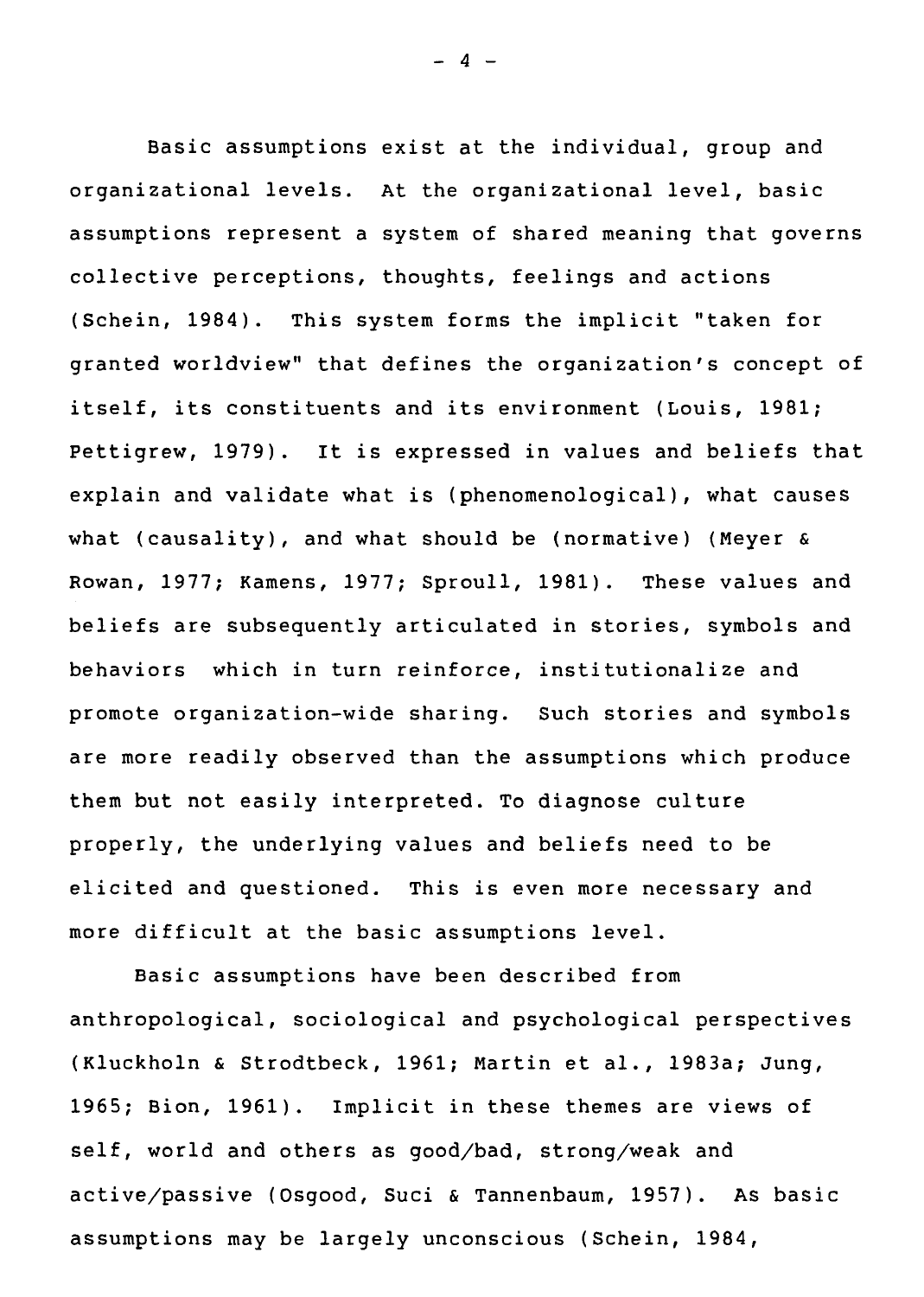Friedman 1983), they must be inferred from behaviors, and stated beliefs and values. This paper offers a psychodynamic perspective as an approach to interpreting behaviors to reveal organizational level basic assumptions regarding the environnent, the organization's identity or mission, and the members.

Individual and group themes contribute to organizational basic assumptions, but the latter are broader than and different from the sum of their constituent groups and members. We therefore synthesize the literature on individual psychodynamics, group dynamics, and organizational theory to identify the different basic assumptions and discuss the potential influence of their interaction on the organization's strategic actions. It is this interaction that determines the overall dynamics characterizing the organizational culture. Nevertheless, the structure of basic assumptions: their number, pervasiveness, intensity, and explicitness may vary within organizations, as discussed in a later section of this paper. Research and diagnostic methods for future work are also discussed.

In studying strategic behaviors, the most relevant assumptions are those of the CE0 and those shared by the strategic decision making group. It is acknowledged that assumptions at these levels may not necessarily be broadly shared with lower levels of the organization. However, decisions made at this level do affect policies and

 $-5 -$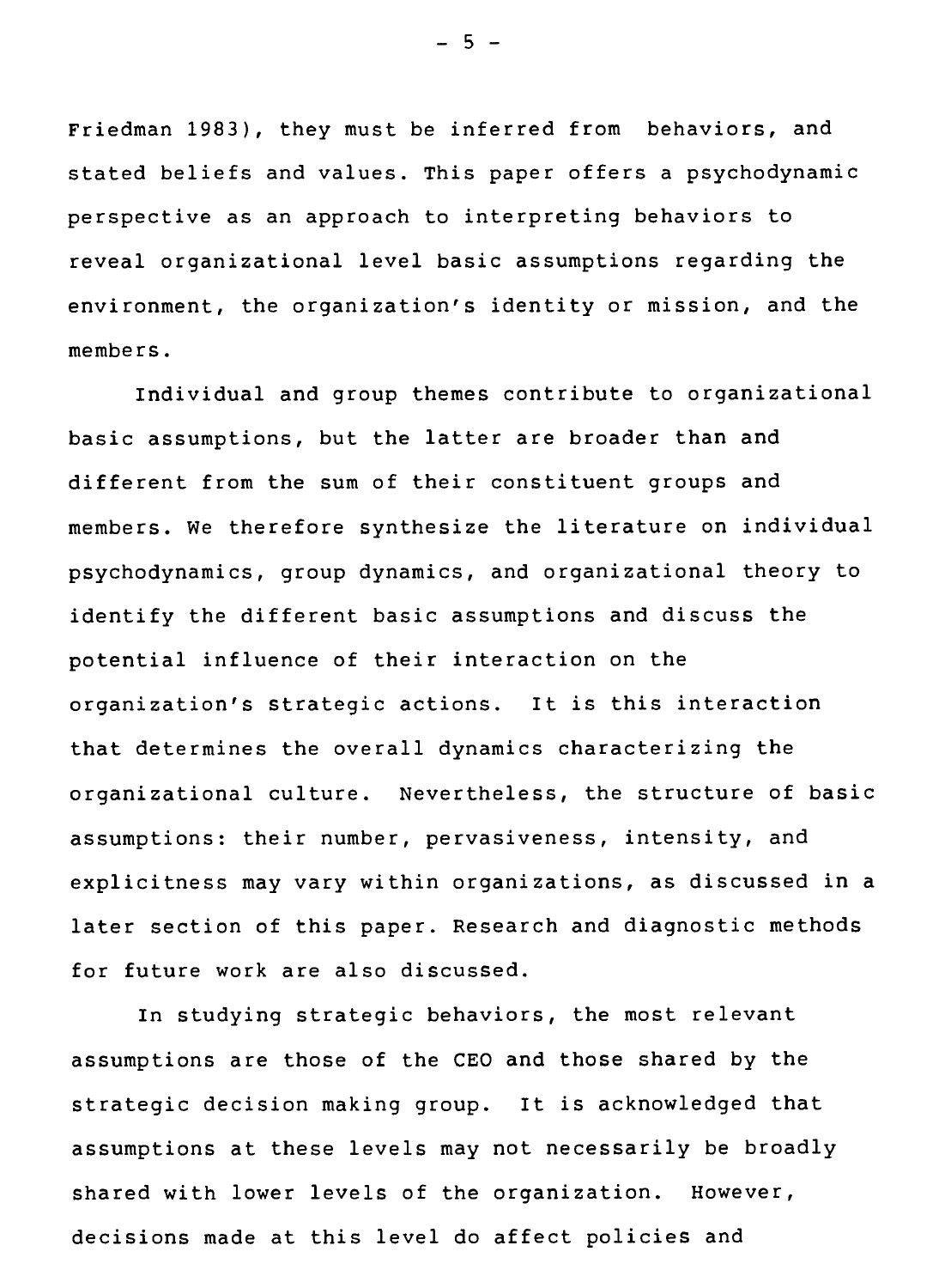procedures that shape culture throughout the organization.

Strategic actions driven by basic assumptions may have a positive or negative impact on performance. A psychodynamic approach may be particularly useful in analyzing seemingly irrational actions taken as will be demonstrated in the some of the examples. However, the direct link between culture-action- performance should not be overemphasised as both action and performance at the organizational level are multidetermined.

#### Individual, Group and Organizational Dynamics

The sources of basic assumptions are the psychodynamics created by the interaction of conscious and unconscious forces at the individual, group and organizational levels.

#### Individual psychodynamics

Individual psychodynamics refers to the interplay of conscious and unconscious forces within the individual psyche and in its interaction with the environment. These psychodynamics determine the representations of self and others and are a key source of basic assumptions (Klein, 1948; S. Freud, 1953; A. Freud, 1946). By elucidating these dynamics a better understanding emerges of how the individual views self, significant others and the world, and this in part helps to explain behavior.

Underlying psychodynamics surface and are more clearly observable under conditions of stress and psychopathology.

 $- 6 -$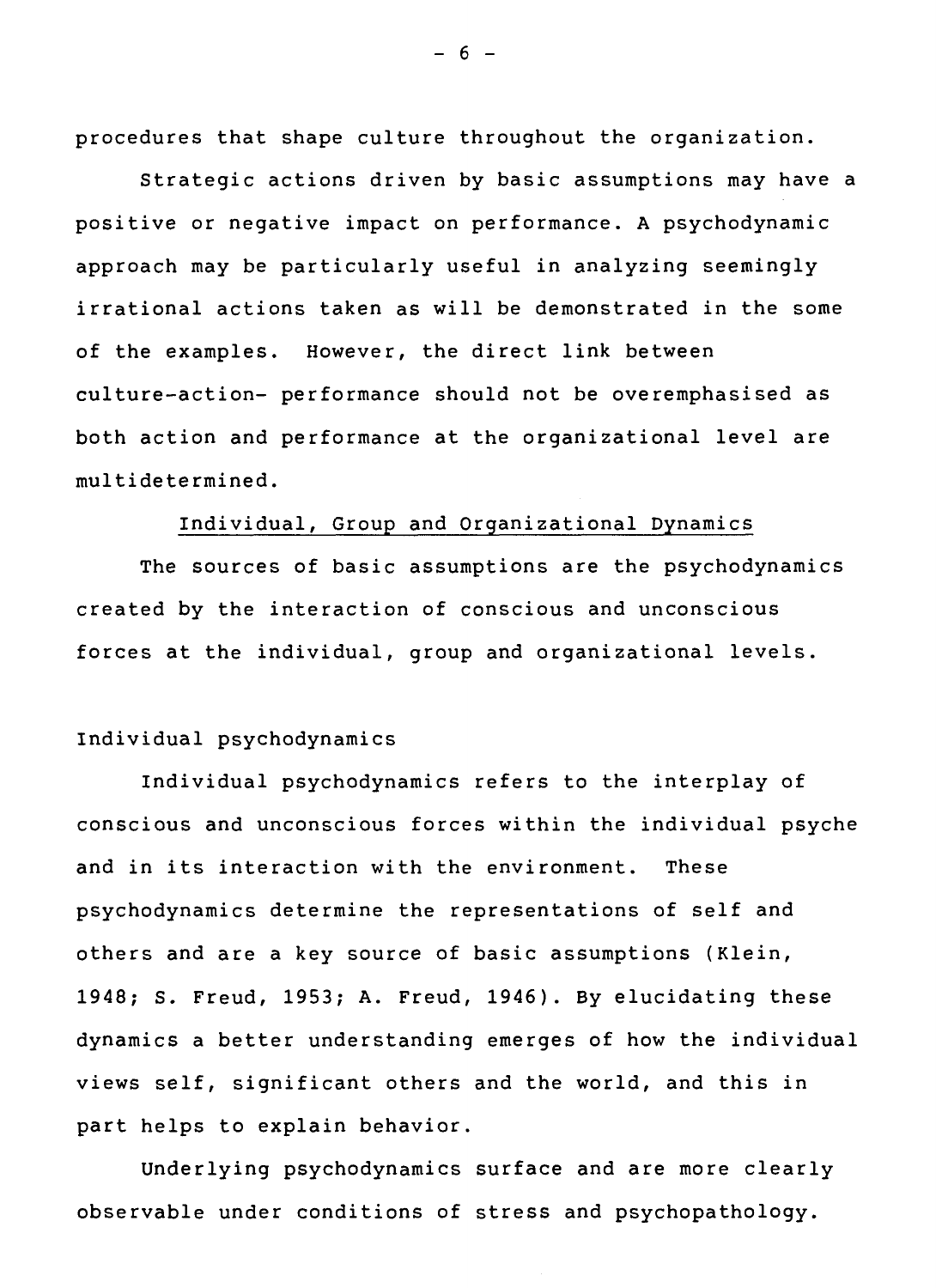They can otherwise be elicited through projective techniques (Schafer, 1954; Rappaport, 1952; Murray, 1938; Freud, 1966, 1956). Ambiguous stimuli are invested with the individual's sense of self, for example, as helpless/passive or powerful/active, others as nurturing/punitive, and the environment as threatening and hostile/supportive. Content analysis and scoring systems that have been developed for clinical and research purposes may prove useful within organizational settings.

Individual psychodynamics contribute to organizational basic assumptions themes. The impact of the CEO's individual psychodynamics on the strategic behavior of organizations has been described by Kets de Vries and Miller (1984). Five neurotic character styles are discussed: paranoid, dramatic, obsessive, depressive and avoidant. These influence both the relationship of the organization with its environment and relationships within the organization.

Conversely, individual psychodynamics reflect broader level (organizational or societal) systems dynamics as they are derived from the collective unconscious in the form of archetypes, i.e. universal symbols of good and evil, power and weakness, authority and nurturance (Jung, 1965). These archetypes appear in myths as heroes, villains or victims; are represented in different societal roles or functions (Thompson, 1971); and contain organizational emotionality (Mitroff, 1983a). This reinforces the notion that the content

 $- 7 -$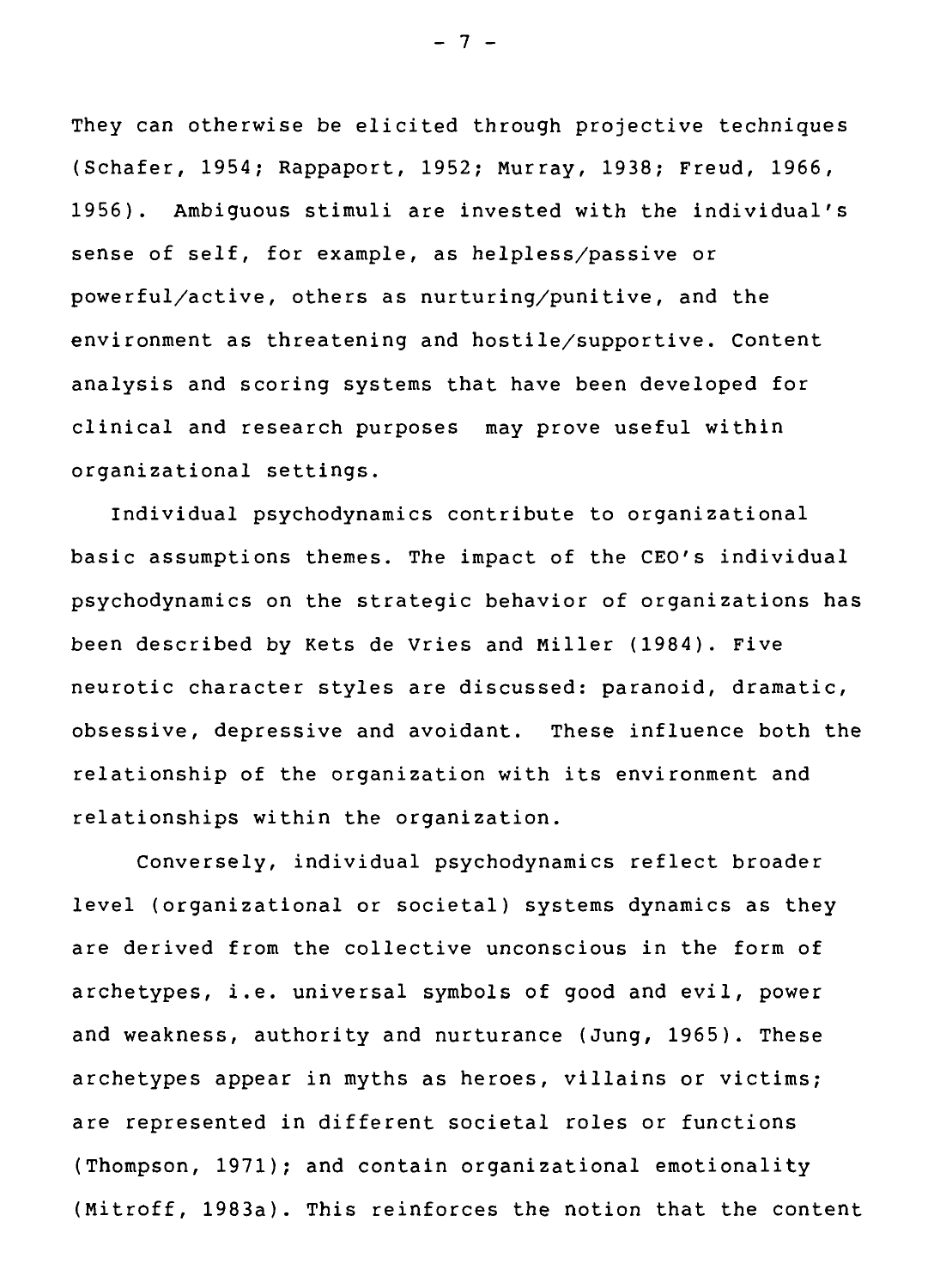of individual level assumptions may be useful in understanding the basic assumptions at other levels of analysis.

#### Group Dynamics

The interplay of unconscious forces occurs at the group level, above and beyond the sum of the individual psychodynamics. These group dynamics derive from the interaction of individual psychodynamics with task-related or situational variables such as levels of ambiguity, uncertainty and anxiety (Miller & Rice, 1967; Menzies, 1960). This is particularly the case in strategic decision making groups where managers from different levels and functions face ill-structured problems and uncertainty (Mintzberg, Raisinghani & Thoret, 1976).

Symptoms of "groupthink" which may determine decision outcomes reflect views of the group (illusion of invulnerability and morality), its members (illusion of unanimity), of others (shared stereotypes) (Janis, 1972). Mitroff and Emshoff (1979) demonstrate how group members' assumptions regarding the organizational stakeholders need to be surfaced to achieve more national strategic decision making.

Bion (1961) describes basic assumptions which interact with task performance. These basic assumptions are surfaced when the group acts as if its purpose were other than the task at hand. Its actions can then be interpreted to reveal

 $- 8 -$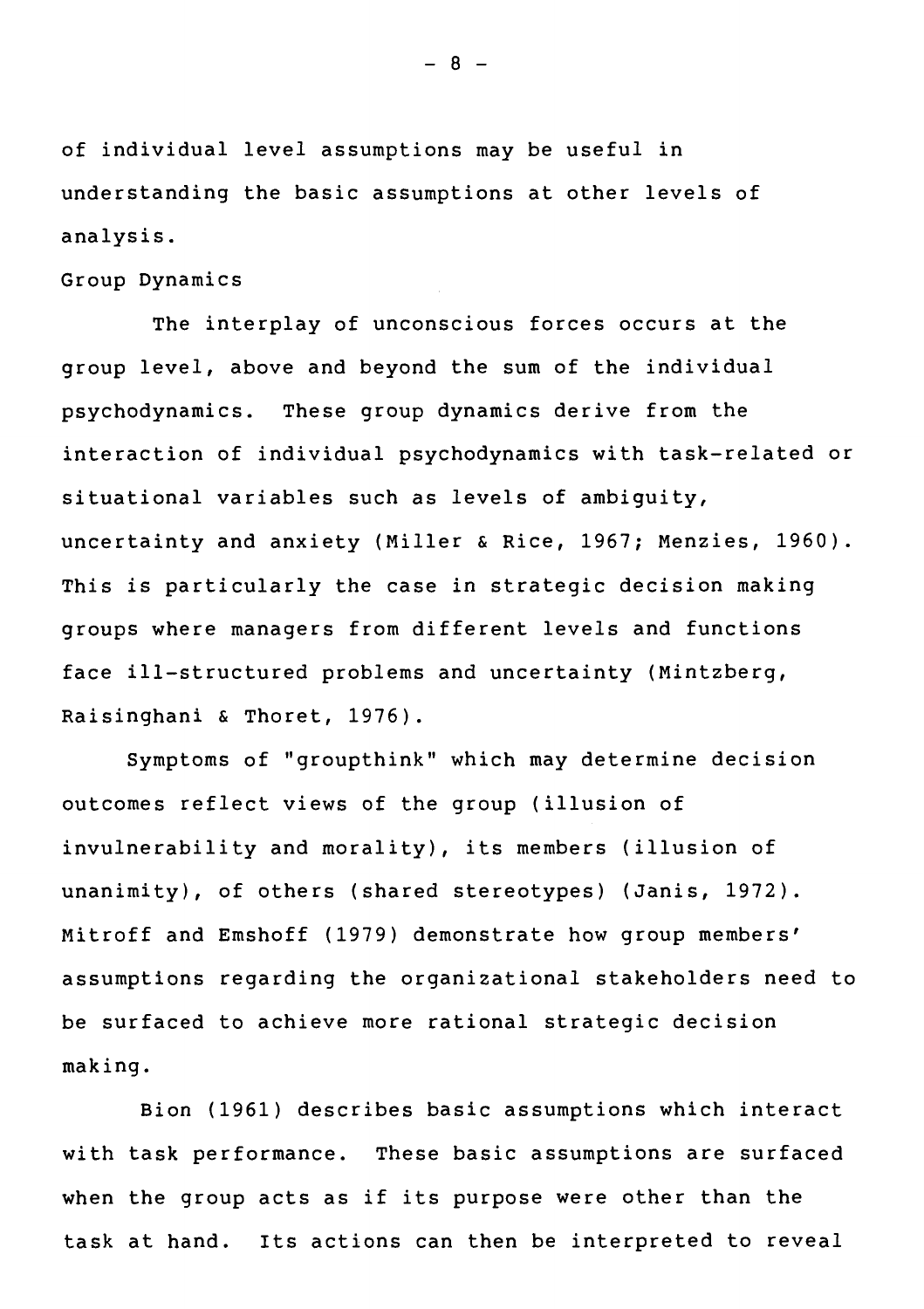the following themes: dependency, fight/flight, and pairing.

In groups operating under the dependency assumption, the leader is invested with omnipotence and omniscience while the group members become helpless and impotent. Regardless of the overt strategic decision at hand, the covert task becomes being taken care of by the leader. This may be seen in charismatic leadership and may be appropriate in certain situations which call for unquestioning loyalty.

Under the fight/flight assumption, the covert task becomes one of self-protection from an external or internai enemy (scapegoat). The climate of the group is marked by a sense of fear and anger; overt conflict often ensues from power struggles for leadership. This assumption may fit highly competitive internai or external environments, for example, in the new Pepsi culture that emerged as Pepsi challenged Coca Cola for the number one position (Business Week, 1980).

The third assumption is pairing, in which the group acts as if its task were to produce the messiah through the union of two of its members. The group waits hopefully for the arrivai of the creation that will deliver it. This may be seen in task forces, new product development teams, and advertising groups and may fit in situations or tasks that require creativity.

Thus groups develop patterns of behavior that express basic assumptions and these may facilitate or hinder task

 $-9 -$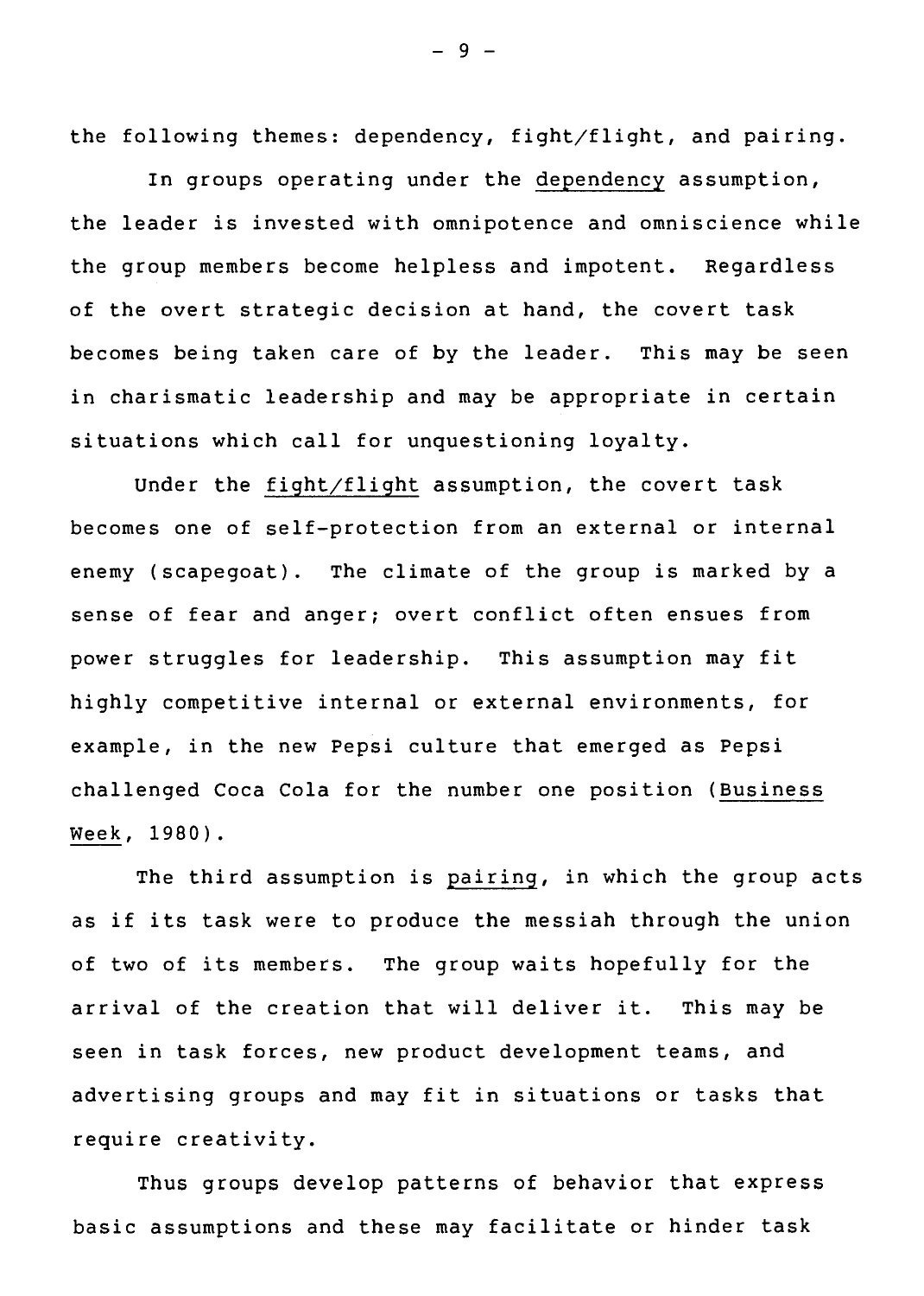performance. The same basic assumptions may also be seen in inter-group and inter-organizational relationships thereby contributing to organizational level dynamics (Miller & Rice, 1967).

### Organizational dynamics

The interplay of forces within the organization and between the organization and its environment create unique organizational dynamics as a result of intraorganizational politics (Pfeffer, 1980; Tushman & Nadler, 1980), resource dependencies (Aldrich & Pfeffer, 1976), and stakeholder interests (Mitroff, 1983b). The open systems model of organization specifically addresses the dynamic equilibrium created by the continually changing balance of forces and counterforces (Katz & Kahn, 1978).

These forces determine the organization's view of the environment, its members and of the corporate identity and mission. Traditional organizational theory characterizes the environment in terms of simple/complex, stable/dynamic, uncertain and hostile (Lawrence & Lorsch, 1967; Burns & Stalker, 1961; Duncan, 1972). Underlying assumptions about the environment as analyzable or unanalyzable and about the organization as intrusive (active or passive) affect behavior vis à vis its environment (Daft & Weick, 1984). Proactive/reactive strategic responses to the environment characterize organizations as defenders, analyzers, prospectons and reactors (Miles & Snow, 1978). This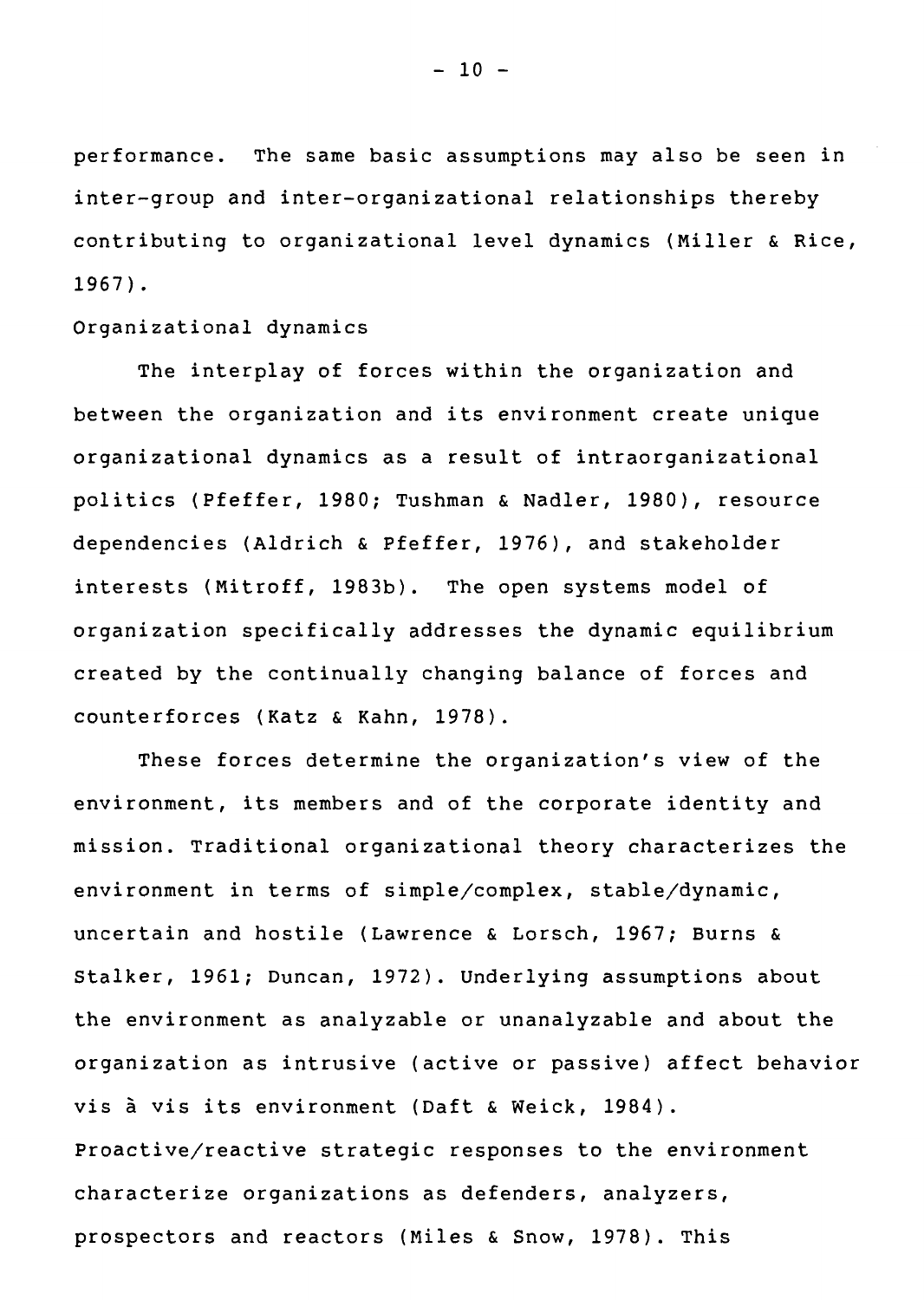contributes to the organization's view of corporate identity or mission. Managerial assumptions regarding human nature characterize the view of organizational members as rational economic, social, self-actualizing or complex (Schein, 1980). It would be useful to further develop the themes of basic assumptions at the organizational level to understand how these views may contribute to behavior.

### Organizational Basic Assumptions

The previous section describes the interplay of the forces within each level of analysis that give rise to differing views of self, other, and the environment. Each level is in part influenced by the previous level but the resulting basic assumptions are formed by the interaction with the level-specific context. In this section we propose themes of organizational-level basic assumptions and give examples to illustrate. Some of the basic assumptions themes presented here derive from the Mental Status Schedule developed by Spitzer, Fleiss, Endicott & Cohen (1967) at the individual level and from the discussions of Sion (1961) and Janis (1972) at the group level. Table 1 summarizes the theme, the correponding views of the environment, organization and the members, the dynamics at each level that contribute, the context, and examples of strategic actions.

---------------------------------

Insert Table 1 about here

----------------------------------

 $-11 -$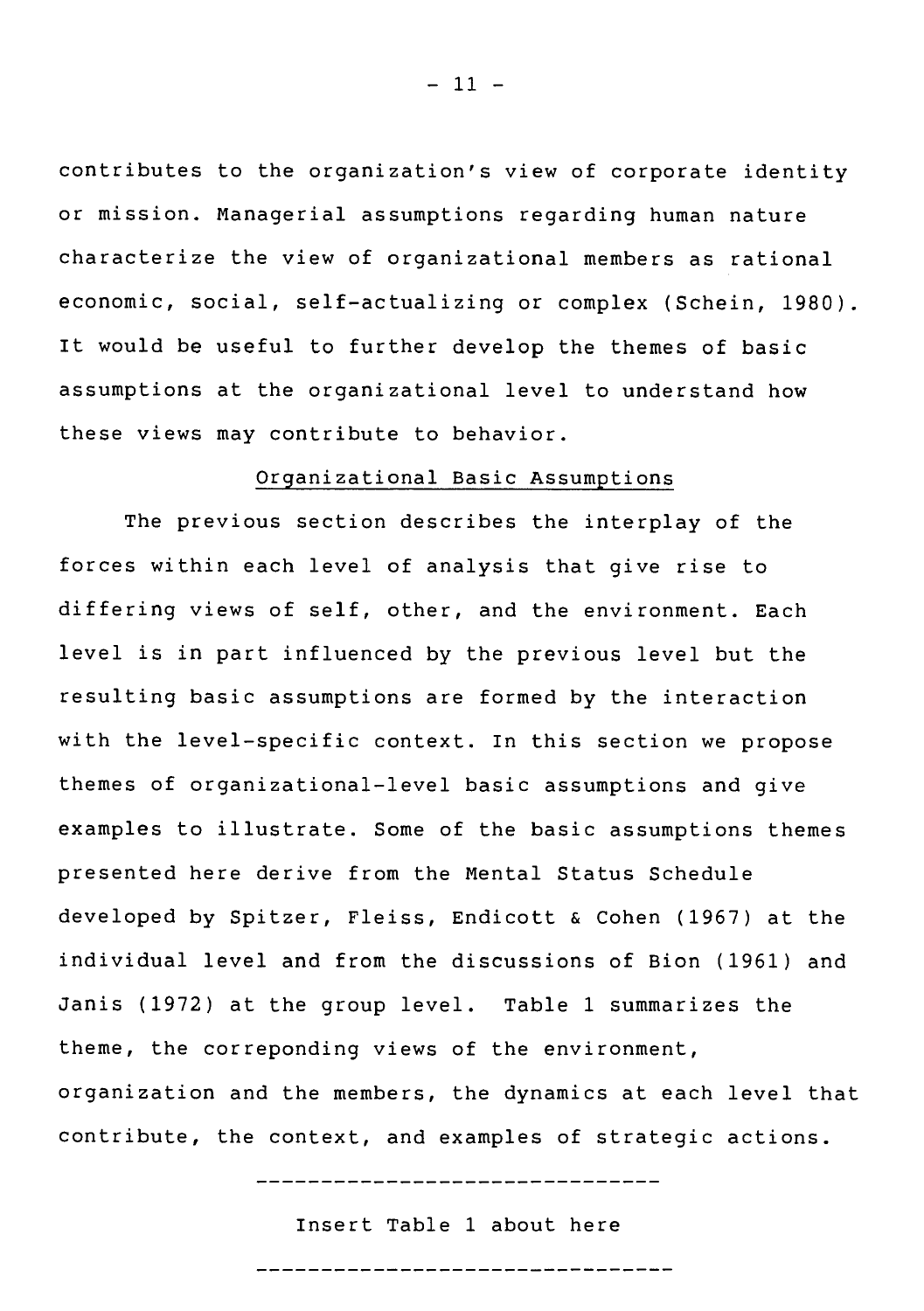1. Persecution: the organization behaves as if an organized conspiracy exists that attacks, harasses, cheats or persecutes it.

The organization sees itself as a victim (good, passive, reactive). The environment (government regulators, competitors, customers, the media) is seen as hostile, cutthroat and threatening (active, evil and powerful). The group members need to be protected and controlled (passive, helpless, benign). The internai climate reflects a seige or crisis mentality with war metaphors and talk about the enemy prevalent. Fear is generated and aggression directed at others is stimulated.

This theme may derive from the paranoid character of the CEO (Kets de Vries & Miller, 1984) who carefully scrutinizes the environment for signs of danger. The group level dynamic is fight/flight wherein the enemy (a shared stereotype) is seen as external and the response is fight (Sion, 1961). This may justify practices that could otherwise be viewed as unethical, e.g. industrial espionage. The organization may adopt a prospector strategy to aggressively enact its environment by coopting or coercing competitors or regulators (Kotter, 1977). It might alternatively take a defender strategic posture in order to protect itself. Instead of seeking new opportunities, a "defender" company prefers to stay locked into narrow domains of operation and pursue niche strategies (Miles & Snow, 1978).

 $- 12 -$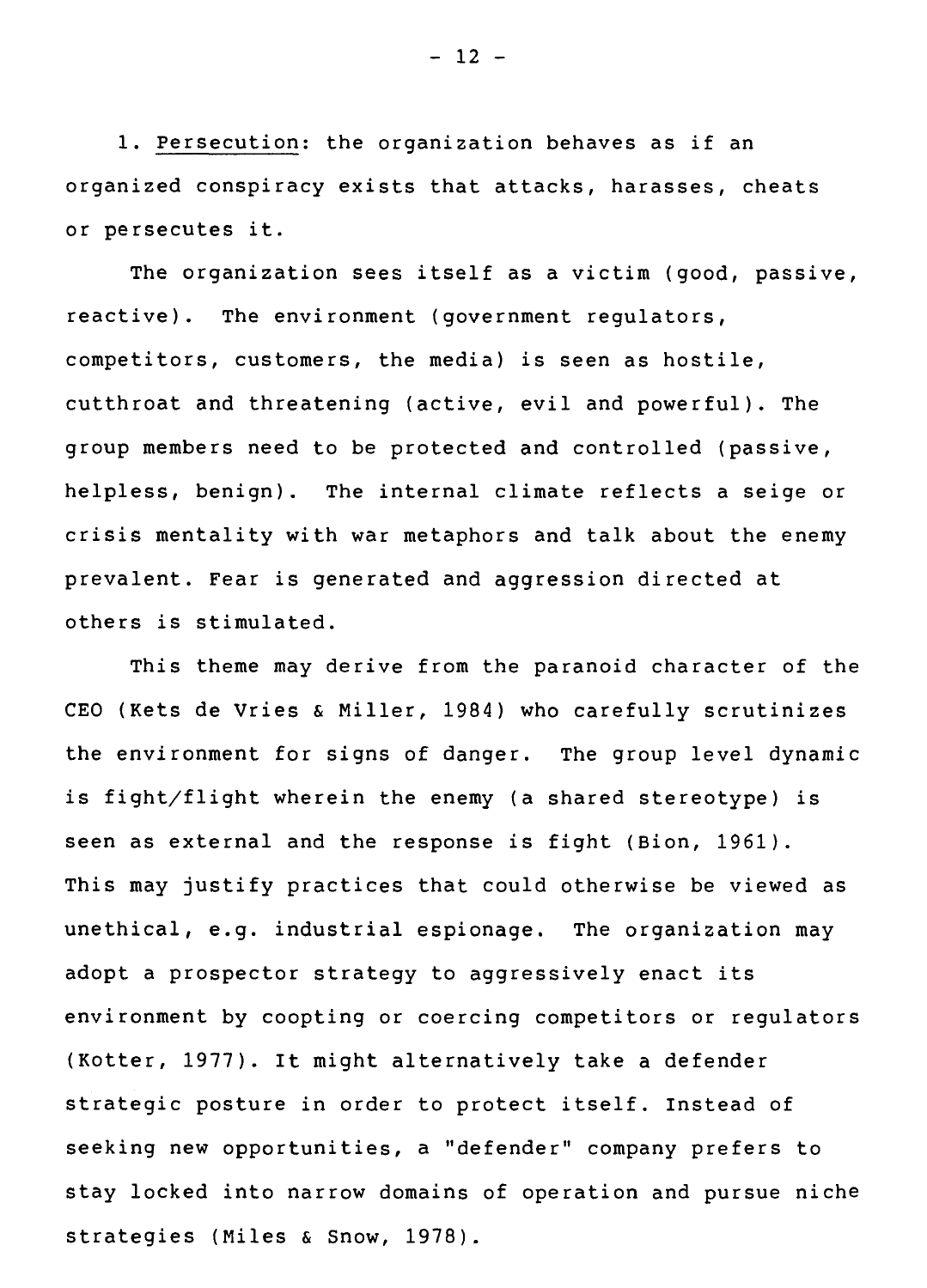Organizations that demonstrate this basic assumption are within mature industries plagued by declining profitability and productivity, and by increased labor costs and foreign competition (e.g. the steel and automotive industries). They portray environmental constraints such as pollution regulations, foreign trade policies and labor unions as hostile pursuers who are out to defeat the organization's purpose. Other contextual factors that contribute to an organizational assumption of persecution are intense competition, or having proprietary technology or products that provide the competitive advantage and must therefore be protected.

Specific actions taken may include active lobbying, aggressive advertising campaigns and pricing policies, litigation, espionage, and direct aggression.

Examples are: A.T.&T. crying unfair to government regulation favoring competitors; the U.S. tobacco industry's active lobbying and advertising campaigns claiming it has been "unjustly accused"; Apple's court action against Steve Jobs; and the Hitachi affair (industrial espionage).

The theme is also demonstrated by the U.S. automotive industry's generation of fear campaigns ("Toyota, Datsun, Pearl Harbor" bumper stickers). Rather than investigate poor product quality, market insensitivity and counterproductive management styles, the industry identified Japan as the enemy, cried unfair and demanded protection in the form of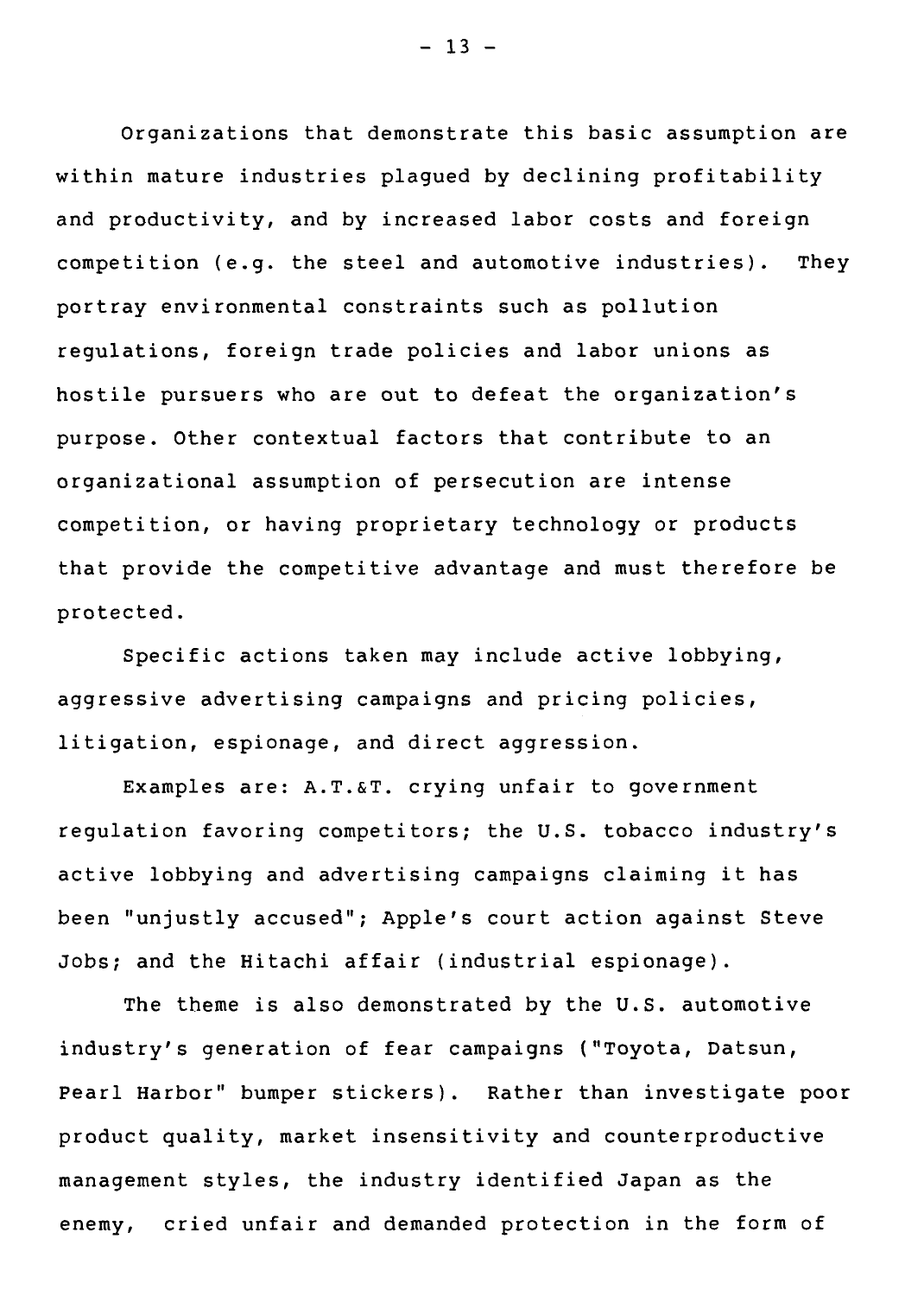import controls. In one extreme case, a Chinese-American student was beaten to death by two unemployed autoworkers who thought he was Japanese and responsible for their lost jobs. They were acquitted by the courts as not "being the type of guys that went around killing people" according to a newspaper report.

2. Exorcism: the organization behaves as if some part of it were to blame for its problems. These problems can be solved by qetting rid of the offending part.

The organization is seen as good, while some group or members are seen as evil. The environment is seen as benign and manageable once the internai problem is resolved.

This theme derives from a paranoid style of leadership where suspicion is focussed internally or an obsessive style, where there is excessive concern with control and accountability, e.g. Geneen of ITT's obsession with flagging problems and scrutiny of internai affairs. Group members feel the need to justify and defend their positions. The group theme is fight/flight; the enemy (shared stereotype) is internal. The organizational style is analyzer: the strategic focus is on internai operations, efficiency and control.

Organizations demonstrating this assumption may be faced with declining profitability or exist within environments where there are changes in competitive pressures, limited market growth, and/or reduced availability of resources that

 $- 14 -$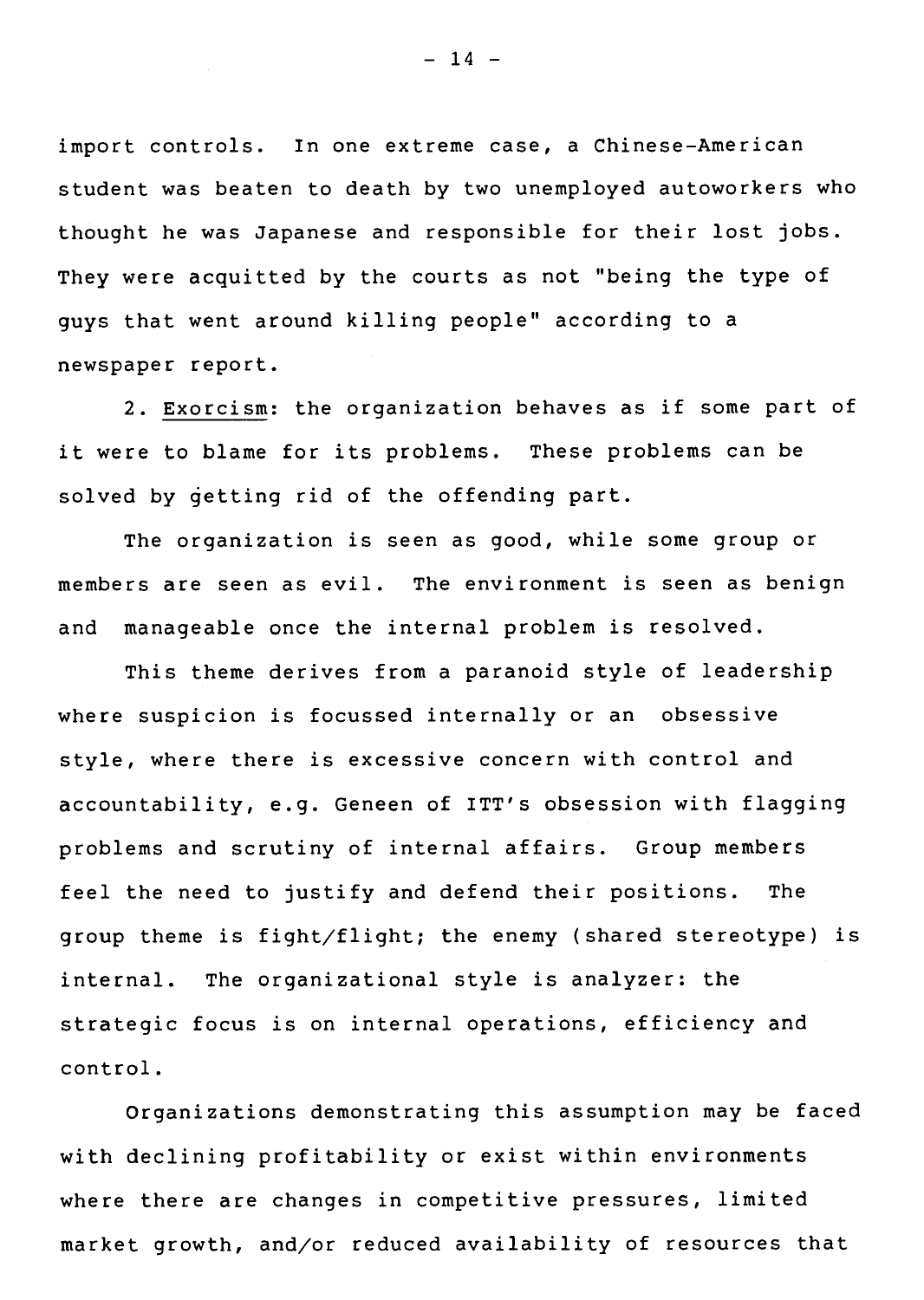make economies of scale crucial and cost cutting strategies necessary. Periods of organizational restructuring, retrenchment, or changing of the guard also increase susceptibility.

This theme may justify actions such as layoffs, cutting out major departments (e.g. R&D, human resources, advertising, or other support services which ensure long-term viability), and divestitures. It is also reflected in witch hunts or the firing of top executives who have failed to perform as per expectations. Changing the CE0 or top management team is considered to be an act of purification which will put the organization back on track (Business Week, 1980; Pfeffer 1977, Starbuck & Hedberg, 1977). Responsibility for illegal practices discovered at the Bank of Boston and E.F.Hutton was denied at top management level and attributed to "systems problems".

The present trend of divesting unrelated businesses and selling off undesirable companies subsequent to takeovers is another example. Bankers Trust divested themselves of their retail banking operations despite their huge experience in banking, their vast network of contacts, their sound financial position and their knowledge and realization of key success factors in banking. Their justification was that to remain competitive in retail banking, heavy investments in computerization and telecommunications would be required. It was therefore decided to get rid of the entire division.

 $- 15 -$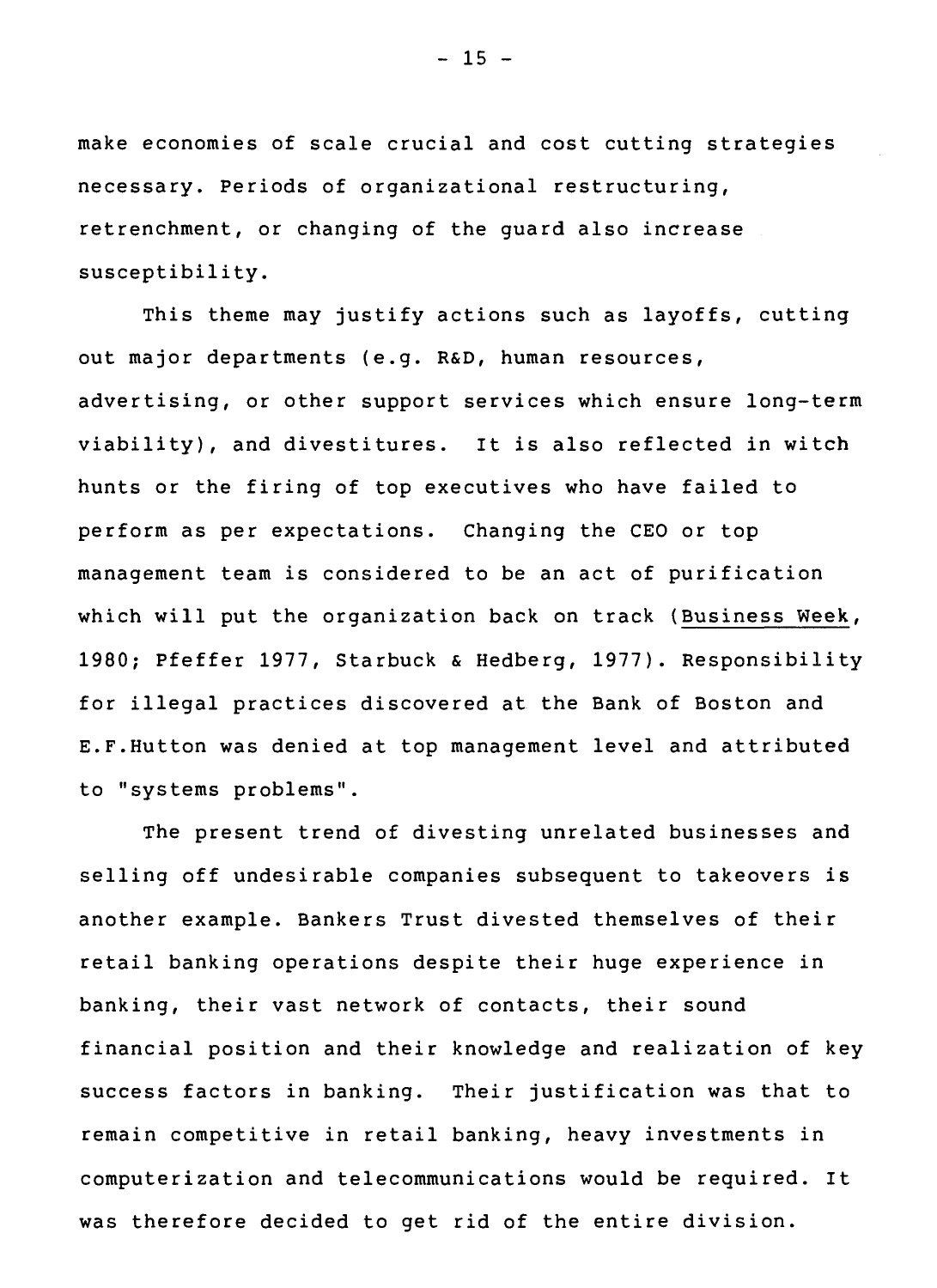3. Dependency: the organization behaves as if it survives by grace of its CEO or some specific distinctive competence, e.g. a unique product or technology.

 $- 16 -$ 

The organization is seen as powerful to the extent to which its leader or distinctive competence is maintained. The members are seen as powerless in themselves and derive power only from the reflected glory of their boss or product. The environment is seen as malleable and receptive.

This theme may derive from the dramatic or autocratic style of the CEO, or may become prominent when charismatic leadership is credited for company excellence (Peters & Waterman, 1982) or company turnaround, e.g. Lee Iacocca of Chrysler. Group members are expected to be loyal and dedicated to the leader or the company in return for being taken care of, yet members often sense personal uselessness or incompetence. Dissension is rarely tolerated. Top management teams appear to be "yes-men", lacking individuality as described in the case of General Motors (Martin & Siehl, 1981) or clones, created in the image of the boss (Kanter, 1977) as ITT has been described under Araskog (Wall Street Journal, September 1984). Decision making is often highly centralized and bad news may not be allowed to reach the top for fear of disturbing the leader. The organization may demonstrate a reactor profile if the leader is preoccupied with the internai environment and committed to a particular product, technology or market, or prospector if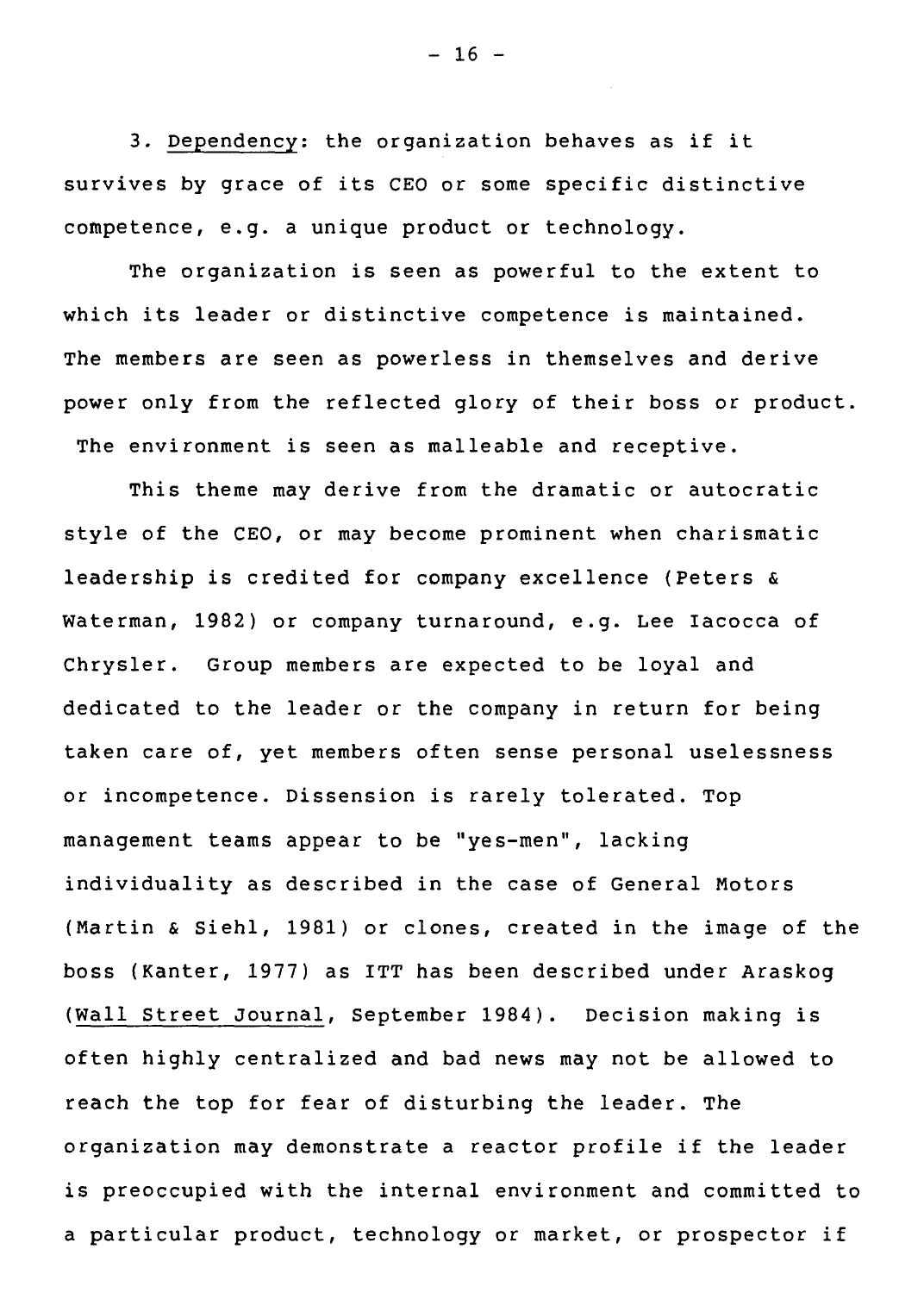the leader is more externally oriented and entrepreneurial. Reactor organizations may have difficulty in innovating and creating internai entrepreneurs. Prospector organizations, meanwhile, may demonstrate "white knight" behavior in acquisitions by rescuing "fair maidens" (Hirsch, 1980) and then imposing their controls and procedures on the acquired company.

The basic assumption of dependency might be prevalent in relatively stable environments, in high technology industries, or where there is a clearly identifiable product or service. It is often seen in small entrepreneurial firms or in larger firms where the founder has had a significant impact, e.g. Henry Ford or IBM's Watson.

Other business leaders illustrate this theme: Harold Geneen of ITT; Edwin Land of Kodak; Howard Head of Head Ski Company; Marcel Bic of Bic Pens, Inc.; Ken Olsen of DEC. They are ail strong leaders who have cultivated organizational dependency on their personal actions. Their organizations rarely made strategic decisions that did not reflect the personal values, preferences, idiosyncracies of their leaders (Christensen, Andrews, Bower, Hammermesh, & Porter, 1982). Henry Ford's intolerance of others' ideas is demonstrated in a story in which he physically destroyed a new product model designed by Ford engineers without his authorization.

4. Pairing: the organization believes there is great hope for the future because it anticipates the arrivai of a

 $- 17 -$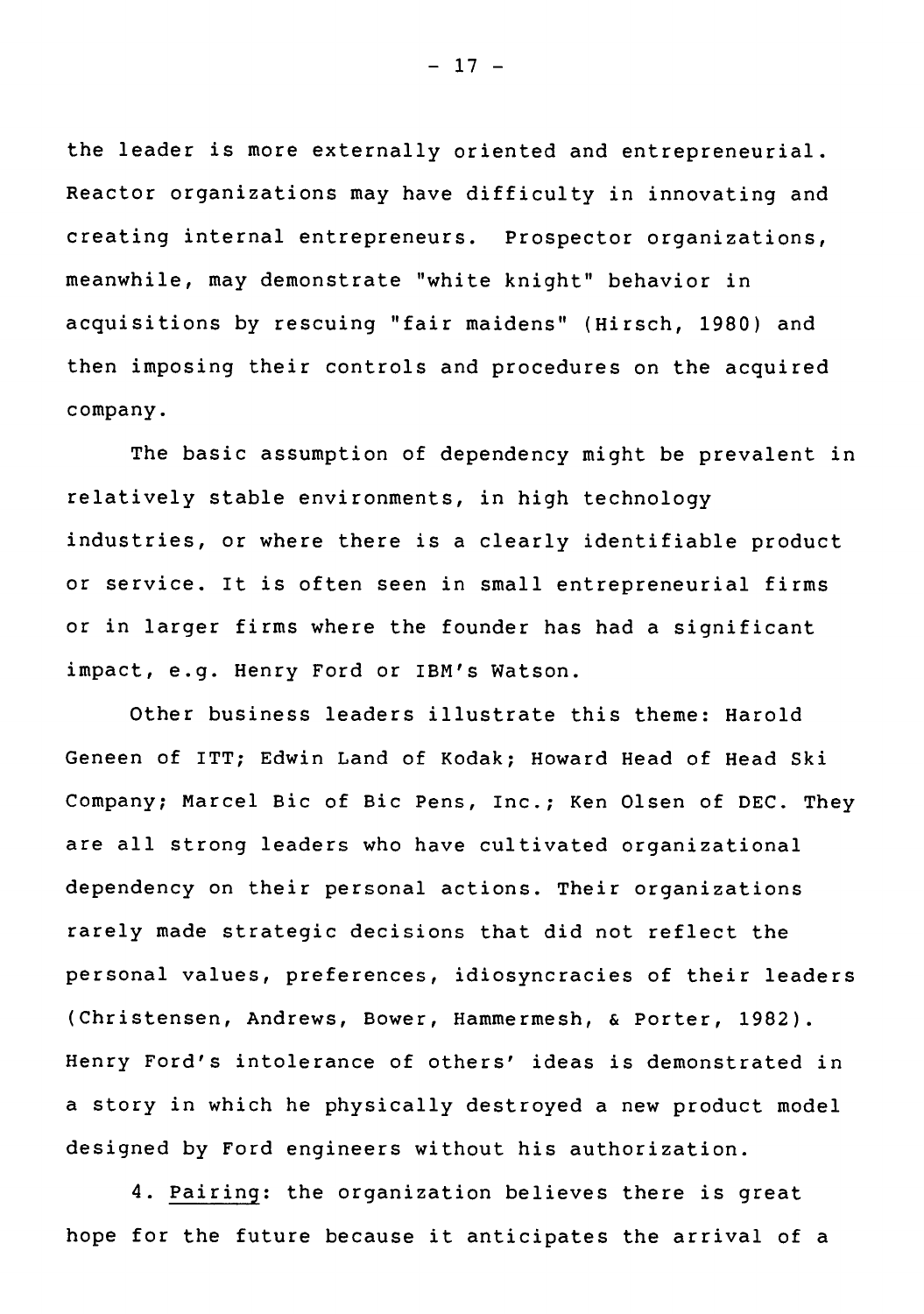person or an event that will deliver the solution.

The organization sees itself as having high potential for performance (good, changeable). This assumption may derive from the dramatic or entrepreneurial style of the CE0 who is seeking opportunities to create something bigger and better. Individually, members do not have the capacity to create or innovate, but it is believed that together they will somehow produce the necessary synergy. Numerous task forces, project teams and matrix structures may be manifestations of this belief. There is often a sense of team spirit and excitement that may take on a sexual tone as rumors of or actual "affairs" may occur. The environment is seen as supportive and rich with opportunities, e.g. new technologies, new markets, new products. The organization may demonstrate a prospector style in looking for opportunities that will create synergy. Mergers and acquisitions are described as marriages or weddings (Hirsch, 1980).

Bill Agee of the Bendix Corporation may be an example of a CE0 with pairing assumptions in his efforts to acquire the company Martin Marietta and in his relationship with Mary Cunningham, a strategic planner at Bendix. The tone and content of the media coverage of the takeover attempt was sensational and full of courting metaphors (Safire, 1982). Other examples may include the rush to take part in joint ventures particularly with the Japanese because of their

 $- 18 -$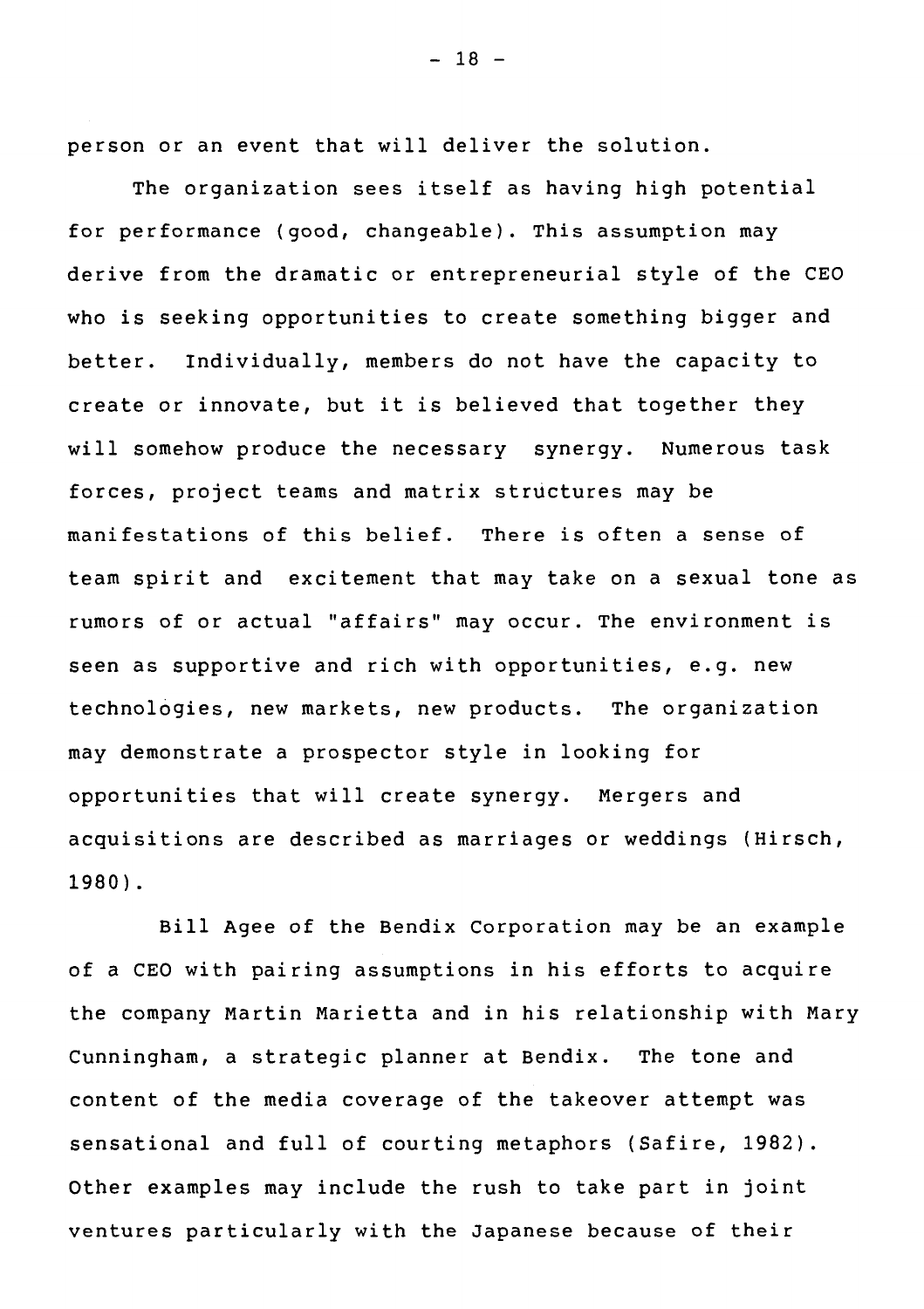magic management productivity and joint **R&D** efforts among competitors; the latter promise great strides in advancing technology (Ouchi, 1984).

5. Grandeur: The organization behaves if it has power or knowledge beyond the bounds of credulity, e.g. able to manipulate national or international politics; or invulnerable to governmental or competitive pressures.

The organization sees itself as powerful and active while the environnent can be manipulated and dominated. It presumes special relations with the powers that be (e.g. the senate or the president) or may have a specific competence (technology or market capability) that makes it feel invulnerable. The leader and the members have an inflated sense of their abilities. This may be due to the dramatic style of the CEO and may be reflected in the groupthink symptom "illusion of invulnerability". This in turn may lead to prospector style and acquisition strategies of unrelated diversification based on the feeling that the organization has the ability to run any business. It may also result in reactor positions as environmental threats may be ignored or insufficiently considered.

Organizations demonstrating this theme may have rich resources, market leadership or monopoly positions, limited competition, proprietary technology, patented products, and/or protection by government regulation.

Examples of strategic behaviors that indicate the

 $- 19 -$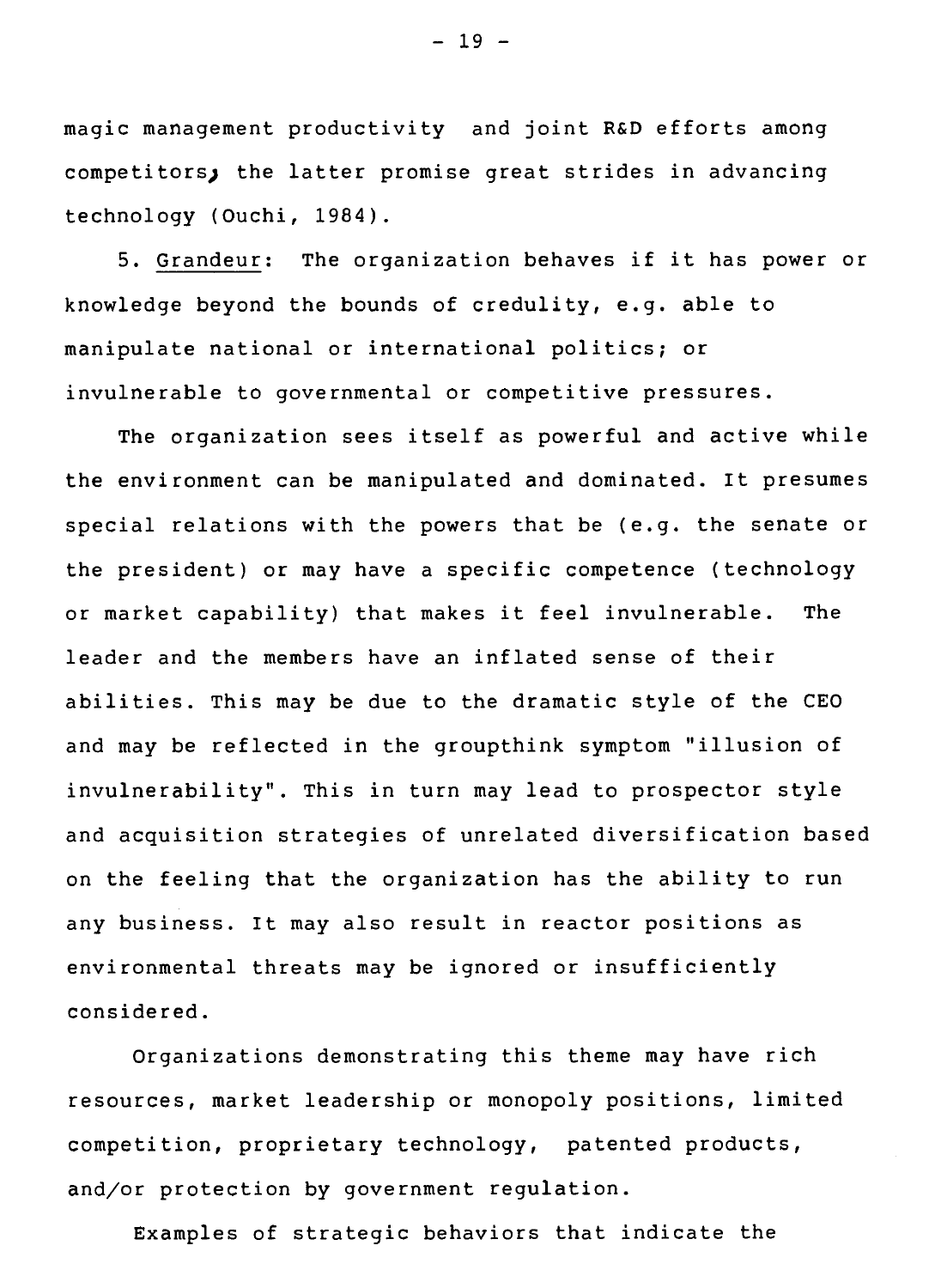existence of this basic assumption are ITT in Chile acting in conjuction with the CIA to overthrow a non-supportive local government; United Fruit in Guatemala exercising economic power to change the socio-political structures (Gladwin & Walter, 1980); Ford's peaceboat mission to try to end World War II; General Motors' motto "What's good for G.M. is good for the country"; IBM's attitude toward Japanese competition; AT&T's attitude towards government regulation before the divestiture decree; Bechtel's relation to the U.S. state department; United Technologies-Pratt Whitney's relationship with the U.S. Senate; and the  $AFL/CIO$  connection with the Michigan state senate (Galbraith, 1983).

6. Philosophic: the organization behaves as if it serves some cosmic, existential, philosophic, scientific or otherwise mystical purpose or mission such as improving the human condition, bettering society, or providing the technology of the future.

In this assumption the organization is viewed as paternalistic and benevolent; it is powerful, active, and nurturing. The environment is perceived as passive, helpless, and receptive. The members are docile and ready to be led; they need to be taken care of. They may sense a special purpose and pride in the company.

This theme may derive from a CEO or leader with a strong missionary or social conscience. The internai environment promotes caring for customers and employees and an informai

 $- 20 -$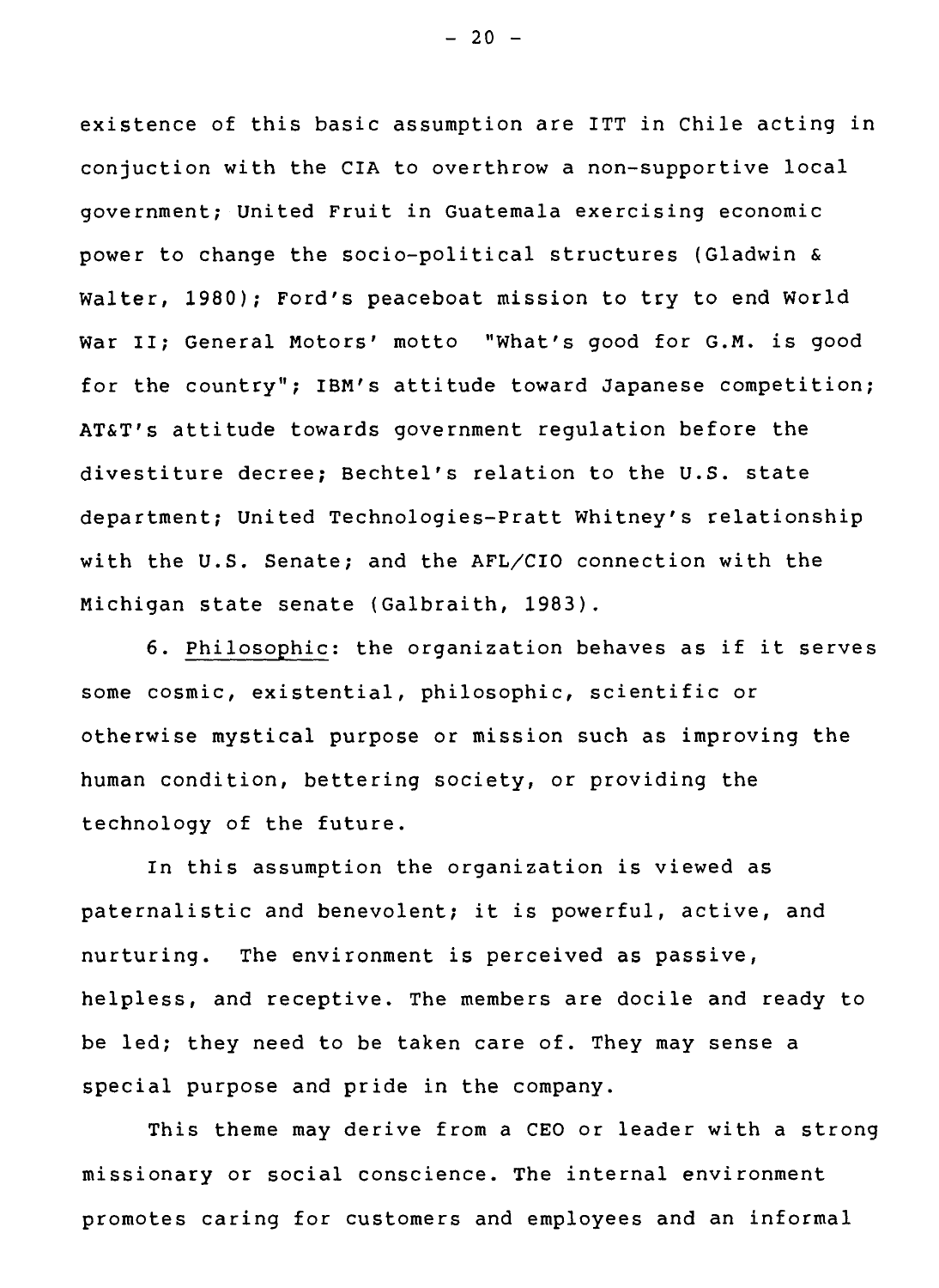family-type atmosphere. The group dynamic is pairing as the members are hopeful that the organization will improve the world. The "illusion of morality" may be prevalent. The organizational style may be one of prospector in looking for new technologies and new products that will aid mankind or opportunities in the least developed countries to improve local conditions.

Organizations demonstrating this assumption have products, services or technologies that promise to improve the world such as pharmaceutical and biogenetics firms. Multinationals operating in lesser developed countries promise to improve the local economy by providing jobs and creating infrastructures. Organizations in countries where societal values reflect collectivism or socialism may also be susceptible.

Specific examples are companies with explicit social and personnel policies that stress concern for their employees and the local community by providing basic needs such as housing, medical care, recreational facilities and personal development activities, e.g. Rugby Portland Cement Company; Marks & Spencer, Ltd; IBM; and some Japanese firms. Other examples include the existence of corporate giving, social responsibility campaigns, or community outreach departments (Xerox); Dupont's slogan "Creating a better world through chemistry"; and Volvo's Kalmar experiment to improve the quality of working life by fitting jobs to people.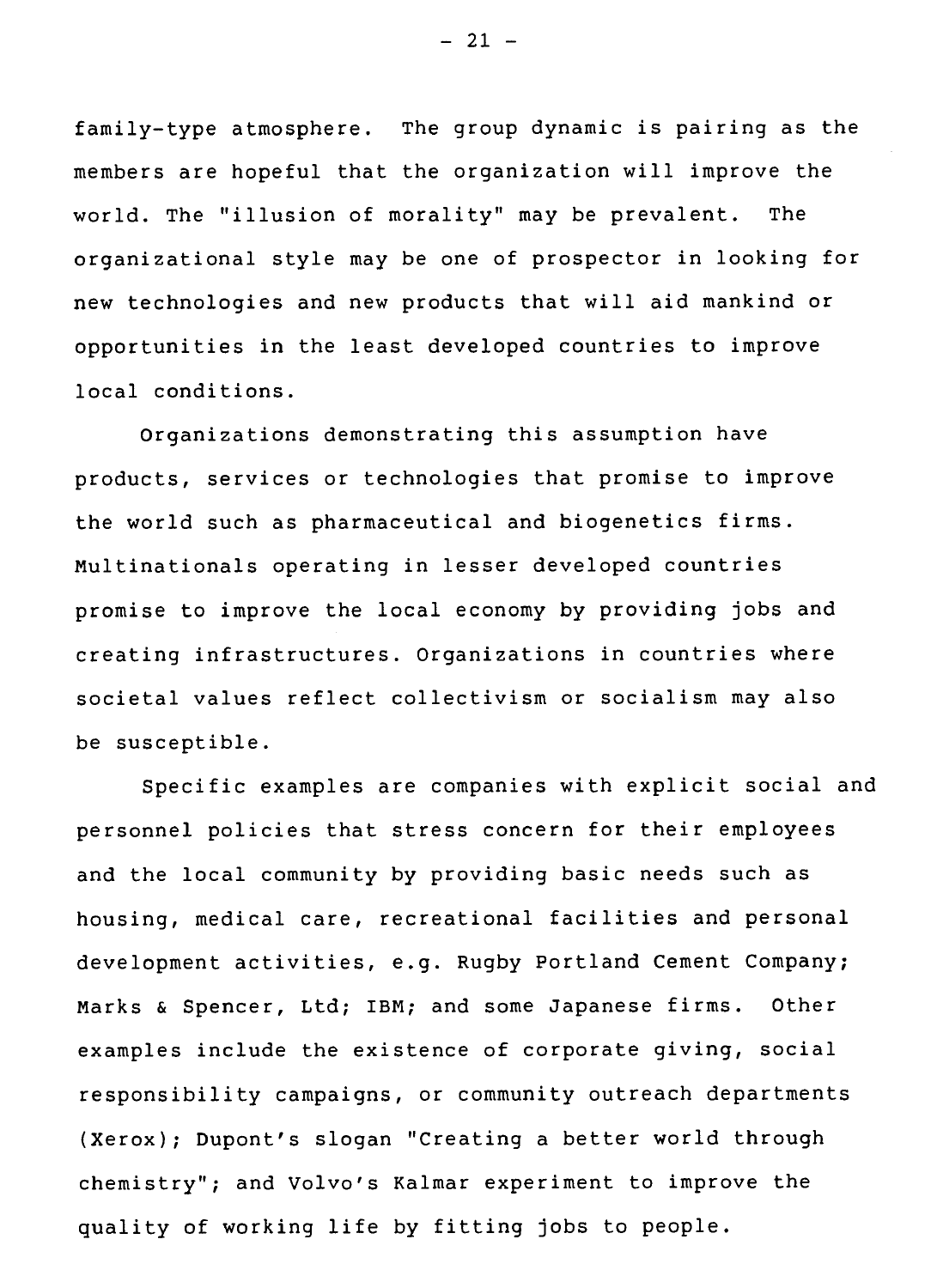Chrysler's ressurection has helped promote the image of the great American economy: it demonstrates that given an opportunity a comeback can be made (Mitroff, 1983b).

The stated principal objective of Matsushita's entry into Malaysia was to "serve the host country by making contributions to the improvement of its people's welfare and to further development of its national economy" (Takahasi & Ishida, 1975, p.2). According to reports, the company re.sponded to local requests to improve conditions by providing jobs and transferring managerial skills rather than operating according to any preconceived world-wide strategy. The Japanese companies in rural America are stressing the fact that they are being good citizens by providing jobs in areas hard hit by unemployment.

7. Guilt: the organization behaves as if it were responsible for some terrible event or condition, e.g. the destruction of the national economy, loss of lives, or political upheavals. Attempts to dissociate its image from questionable past practices or unpopular CEOs may result in it adopting social responsibility campaigns or philanthropic gestures - corporate giving departments.

The organization is seen as powerful/active/bad as it tries to make amends for damage done. The environnent is seen as hostile but malleable (to be appeased) and powerless (to be amended). The leader's style may be depressive, in reaction to actual events or imagined responsibility as in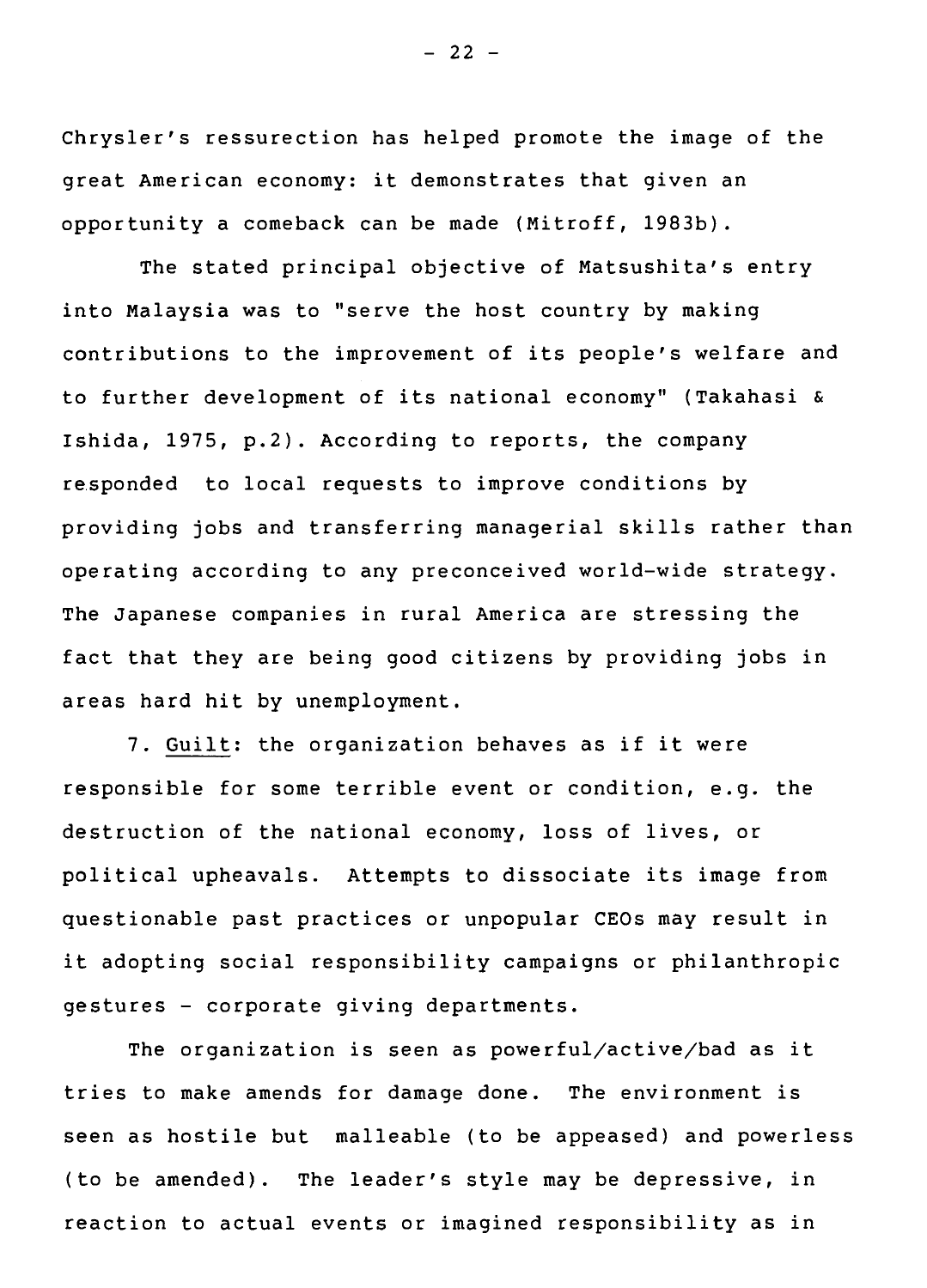the recent suicide of a Japanese airline executive. The members feel ashamed or humbled and may try to dissociate themselves from the tarnished corporate image by maintaining low profiles or leaving. The group dynamic becomes flight or withdrawal. Companies may demonstrate a reactor profile in trying to manage the consequences.

The assumption of guilt may derive from environments where public censure or public opinion is strong, market concerns are paramount or the consequences of litigation in terms of financial viability and company image are severe.

Some specific examples are: the sponsorship of public television programs by Mobil and Exxon perhaps in response to accusations that they manipulated the gas and oil shortages in the early 1970's, the creation of the Carnegie and Rockefeller Foundations given the questionable practices of their founders in creating their empires; and the current focus on community activities by ITT's new CE0 Araskog to improve the corporate image, which was damaged in the Chile affair.

Although not responsible for the Tylenol poisoning, Johnson and Johnson's initial voluntary recall of millions of Tylenol capsules and extensive publicity campaigns mounted to regain legitimacy demonstrates an effort to be a good citizen. However in refusing to recall in response to subsequent poisoning, Johnson & Johnson demonstrated the need to appear not guilty of neglect. Recent litigation in the

 $- 23 -$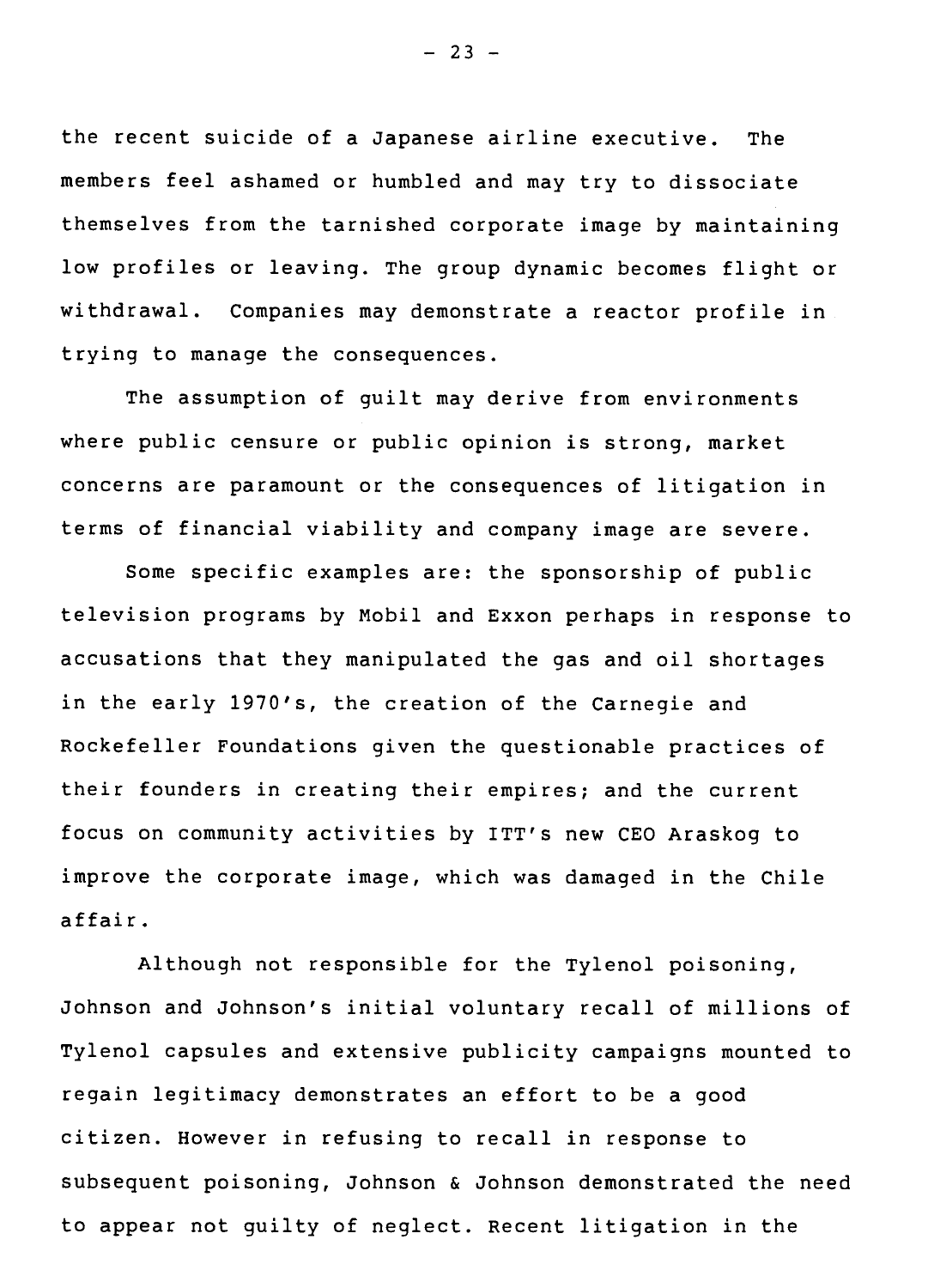pharmaceutical companies creates the problem of wanting to appear responsible and ethical while denying guilt in order to avoid potentially bankrupting suits.

8. Passivity: the organization behaves as if its policies and actions are controlled by outside forces.

The organization sees itself as passive or helpless, with no control over the course of events. The environment is seen as overwhelming and powerful although not necessarily hostile or threatening. The members have difficulty taking initiative or feeling that their efforts will have any impact.

The leader may demonstrate a depressive character style feeling helpless and impotent, or an avoidant style which may result in failure to buffer the organization from the environment. The group dynamic is flight, with withdrawal and low committment. The reactor style may be prevalent as the organization feels unable to make an impact or be proactive in its relationship with the environment. This may result in a Jack of coordination of strategic responses - i.e. fragmentation. This theme may characterize firms in public sector, government regulated industries, and some host country governments for MNC's; industries with rapidly changing technology, or products with short life cycles, or markets that are easily created and destroyed by consumer whim.

Examples are U.S. hospitals in the public sector wherein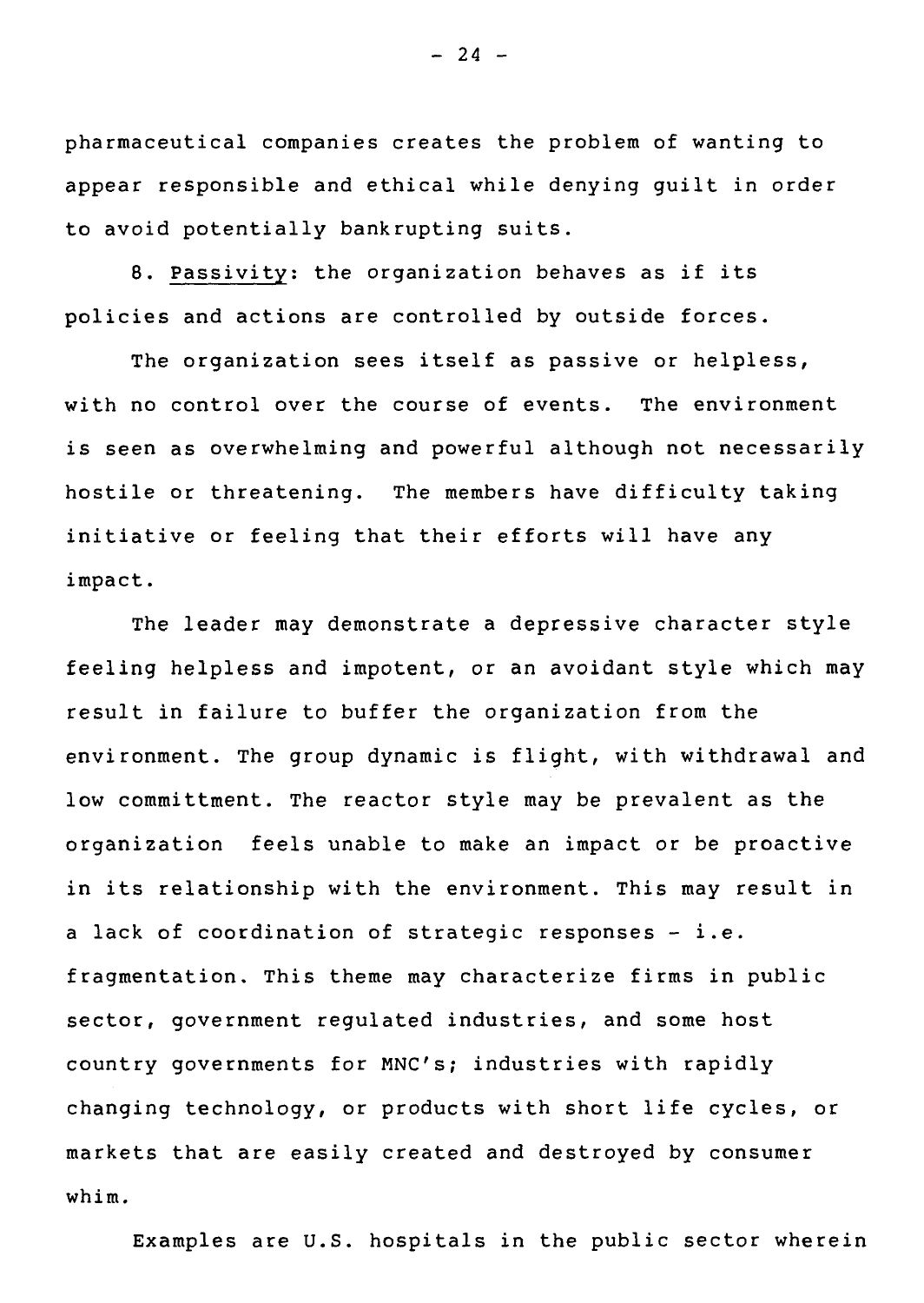external stakeholders' demands must be given priority over the task at hand (patient care); Facit (mechanical calculators) company's Jack of response to the technological (electronics) environment (Starbuck & Hedberg, 1977); businesses in the telecommunications industries that have been designated in the interest of national security; and the Indian government's demand for the transfer of proprietary technology (IBM & Coca Cola)(Gladwin & Walter, 1980).

9. Doom: the organization behaves as if the world is destroyed and all are doomed.

The organization is seen as helpless, passive and weak. The environment is seen as stagnant, powerless and devastated (empty). The only action of which the organization feels capable is self destruction: at Jonestown, for example, the leader and members committed suicide, feeling no hope for salvation.

The CEO's style is depressive, seeing no hope for the future. The group dynamic is flight, with withdrawal and apathy. The organizational style is reactor or there may even be no response at all.

Companies demonstrating this assumption are in declining industries, e.g.smokestack, steel, shipbuilding, that have limited resources, and where costs become a competitive disadvantage.

The last few years of the Saturday Evening Post may be examined as an example of this theme. During the last decade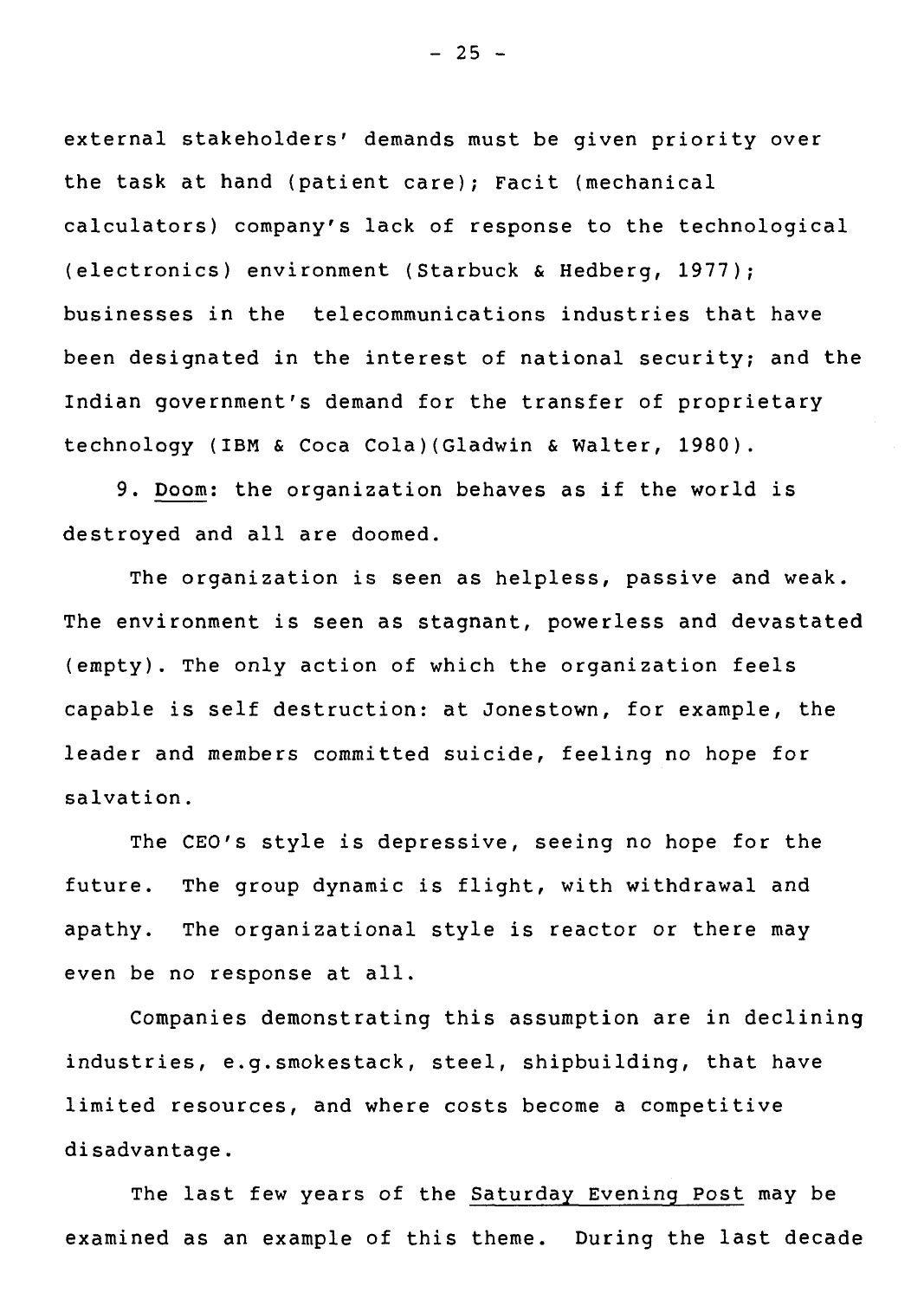(1960-1969) of the Post, owner and top management alike had given up hope of saving the ailing company. Rapid changes in editors and key managers led the company to frequently revise its strategies, often in contradictory directions. There was continuous infighting among top management to the detriment of company performance. Finally Martin Ackerman arrived in 1968 and began his hectic liquidation of the Curtis Empire including the divestment of the Ladies' Home Journal and American Home, both profitable ventures. By the time Ackerman was through with the Post (March 1969), the company had self-annihilated (Friedrich, 1970).

The themes presented above reflect worldviews that can lead organizations to take actions that may or may not be in their best interests. It has been argued that strong and cohesive culture contributes to excellence in performance (Peters & Waterman, 1982) and employee committment (O'Reilly, 1983). However, the presence of a strong culture can stand in the way of necessary change (Business Week, 1980). Widely shared and intensely held basic assumptions can result in group delusions (Festinger, et. al., 1956), groupthink (Janis, 1971; Allison, 1971), or failure to respond to environmental change (Starbuck and Hedberg, 1977). Basic assumptions may be functional or dysfunctional depending on their congruence with reality. However, basic assumptions may serve as a cohesive and protective mechanism enabling organizational survival despite reality. It is important to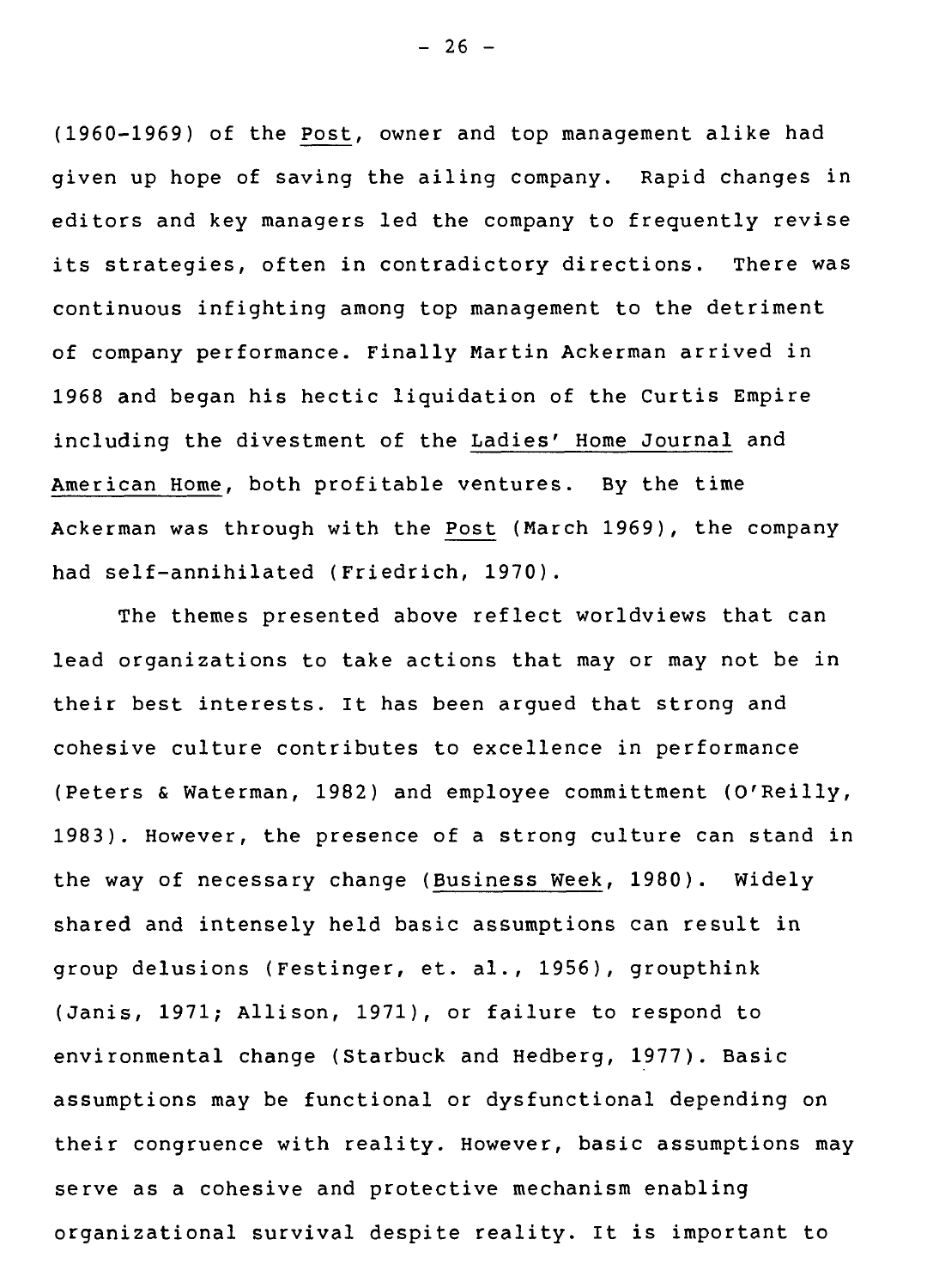surface these assumptions in order to validate or correct decisions made. In this way strong culture can be evaluated to the extent to which it facilitates excellent performance, hinders strategy implementation, or encourages decision biases.

### The Structure of Basic Assumptions

Although some researchers have argued that organizations have single monolithic cultures that are universally shared by all members, organizations may well possess subcultures within specific departments (e.g. **R&D,** sales), within specific divisions located in different countries, or at different levels (e.g. top management elite vs. shopfloor "folk") (Louis,1983; Van Maanen & Barley, 1983; Martin et. al., 1983b). In addressing cultural content or shared understanding there is a need to specify the group to which content is specific, how embedded it is and for how long it has been present (Louis, 1983).

Different basic assumptions may be held within the organization as a function of the nature of the task (i.e. degree of certainty); the amount and nature of the interaction with the environment; the amount and nature of interdependence with other departments; and the degree of strategic importance to the total organization. For example, manufacturing may face a well structured task, be well buffered from the environment, have little contact with other departments,and have significant impact on the overall

- 27 -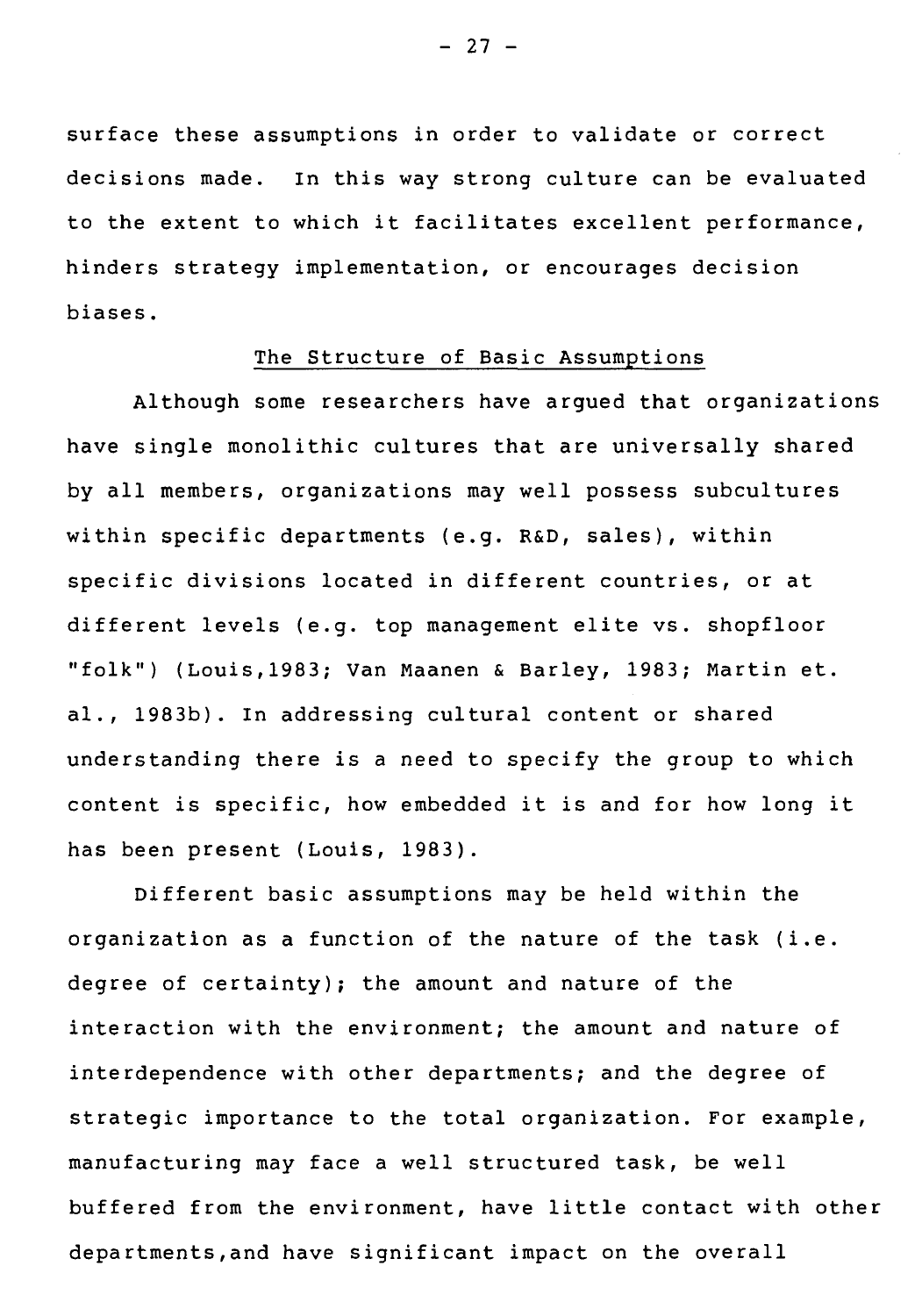company (e.g. in the automobile industry). This may encourage basic assumptions of exorcism since cost cutting, quality control and efficiency are important.

Due to this differentiation, it is important to examine the structural aspects of basic assumptions in order to understand how they may operate. These include:

1. Number of basic assumptions present. Different groups within an organization may operate with different basic assumptions. The extent to which this occurs reflects the degree of consistency or homogeneity in the organization (Louis, 1983). Conflicting ideologies reflect different basic assumptions and this often causes strategic decision making to become a political process (Pfeffer, 1980).

2. Pervasiveness. This reflects the degree to which basic assumptions are shared across departments and between levels. Louis (1983) refers to this as penetration. Broadly shared assumptions may relate to greater employee committment (O'Reilly, 1983) and may facilitate decision-making and communication. As a result, conflict is likely to be reduced (Sathe, 1983).

3. Intensity. This reflects the degree to which basic assumptions are intensely held, or strongly believed in. This has been related to corporate excellence (Peters & Waterman, 1982), employee committment (O'Reilly, 1983), as well as group delusions (Festinger et. al., 1956), and groupthink (Janis, 1971). It also raises the issue of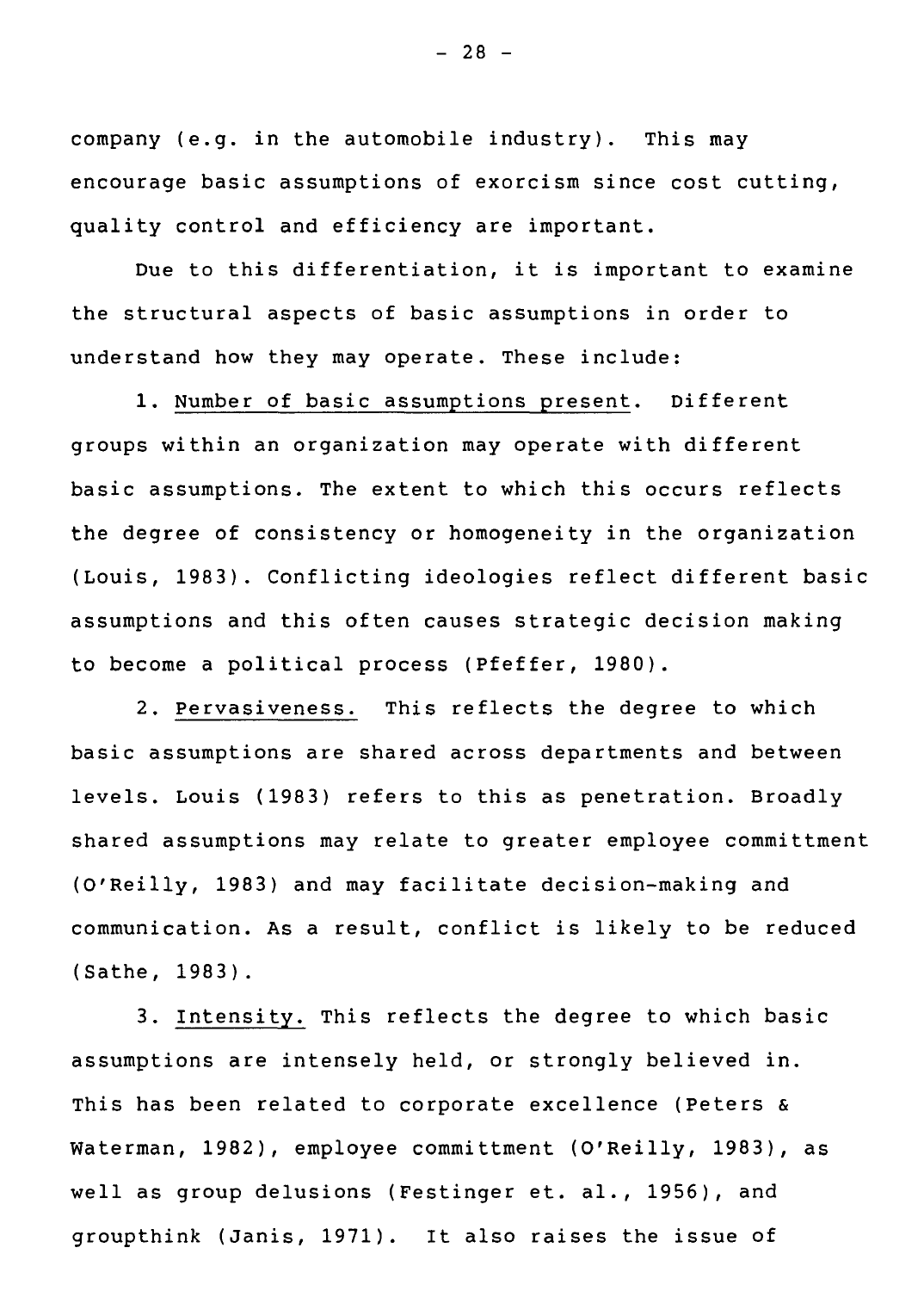compliance, i.e. paying lip-service to an assumption, versus incorporation, i.e. when an assumption is truly believed (Sathe, 1983).

4. Explicitness. This reflects the degree to which basic assumptions are articulated or readily expressed. Although Schein (1984) argues that basic assumptions represent the deepest level of culture, i.e. they are not readily articulated, some may be more easily surfaced than others. This may be evidenced in the quality of stories told (Martin, 1983), or the nature of ceremonies and rituals (Meyer & Rowan, 1977; Trice & Beyer, 1984), that serve to reinforce assumptions. For example rites of enhancement or degradation may clearly indicate views of members as good or bad, while rites of integration may clearly stress a family orientation. Similarly, in everyday language, the competition may be readily acknowledged as the enemy.

Exploring these structural aspects allows corporate culture to be studied as multifaceted as opposed to monolithic. By studying the interaction of these aspects, we can get a better understanding of how basic assumptions operate, a more dynamic view. Several interrelationships between the structural variables are proposed:

1. The number of assumptions may covary with the degree of pervasiveness. Fewer assumptions may be more widely held, while a greater number may be shared more narrowly.

2. The number of assumptions may covary with the degree

 $- 29 -$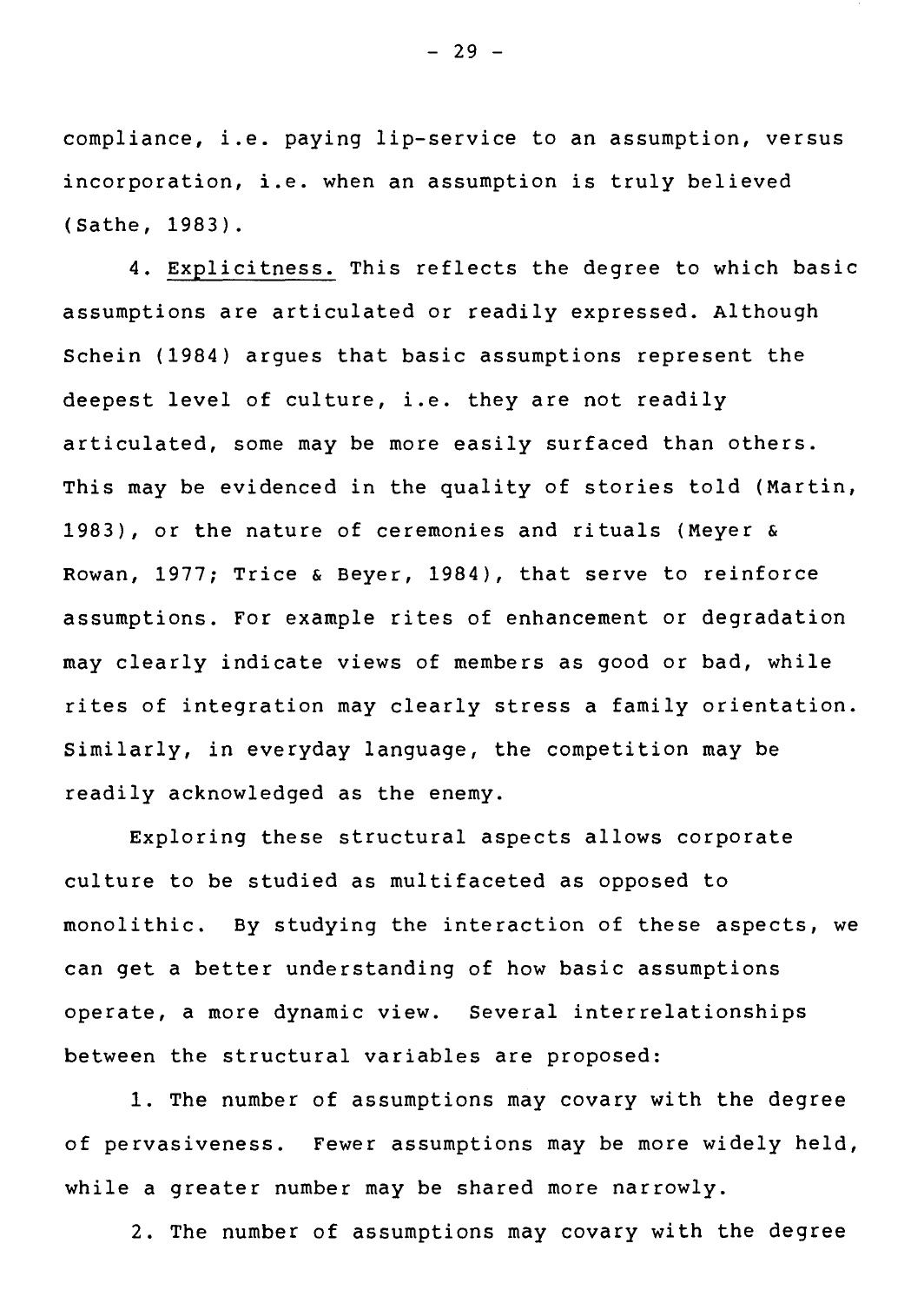of intensity. Fewer assumptions may be more strongly held as they can be more readily reinforced: recruitment and socialization practices, for example, can be more tightly controlled. A greater number of assumptions may be less intensely held due to inherent contradictions or a need for cognitive consistency and simplification.

3. The number of assumptions may covary with the degree of explicitness. Fewer assumptions may be more easily surfaced as they are repeatedly reinforced through multiple mechanisms yet this could also result in them becoming more taken for granted and thereby implicit as in habits or routines.

4. Explicitness may covary with pervasiveness. The more readily articulated assumptions are, the more easily are they shared. Communication of themes can be reiterated in speeches, newsletters and highly visible slogans and symbols.

5. Explicitness may covary with intensity. More implicit assumptions may be more intensely shared as they are not readily visible nor open to challenge. As such, they are more likely to be internalized. Also behavioral norms and group pressures to conform may be greater when assumptions are implicit.

6. Pervasiveness may covary with intensity. The more pervasive the assumption, the more intensely is it likely to be held due to social informational processes (Festinger et. al., 1956) wherein the content of the basic assumptions is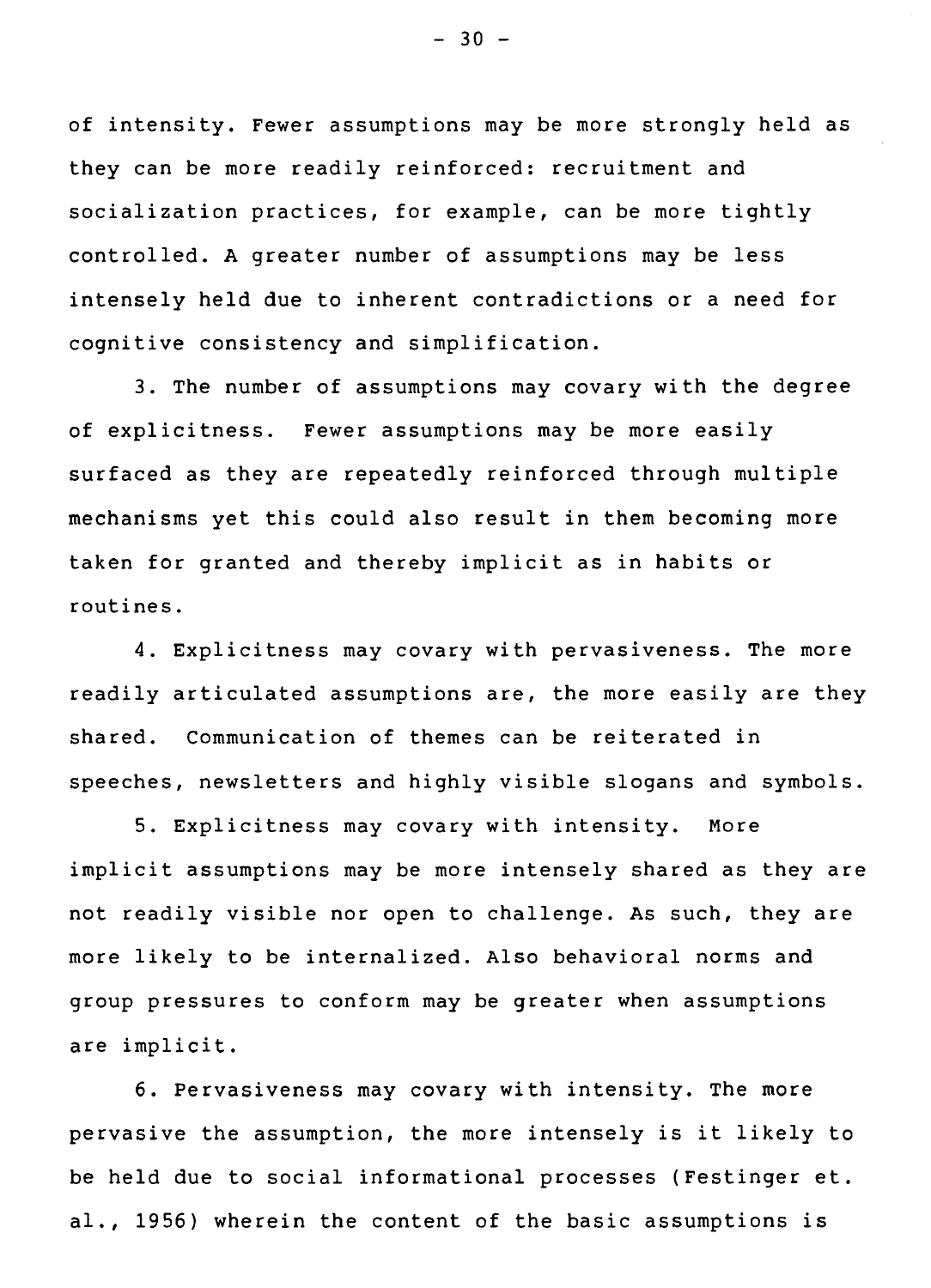repeatedly reinforced through interaction with other members.

By analyzing these structural variables it may be possible to grasp the extent to which corporate culture exists and the different patterns that can emerge. This can be used to assess an organization's readiness for or ability to change (Boje, Fedor, & Rowland, 1982). It may also indicate appropriate mechanisms for change such as layoffs of targeted personnel and departments, or divestitures of business units in order to reduce the number of divergent themes; arousing fear (through the threat of layoffs) to increase intensity of themes; and hiring and promoting like-minded managers to increase pervasiveness (Schein, 1984).

#### Diagnostic and Research Methods

The degree to which basic assumptions may be taken for granted and are difficult to surface creates problems of measurement and accurate diagnosis. Rather than concede to the view that "if it can't be measured it doesn't exist", researchers must adopt new approaches to studying basic assumptions. Rational positivist paradigms are inappropriate for explaining these more difficult to measure phenomena. Ethnographic and socioanalytic paradigms may be more fruitful. Recent attention has been drawn to the qualitative case method approach which is gaining more legitimacy (Morgan & Smircich, 1980).

A clinical approach is recommended that is both

 $- 31 -$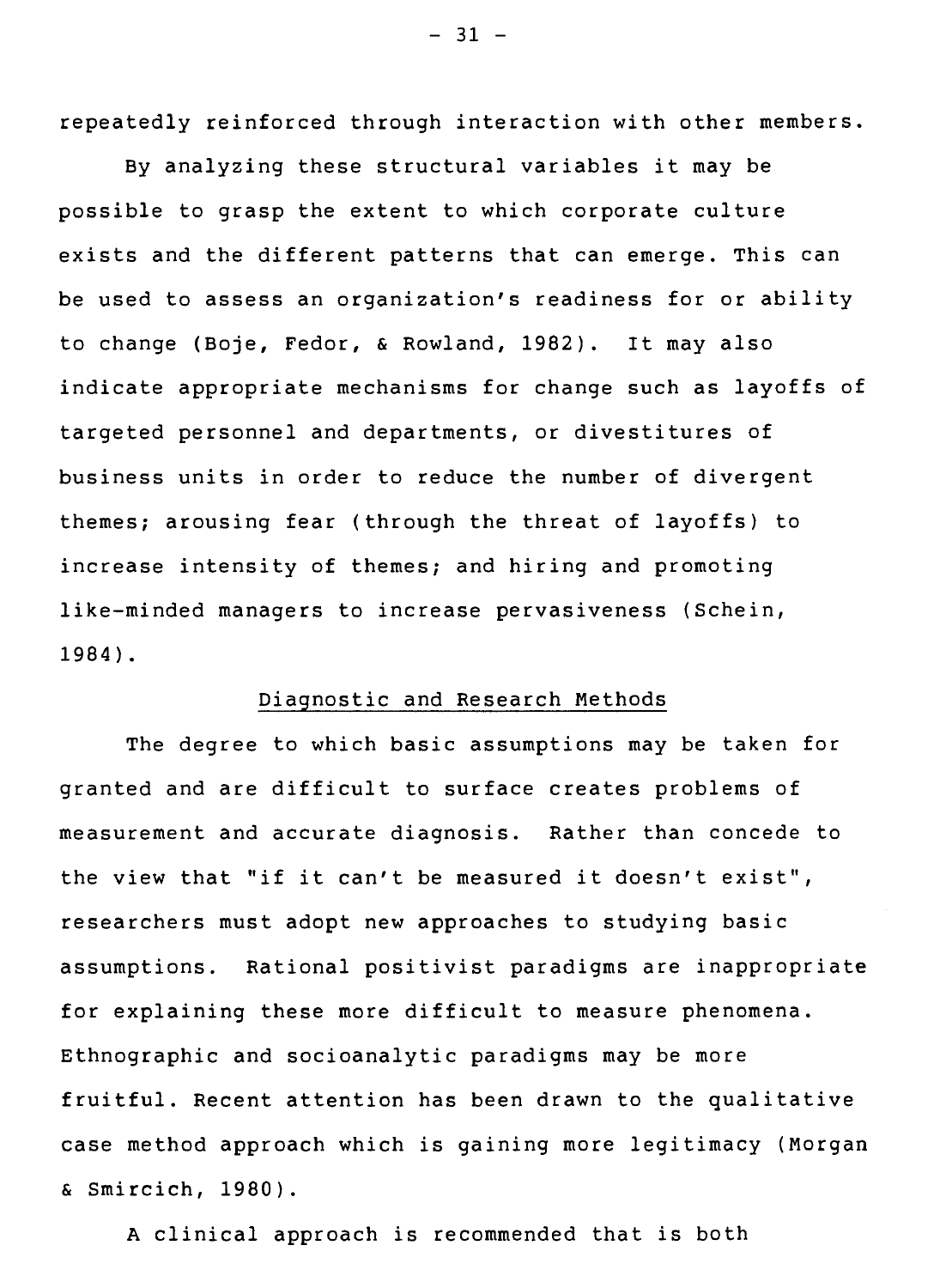extensive and intensive. This approach relies heavily on behavioral observation, unstructured interviewing and questionnaires and subsequent interpretation of themes. Structured questionnaires are unlikely to reveal basic assumptions as they tend to reflect espoused theories as opposed to theories-in-use (Argyris & Schôn, 1978). Data may be gathered across and within multiple levels to reflect adequately the degree of organizational differentiation. This data should include:

1. Behavioral observation.

2. "Thick description" (Geertz, 1973) of artefacts such as architecture and interior design, logos, symbols and art; and of rites and rituals, e.g. retirement dinners, reward ceremonies, and company outings.

3. Stories told regarding leaders, heroes, critical events or company history.

4. Annual reports, company newsletters, internal memos, press statements, speeches by the chairman, advertising campaigns.

5. Individual and group unstructured interviewing and use of projective techniques such as sentence completion tests (Friedman, 1983). Many companies use Thematic Apperception and Rorschach tests for recruitment and promotion, and these could be examined for individual dynamics and compared within and between groups.

This data then needs to be content analyzed and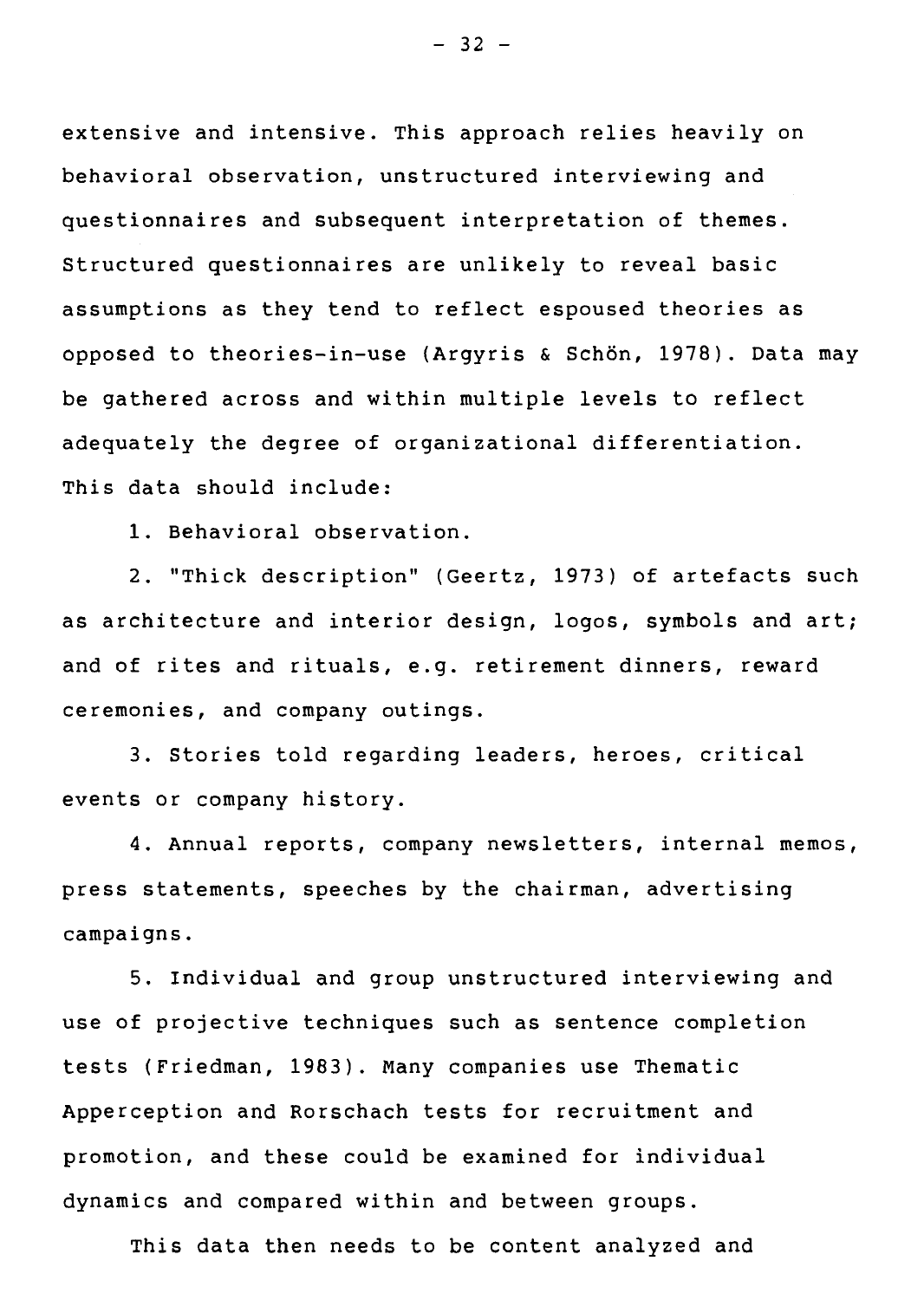interpreted (see Friedman, 1983). Recurrent themes need to be exposed and explored in greater depth. In depth study of strategic decision making groups using the Tavistock or A.K. Rice Institute socioanalytic approach can surface underlying assumptions by interpreting group behavior. It would be interesting to administer a group Rorschach test requiring group members to reach a consensual interpretation. This has been done with family groups (Reiss, 1981). Such an approach would require the willingness of participants, but Maccoby (1976) found individual managers ready and willing to help.

The extensiveness and intensiveness of the above procedure requires a case study approach. Issues of generalizability must therefore take on less importance while validity issues are explored thoroughly. Preliminary correlational analysis could help in generating hypotheses. At this stage of theory development, research should maintain an exploratory nature emphasizing the generating of hypotheses as opposed to their testing.

#### Conclusions

The purpose of this paper was to describe the content of basic assumptions and illustrate them with examples of strategic actions. Content themes reflect the balance of forces within the organization and between the organization and its environment that result in the organizational view of its environment, its members, and itself. By becoming more aware of these basic assumptions managers can examine and

 $- 33 -$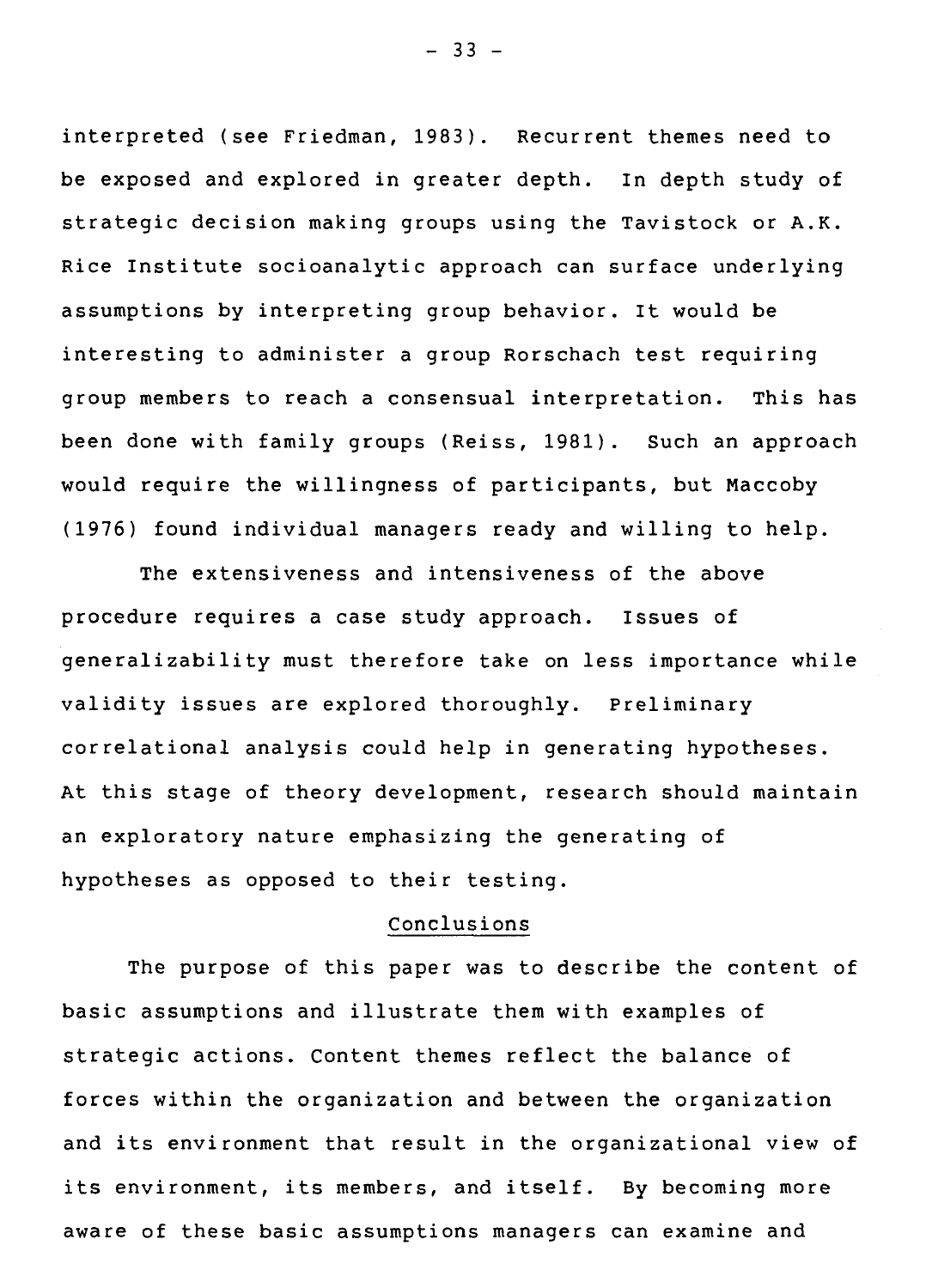test their validity. For example, top management or strategic decision making groups can be given feedback regarding the themes diagnosed and the policies, procedures and behaviors that may be encouraging them. **By** drawing out the implications of these themes and the possible actions that could result, management can determine the desirability of the themes and the necessary communications and actions that will either counteract or reinforce them.

Too often in the modern corporate world, solutions to problems create more problems - the cure is worse than the disease. Top management may be changed to rid the organization of its problem. This can result in a tremendous waste of human resources, traumatic for the company as well as the individual. As systems, in part, create their leaders, placing all responsibility on leaders may be unrealistic. The solution of removing the offending department or person is therefore questionable. Lest the solution define the problem, organizational basic assumptions need to be surfaced by the techniques mentioned and questioned in order to reduce the grip of the irrational and to promote the emergence of a self-reflective organization capable of adaptive strategic behavior.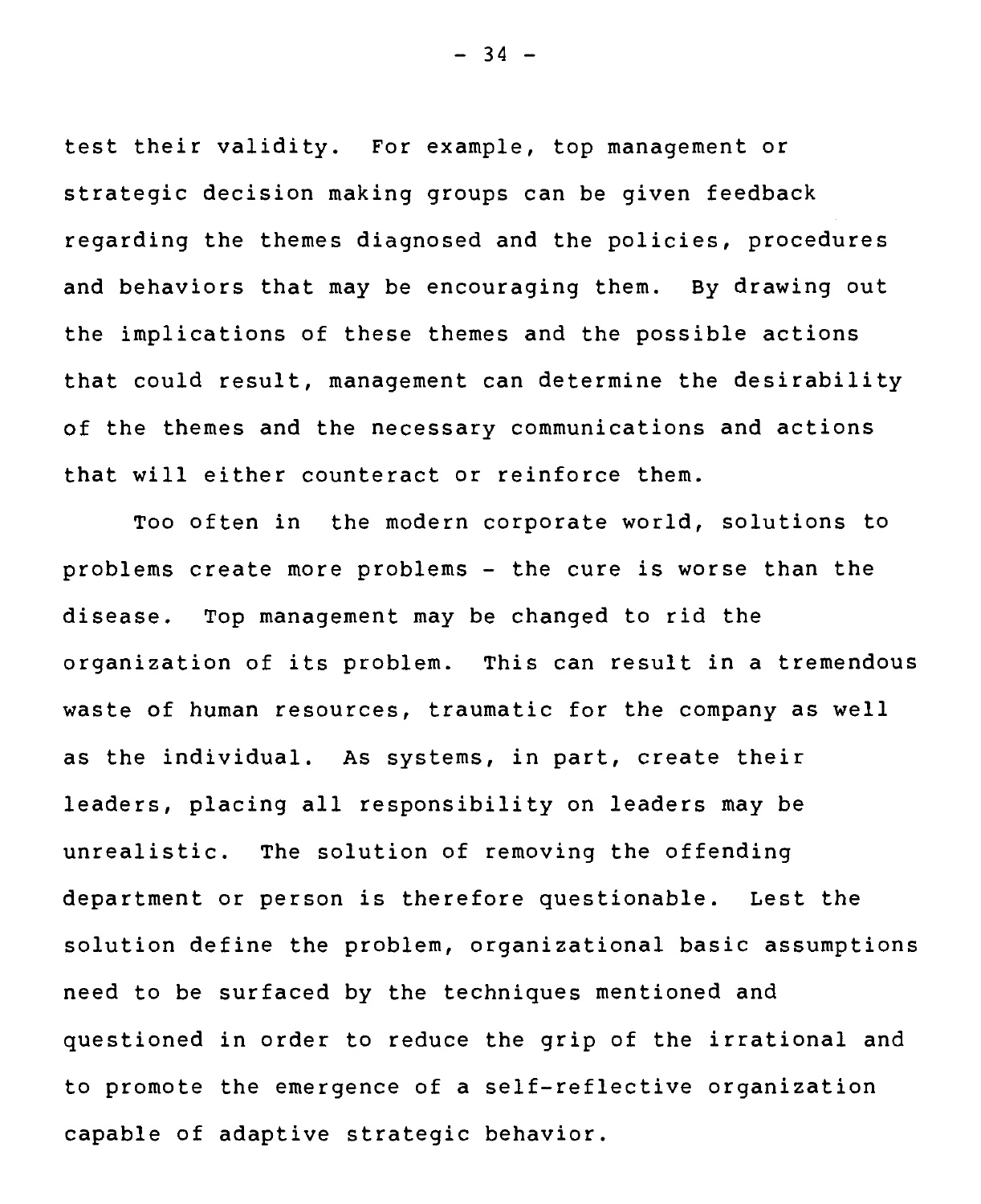#### REFERENCES

- ALDRICH, H.E., & PFEFFER, J. Environment of organization. Annual Review of Sociology II. Palo Alto, Calif.: Annual Review, Inc., 1976, 79-105.
- ALLISON, G.T. Essence of decision : Explaining the Cuban missile crisis. Boston : Little, Brown & Co., 1971.
- ARGYRIS, C., & SCHÔN, D.A. Organizational learning : A theory of action perspective. Reading, Mass. : Addison-Wesley, 1978.
- BION, W. Experiences in groups and other papers. New York : Basic Books, Inc., 1961.
- BOJE, D.M., FEDOR, F.B., & ROWLAND, K.M. Myth making : A qualitative step in OD interventions. Journal of Applied Behavioral Science, 1982 18 (1), 17-28.
- BURNS, T. & STALKER, G.M. The management of innovation. London: Tavistock, 1961.
- Business Week. Corporate Culture: The hard-to-change values that spell success or failure. October 27, 1980, 148-160.
- CHRISTENSEN, C.R., ANDREWS, K.R., BOWER, J.L., HAMMERMESH, R.G. & PORTER, M. Business policy : Text and cases. Homewood, Ill. : Richard D. Irwin, 1982.
- DAFT, R.L. & WEICK, K.E. Toward a model of organization as interpretation systems. Academy of Management Review, 1984, 9, (2), 284-295.
- DUNCAN, R.B. The characteristics of organizational environments and perceived environmental uncertainty. Administrative Science Quarterly, 1972, 17, 313-27.
- FESTINGER, L., RIEKEN, H. & SCHACTER, S. When prophecy fails. Minneapolis : University of Minnesota Press, 1956.
- FREUD, A. The ego and the mechanisms of defense. New York : International University Press, 1946 (1936).
- FREUD, S. A general introduction to psychoanalysis. New York : Simon and Schuster, 1953 (1924).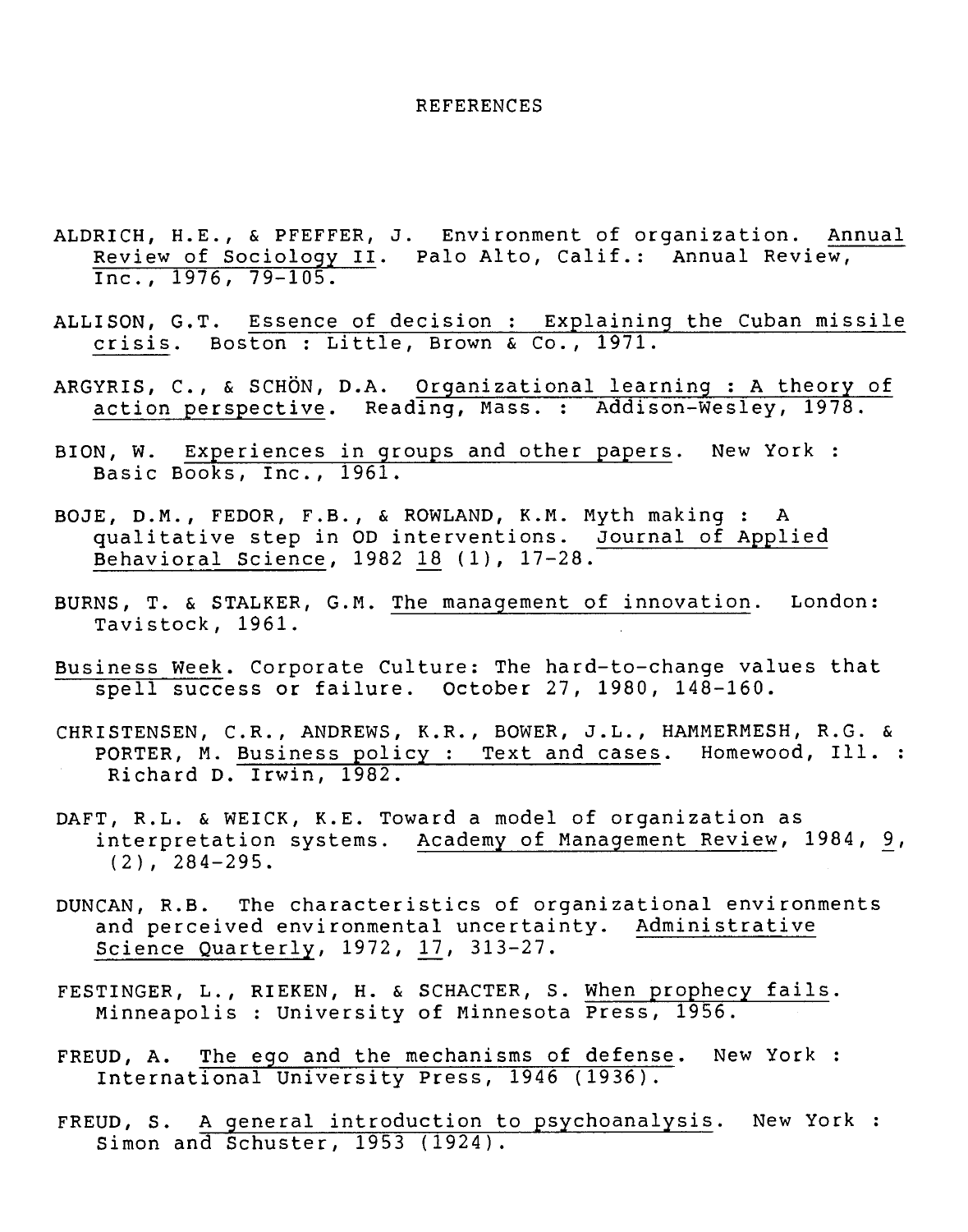FREUD, S. Delusion and dream. Boston : Beacon Press, 1956.

- FREUD, S. The interpretation of dreams. New York : Avon Books, 1966 (1900).
- FRIEDMAN, S.D. Cultures within cultures : An empirical assessment of an organization's subcultures using projective measures. Paper presented at the annual meeting of the Academy of Management, Dallas, August 1983.
- FRIEDRICH, O. Decline and fall. New York : Harper & Row, 1970.
- GALBRAITH, J.D. The anatomy of power. New York: Free Press, 1983.
- GEERTZ, C. The interpretation of cultures. New York : Basic Books, 1973.
- GLADWIN, T.N. & WALTER, I. Multinationals under fire : Lessons in the management of conflict. New York : John Wiley & Sons, 1980.
- HIRSCH, P. Ambushes, shootouts, and knights of the round table : The language of corporate takeovers. Paper presented at the annual meeting of the Academy of Management, Detroit, August 1980.
- JANIS, I.L. Victims of groupthink. Boston : Houghton-Mifflin, 1971.
- JUNG, C. Man and his symbols. London : Aldus, 1965.
- KAMENS, D.H. Legitimating myths and educational organization : The relationship between organizational ideology and formai structure. American Sociological Review, 1977, 42.
- KANTER, R.M. Men and women of the corporation. New York : Basic Books, Inc., 1977.
- KATZ, D. & KAHN, R.L. The social psychology of organizations. New York : John Wiley & Sons, 1978.
- KETS DE VRIES, M.F.R. & MILLER, D. The neurotic organization. San Francisco : Jossey-Bass, 1984.
- KLEIN, M. Contributions to psychoanalysis. London : Hogarth Press, 1948.
- KLUCKHOLN, F.R. & STRODTBECK, F.L. Variations in value orientations. Evanston, Ill.: Row, Peterson, 1961.
- KOTTER, T.P. Power, dependence, and effective management.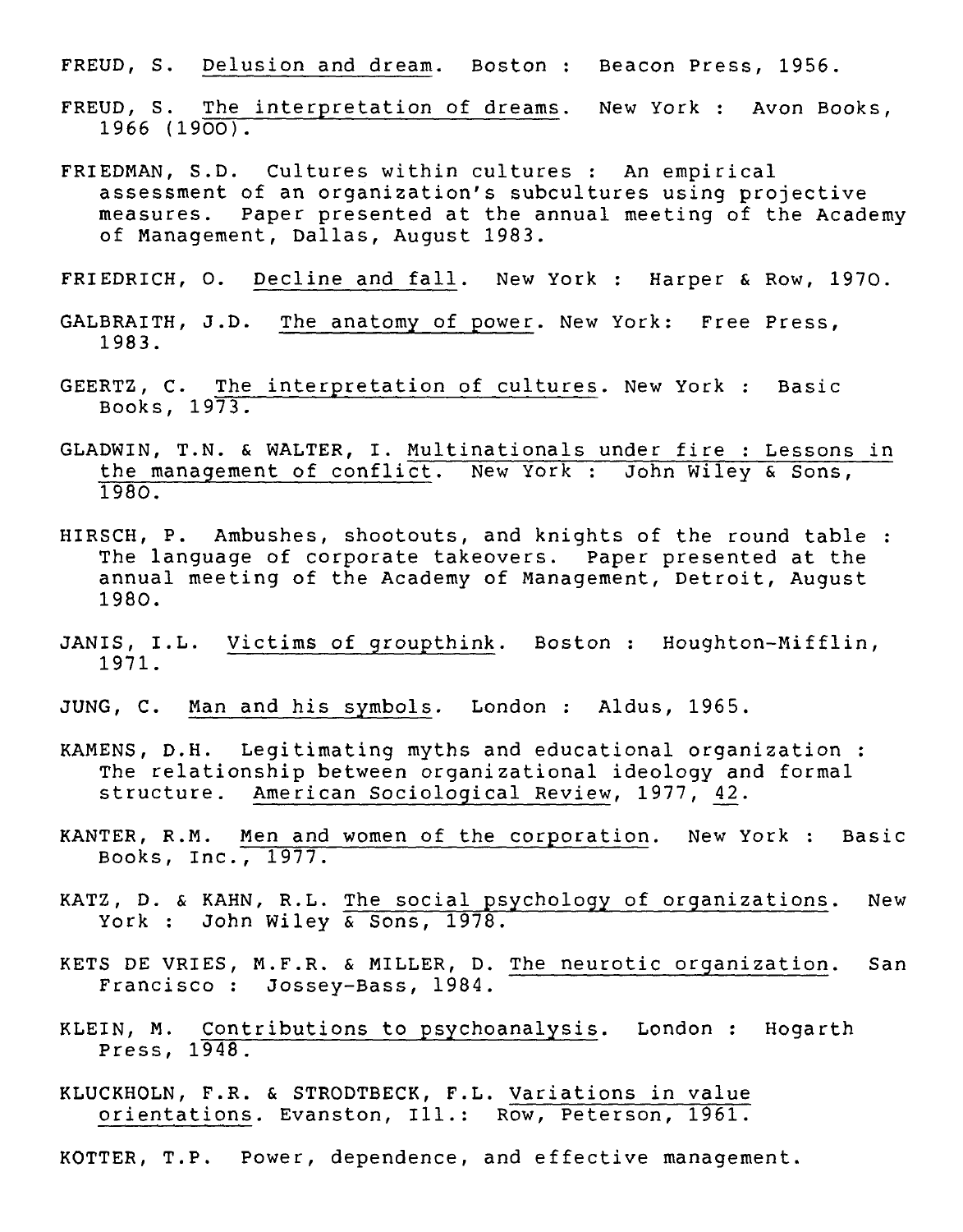Harvard Business Review, 1977 (July-August).

- LAWRENCE, P.R. & LORSCH, J.W. Organization and environment : managing differentiation and integration. Homewood, Ill. : Irwin, 1967.
- LOUIS, M.R. A cultural perspective on organizations : The need for a consequence of viewing organizations and culture-bearing<br>milieu. Human Systems Management. 1981. 2. 246-258. Human Systems Management, 1981, 2, 246-258.
- LOUIS, M.R. Culture: Yes; Organization: No. Paper presented at the annual meeting of the Academy of Management, Dallas, August 1983.
- MACCOBY, M. The gamesman. New York : Simon & Schuster, 1976.
- MARTIN, J. Stories and scripts in organizational setting. In A. Hastorf & A. Isen (Eds.). Cognitive Social Psychology, New York : Elsevier North Holland, 1983.
- MARTIN, J. & SIEHL, C. Organizational culture and counter-culture: General Motors and DeLorean. Research Paper Series (N° 633). Graduate School of Business, Stanford University, 1981.
- MARTIN, J. & POWERS, M.E. Truth or corporate propaganda : The value of a good war story. In L.R. Pondy, P.J. Frost, Morgan and T. Dandrige (Eds.). Organizational Symbolism. Greenwich, Conn. : JAI Press, 1983.
- MARTIN, J., FELDMAN, M.S., HATCH, M.J., & SITKIN, S.B. The uniqueness paradox in organizational stories. Administrative Science Quarterly, 1983a, 28 (3).
- MARTIN, J., SITKIN, S., KOSNIK, T., & BOEHM, M. The birth of organizational subcultures. Paper presented at the annual meeting of the Academy of Management, Dallas, August 1983b.
- MENZIES, I.E.P. A case study in the functioning of social systems as a defense against anxiety. Human Relations, 1960, 13, 95-121.
- MEYER, J.W. & ROWAN, B. Institutionalized organizations : Formal structures as myth and ceremony. American Journal of Sociology, 1977, 83, 340-363.
- MILES, R.H. & SNOW, C.C. Organizational strategy, structure and process. New York : McGraw-Hill, 1978.
- MILLER, E.J. & RICE, A.K. Systems of organizations : The control of task and sentient boundaries. London : Tavistock Publications, 1967.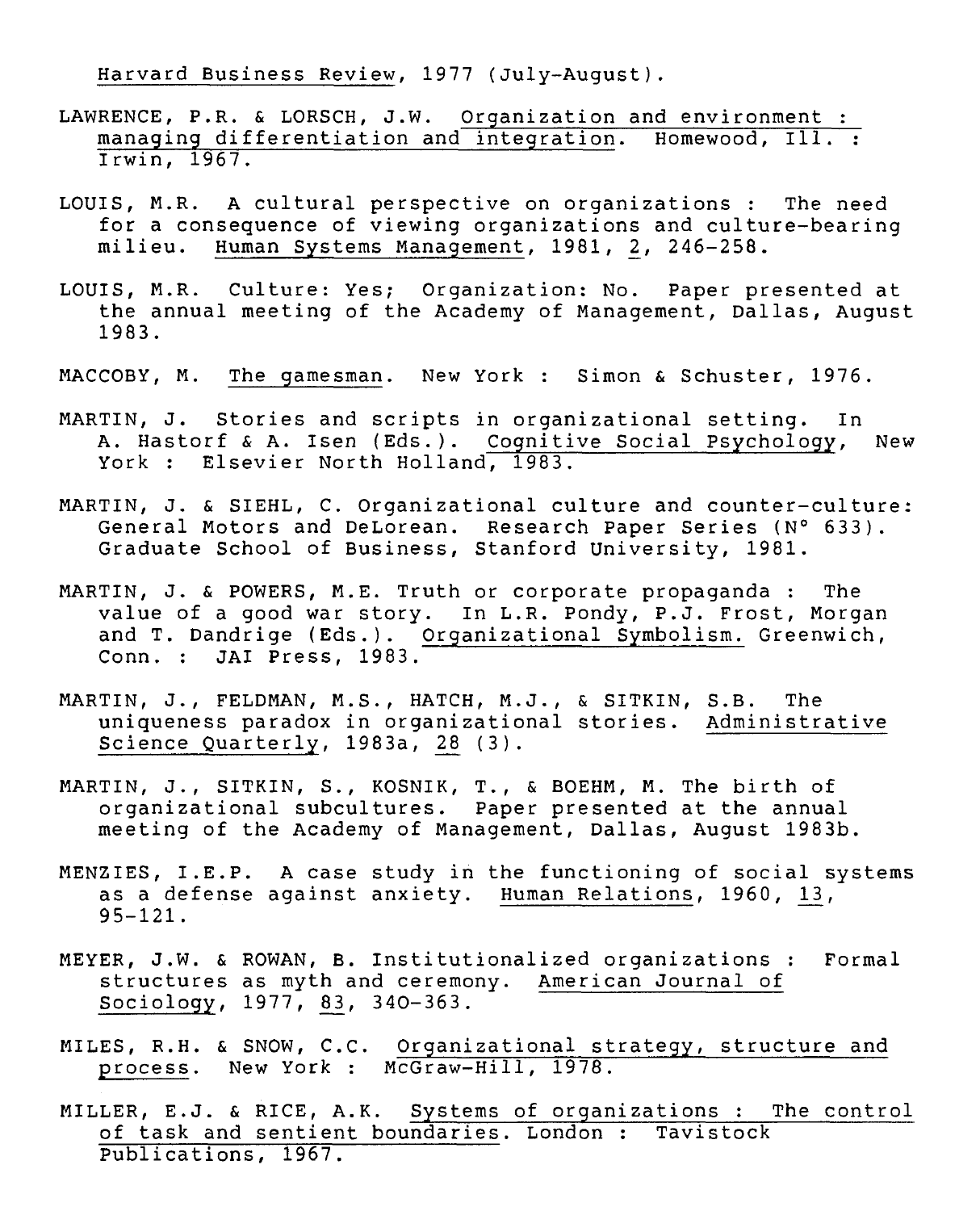- MINTZBERG, H., RAISINGHANI, D., & THORET, A. The structure of unstructured decision processes. Administrative Science Quarterly, 1976, 21, 246-275.
- MITROFF, I.I. Archetypal social systems analysis : On the deeper structure of human systems. Academy of Management Review, 1983a, 8, 387-397.
- MITROFF, I.I. Stakeholders of the organizational mind. San Francisco, Calif.: Jossey-Bass, Inc., 1983b.
- MITROFF, I.I. & EMSHOFF, J.R. On strategic assumption-making : A dialectical approach to policy and planning. Academy of Management Review, 1979, 1-12.
- MORGAN, G. & SMIRCICH, L. The case for qualitative research. Academy of Management Review, 1980, 5 (4), 491-500.
- MURRAY, H.A. Exploration in personality. New York : Oxford University Press, 1938.
- O'REILLY, C.A., III. Corporations, cuits, and organizational culture : Lessons from Silicon Valley firms. Paper presented at the annual meeting of the Academy of Management, Dallas, August 1983.
- OSGOOD, C.E., SUCI, G.J., & TANNENBAUM, P.H. The measurement of meaning. Urbana, Ill. : University of Illinois Press, 1957.
- OUCHI, W.G. The M-Form Society. Reading, Mass. : Addison-Wesley Publishing Co., 1984.
- PETERS, T.J. Symbols, patterns, and settings : An optimistic case for getting things done. Organizational Dynamics, Autumn 1978.
- PETERS, T.J. & WATERMAN, R.H. In search of excellence. New York: Harper & Row, 1982.
- PETTIGREW, A. On studying organizational cultures. Administrative Science Quarterly, 1979, 24, 570-581.
- PFEFFER, J. The ambiguity of leadership. Academy of Management Review, 1977 2, 104-112.
- PFEFFER, J. Power in organizations. Boston : Pitman, 1980.
- PFEFFER, J. Management as symbolic action : The creation and maintenance of organizational paradigms. In L.L. Cummings and B.M. Staw (Eds.) Research in Organizational Behavior, Vol. 3. Greenwich, Conn. : JAI Press, Inc., 1981, 1-52.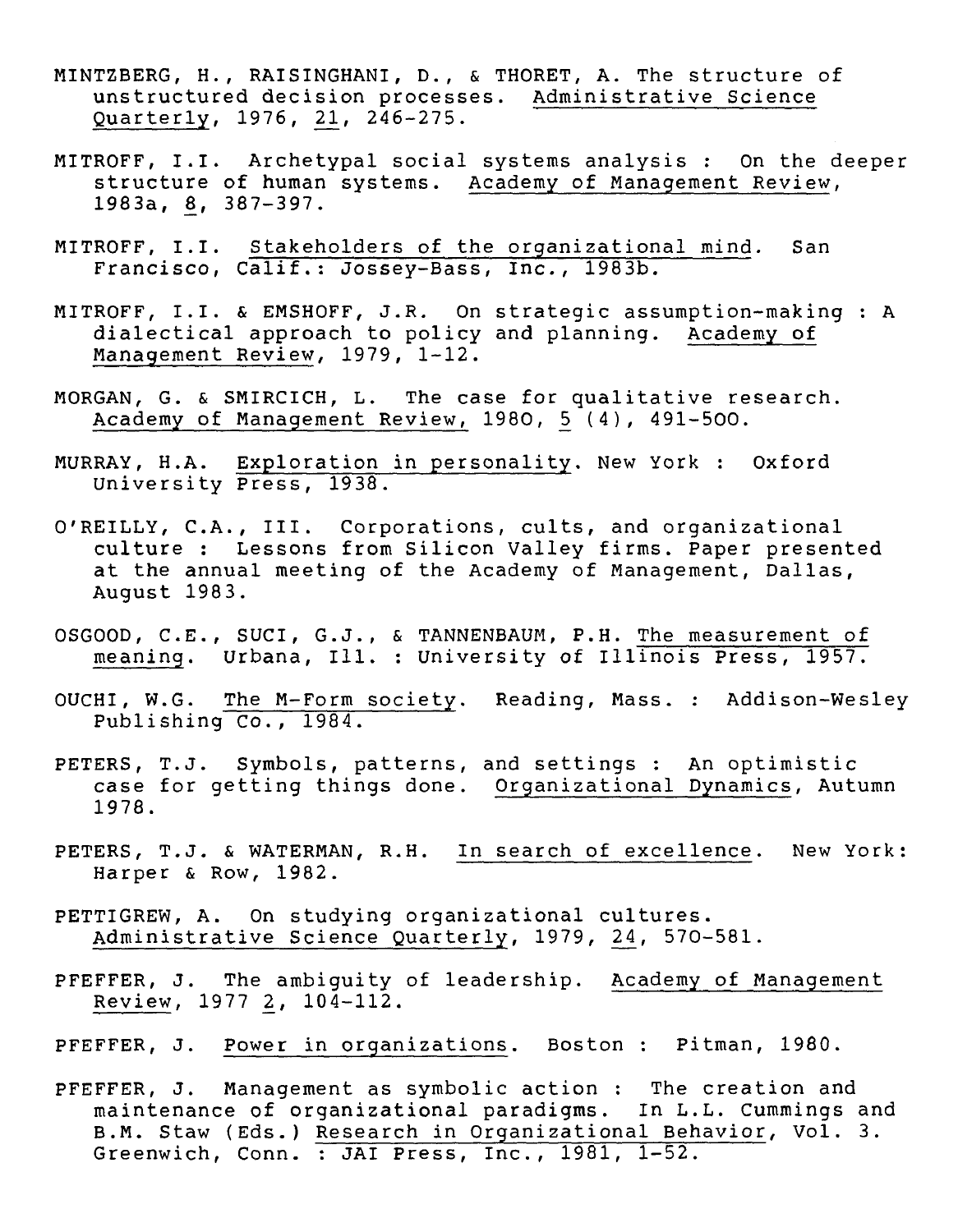- RAPPAPORT, D. Projective techniques and the theory of thinking. Journal of Projective Techniques, 1952, 16, 269-275.
- REISS, D. The family's construction of reality. Cambridge : Harvard University Press, 1981.
- SAFIRE, W. Parable of corporate matchmaking : The meddler on the roof. New York Times, September 26, 1982.
- SATHE, V. Implications of corporate culture : A manager's guide to action. Organizational Dynamics, 1983 (August), 5-23.
- SCHAFER, R. Psychoanalytic interpretation in Rorschach testing : Theory and application. New York : Grune & Stratton, Inc., 1954.
- SCHEIN, E.J. Organizational psychology, 3d ed., Englewood Cliffs, N.J. : Prentice-Hall, Inc., 1980.
- SCHEIN, E.J. Organizational culture and leadership. San Francisco: Jossey-Bass, 1984.
- SCHWARTZ, H. & DAVIS, S.M. Matching corporate culture and business strategy. Organizational Dynamics, Summer 1981, 30-48.
- SPITZER, R.L., FLEISS, J.L., ENDICOTT, J. & COHEN, J. The mental status schedule properties of factor-analytically derived scales. Archives of General Psychiatry, 1967, 16.
- SPROULL, L.S. Beliefs in organizations. In P.C. Nystrom and W.<br>H. Starbuck (Eds.), Handbook of organizational design. Oxford: H. Starbuck (Eds.), Handbook of organizational design. Oxford University Press, 1981.
- STARBUCK, W.H. & HEDBERG, B.L.T. Saving an organization from a stagnating environment. In H.B. Thorell (Ed.) Strategy and structure = performance. Bloomington: Indiana University Press, 1977, 249-258.
- TAKAHASI, K. & ISHIDA, H. Matsushita Electric Company (Malaysia). Keio Business School, 1975.
- THOMPSON, W. At the edge of history. New York : Harper & Row, 1971.
- TRICE, H.M. & BEYER, J.M. Studying organizational culture through<br>rites and ceremonials. Academy of Management Review, 1984, 9 Academy of Management Review, 1984, 9 (4), 653-669.
- TUSHMAN, M.L. & NADLER, D.A. Implications of political models of organizational behavior. In R. Miles (Ed.) Resource Book in Macro-Organizational Behavior, Santa Monica, Calif.: Goodyear Publishing Co., Inc., 1980, 177-190.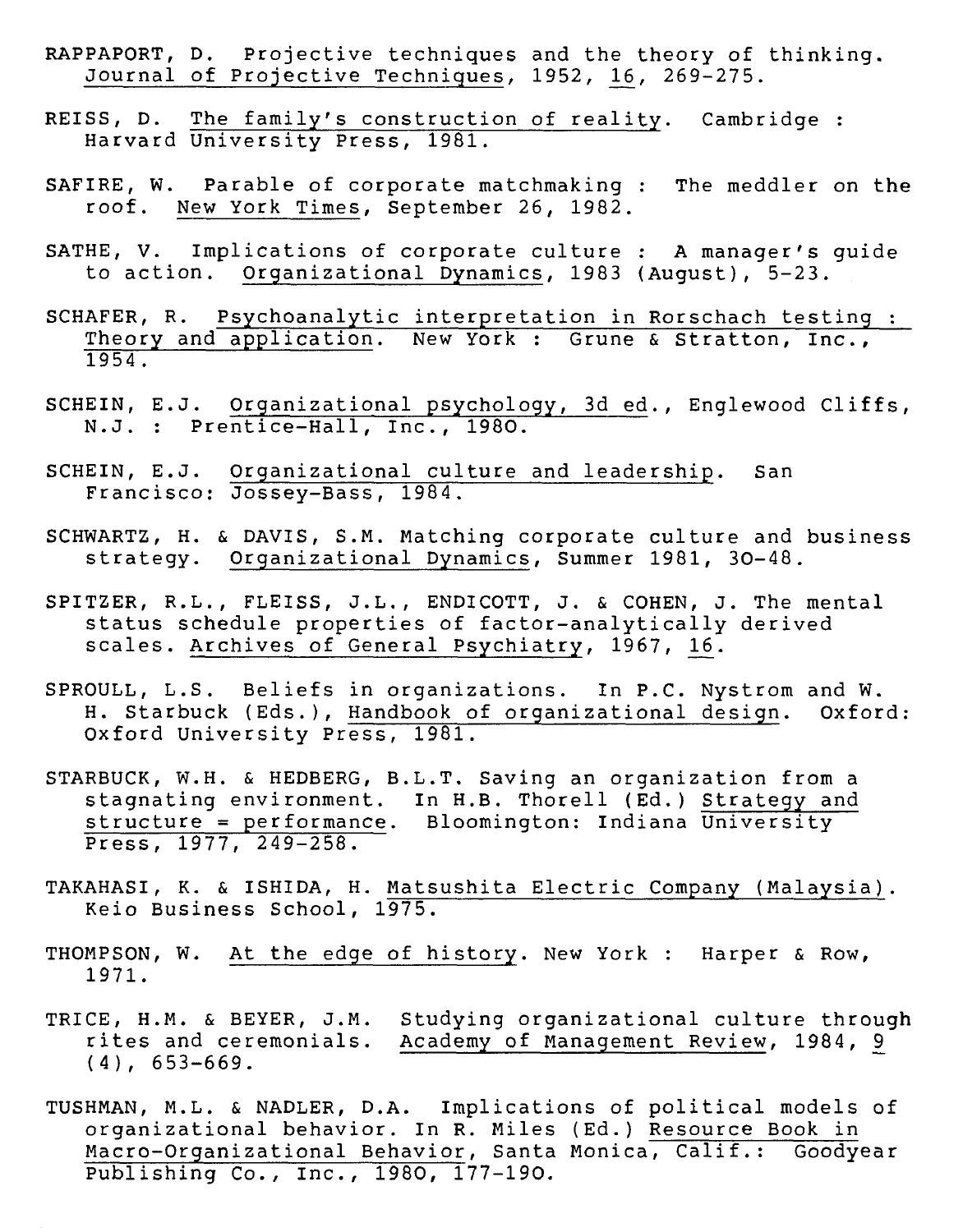VAN MAANEN, J. & BARLEY, S.R. Cultural organization : Fragments of a theory. Paper presented at the annual meeting of the Academy of Management, Dallas, August 1983.

Wall Street Journal. ITT chief emphasizes harmony, confidence and playing rules. September 12, 1984.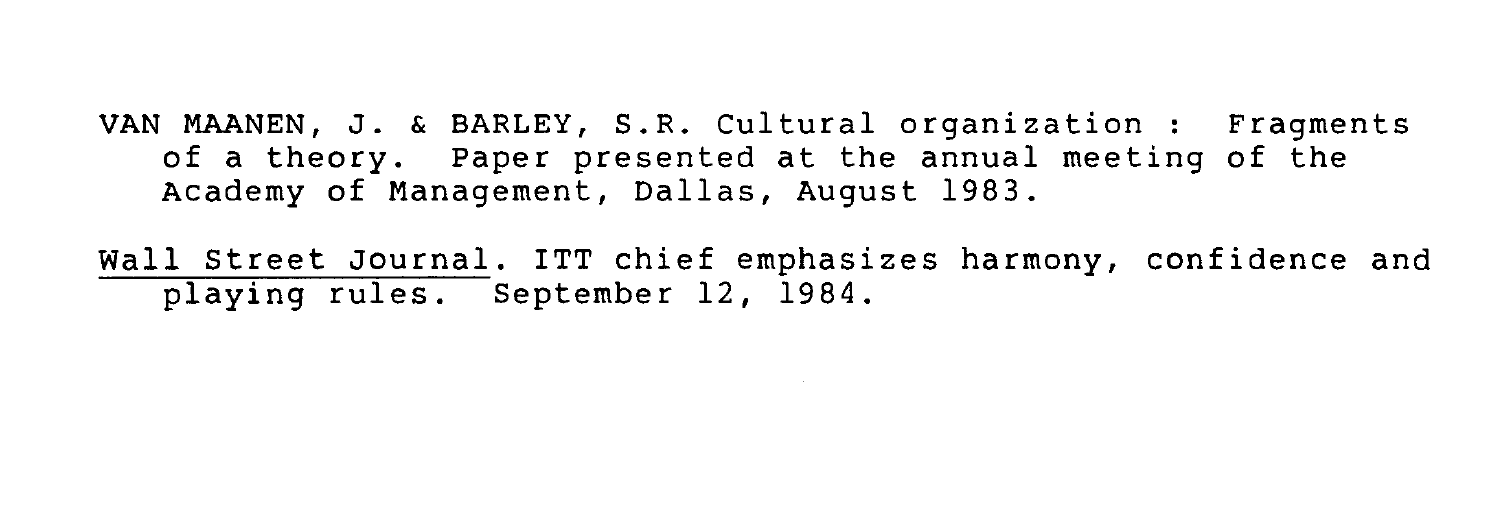# **TABLE 1 - Organizational Basic Assomptions**

| THEMES                     | DYNAMICS<br>VIEWS OF                         |                                                         |                                          | <b>CONTEXT</b>                                         | STRATEGIC ACTIONS                                           |                        |                                                                                                                                                                                            |                                                                                                    |
|----------------------------|----------------------------------------------|---------------------------------------------------------|------------------------------------------|--------------------------------------------------------|-------------------------------------------------------------|------------------------|--------------------------------------------------------------------------------------------------------------------------------------------------------------------------------------------|----------------------------------------------------------------------------------------------------|
|                            | ORGANIZATION ENVIRONMENT MEMBERS             |                                                         |                                          | INDIVIDUAL                                             | <b>GROUP</b>                                                | ORG                    |                                                                                                                                                                                            |                                                                                                    |
| 1 PERSECUTION1 good        | victim<br>reactive                           | hostile<br>evil<br>active<br>powerful                   | good<br>passive<br>fearful               | paranoid                                               | fight/<br>flight<br>external enemy<br>shared<br>stereotypes | defender               | prospector! mature industries<br>declining productivity &<br>qrowth<br>proprietary<br>technology<br>intense competition                                                                    | lobbying<br>aggressive pricing<br>espionage<br>aggression                                          |
| 2 EXORCISM                 | good                                         | malleable<br>benign                                     | eviI                                     | paranoid<br>obsessive                                  | fight/flight<br>internal enemy<br>shared<br>stereotypes     | analyzer               | competitive pressures<br>declining profitability                                                                                                                                           | l layoffs<br>divestitures<br>witch hunts<br>replace top mqt                                        |
| 3 DEPENDENCY !             | powerful<br>qood                             | malleable<br>receptive                                  | powerless ! dramatic<br>passive<br>loyal | autocratic<br>entrepreneurial                          | dependency<br>pressure to<br>conform                        | reactor<br>prospector! | ! stable environment                                                                                                                                                                       | charismatic leadership<br>White Knights                                                            |
| 4 PAIRING                  | qood<br>malleable                            | supportive<br>rich                                      | potential !<br>team-<br>spirit           | dramatic<br>entrepreneurial illusions of<br>democratic | pairing<br>unanimity                                        |                        | prospector! creativity<br>product development                                                                                                                                              | task forces<br>project teams<br>matrix<br>acquisitions-marriages<br>courtship<br>joint ventures    |
| 5 GRANDEUR<br><b>POWER</b> | powerful<br>active                           | manipulated powerful : dramatic<br>passive<br>powerless | grandiose                                |                                                        | illusion of<br>invulnerability reactive                     |                        | prospector! market leadership<br>monopoly/limited company<br>protection by govt<br>regulation<br>technology proprietary<br>patented products                                               | political activity<br>failure to see threats<br>reactive vs proactive<br>unrelated diversification |
| 6 PHILOSOPHIC! good        | paternalisticpassive<br>benevolent<br>strong | helpless<br>receptive                                   | docile<br>proud                          | missionary                                             | dependency<br>illusion of<br>morality<br>pairing            | prospector!            | products/services that<br>improve conditions<br>resource rich (slack)<br>MNCs in LDCs<br>societal norms of<br>collectivism                                                                 | personnel policies<br>take care of basic<br>needs<br>community programs<br>corporate qiving        |
| 7 GUILT                    | powerful<br>! active<br>bad                  | malleable<br>hostile<br>powerless                       | humbled<br>ashamed                       | depressive                                             | flight                                                      | reactor                | public censor<br>market concerns<br>litigation costs                                                                                                                                       | public service<br>corporate giving<br>foundations                                                  |
| 8 INFLUENCE                | passive<br>helpless<br>no control            | $over-$<br>whelming<br>powerful                         | powerless<br>passive                     | depressive<br>avoidant                                 | flight                                                      | reactor                | public sector<br>govt regulated<br>host country govts<br>rapidly changing<br>technology<br>very short product life<br>cycles<br>consumer whim                                              | I fragmented                                                                                       |
| 9 NIHILISM                 | helpless<br>passive                          | powerless<br>empty                                      | helpless<br>passive                      | depressive                                             | flight                                                      | reactor                | declining "smokestack"<br>industries<br>technological obsolence<br>competitive disadvantages!<br>! labor or material costs !<br>! loss of resources -<br>financial, material or !<br>human | I bankruptcy<br>! liquidation                                                                      |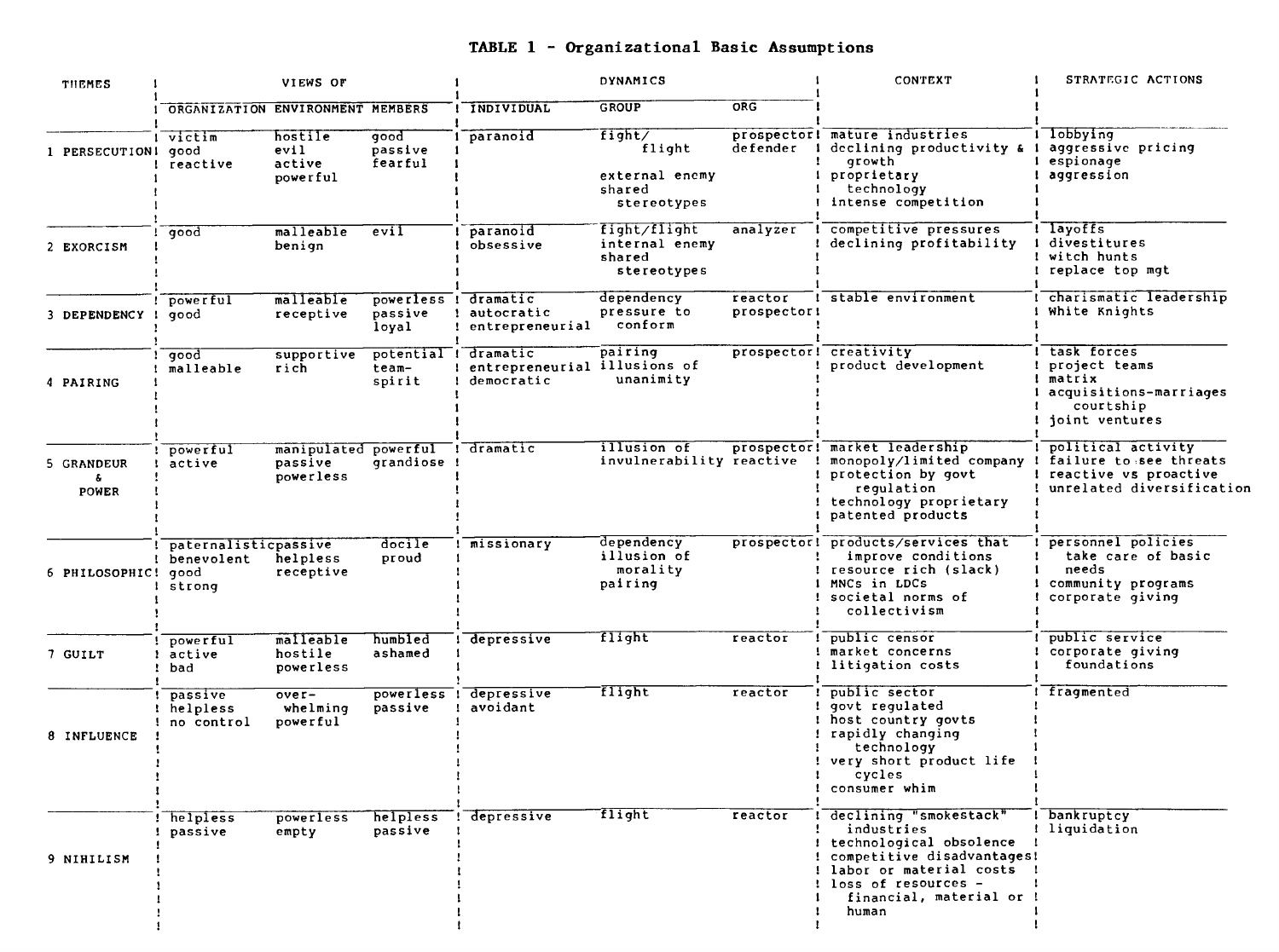|       |                                                                                   | INSEAD VORKING PAPERS SERIES                                                                                                                  | 85/17         | Manfred F.R. KETS DE<br>VRIES and Danny MILLER                 | "Personality, culture and organizatio                                                                                                   |
|-------|-----------------------------------------------------------------------------------|-----------------------------------------------------------------------------------------------------------------------------------------------|---------------|----------------------------------------------------------------|-----------------------------------------------------------------------------------------------------------------------------------------|
| 1985  |                                                                                   |                                                                                                                                               | 85/18         | Manfred F.R. KETS                                              | "The darker side of entrepreneurship"                                                                                                   |
| 85/01 | Jean DERMINE                                                                      | "The measurement of interest rate risk by<br>financial intermediaries", December 1983,                                                        |               | DE VRIES                                                       |                                                                                                                                         |
|       |                                                                                   | Revised December 1984.                                                                                                                        | 85/19         | Manfred F.R. KETS DE<br>VRIES and Dany MILLER                  | "Narcissism and leadership: an object<br>relations perspective".                                                                        |
| 85/02 | Philippe A. NAERT<br>and Els GIJSBRECHTS                                          | "Diffusion model for new product introduction<br>in existing markets".                                                                        | 85/20         | Manfred F.R. KETS DE<br>VRIES and Dany MILLER                  | "Interpreting organizational texts".                                                                                                    |
| 85/03 | Philippe A. NAERT<br>and Els GIJSBRECHTS                                          | "Towards a decision support system for<br>hierarchically allocating marketing resources                                                       | 85/21         | Hervig M. LANGOHR<br>and Claude J. VIALLET                     | "Nationalization, compensation and we                                                                                                   |
| 85/04 | Philippe A. NAERT<br>and Marcel WEVERBERGH                                        | across and within product groups".<br>"Market share specification, estimation and<br>validation: towards reconciling seemingly                |               |                                                                | transfers: France 1981-1982" 1, Final<br>July 1985.                                                                                     |
|       |                                                                                   | divergent views".                                                                                                                             | 85/22         | Herwig M. LANGOHR and<br>B. Espen ECKBO                        | "Takeover premiums, disclosure regula<br>and the market for corporate control.                                                          |
| 85/05 | Ahmet AYKAC,<br>Marcel CORSTJENS,<br>David GAUTSCHI<br>and Ira HOROWITZ           | "Estimation uncertainty and optimal<br>advertising decisions",<br>Second draft, April 1985.                                                   |               |                                                                | comparative analysis of public tender<br>controlling-block trades and minority<br>France", July 1985.                                   |
| 85/06 | Kasra FERDOVS                                                                     | "The shifting paradigms of manufacturing:<br>inventory, quality and now versatility", March                                                   | 85/23         | Manfred F.R. KETS DE<br>VRIES and Dany MILLER                  | "Barriers to adaptation: personal, cu<br>and organizational perspectives".                                                              |
|       |                                                                                   | 1985.                                                                                                                                         | 85/24         | Spyros MAKRIDAKIS                                              | "The art and science of forecasting:<br>assessment and future directions".                                                              |
| 85/07 | Kasra FERDOWS,<br>Jeffrey G. MILLER,<br>Jinchiro NAKANE and<br>Thomas E.VOLLMANN. | "Evolving manufacturing strategies in Europe,<br>Japan and North-America"                                                                     | 85/25         | Gabriel HAWAWINI                                               | "Financial innovation and recent deve<br>in the French capital markets", Octob                                                          |
| 85/08 | Spyros MAKRIDAKIS<br>and Robert CARBONE                                           | "Porecasting when pattern changes occur<br>beyond the historical data", April 1985.                                                           | 85/26         | Karel O. COOL and<br>Dan E. SCHENDEL                           | "Patterns of competition, strategic g<br>formation and the performance case of<br>pharmaceutical industry, 1963-1982",<br>October 1985. |
| 85/09 | Spyros MAKRIDAKIS<br>and Robert CARBONE                                           | "Sampling distribution of post-sample<br>forecasting errors", February 1985.                                                                  | 85/27         | Arnoud DE MEYER                                                | "European manufacturing: a comparative<br>$(1985)^n$ .                                                                                  |
| 85/10 | Jean DERMINE                                                                      | "Portfolio optimization by financial<br>intermediaries in an asset pricing model".                                                            |               |                                                                |                                                                                                                                         |
| 85/11 | Antonio M. BORGES and<br>Alfredo M. PEREIRA                                       | "Energy demand in Portuguese manufacturing: a<br>tvo-stage model".                                                                            | 1986<br>86/01 | Arnoud DE MEYER                                                | "The R & D/Production interface".                                                                                                       |
| 85/12 | Arnoud DE MEYER                                                                   | "Defining a manufacturing strategy - a survey<br>of European manufacturers".                                                                  | 86/02         | Philippe A. NAERT<br>Marcel WEVERBERGH<br>and Guido VERSWIJVEL | "Subjective estimation in integrating<br>communication budget and allocation                                                            |
| 85/13 | Arnoud DE MEYER                                                                   | "Large European manufacturers and the<br>management of R & D".                                                                                | 86/03         | Michael BRIMM                                                  | decisions: a case study", January 198<br>"Sponsorship and the diffusion of                                                              |
| 85/14 | Ahmet AYKAC,<br>Marcel CORSTJENS.<br>David GAUTSCHI and<br>Douglas L. MacLACHLAN  | "The advertising-sales relationship in the<br>U.S. cigarette industry: a comparison of<br>correlational and causality testing<br>approaches". | 86/04         | Spyros MAKRIDAKIS<br>and Michèle HIBON                         | organizational innovation: a prelimina<br>"Confidence intervals: an empirical<br>investigation for the series in the M<br>Competition". |
| 85/15 | Arnoud DE MEYER and<br>Roland VAN DIERDONCK                                       | "Organizing a technology jump or overcoming<br>the technological hurdle".                                                                     | 86/05         | Charles A. WYPLOSZ                                             | "A note on the reduction of the workw<br>July 1985.                                                                                     |
| 85/16 | Hervig M. LANGOHR and<br>Antony M. SANTOMERO                                      | "Commercial bank refinancing and economic<br>stability: an analysis of European features".                                                    |               |                                                                |                                                                                                                                         |

|             | INSEAD WORKING PAPERS SERIES                                                                                                                                                                                              | 85/17 | Manfred F.R. KETS DE<br>VRIES and Danny MILLER                 | "Personality, culture and organization".                                                                                                           |
|-------------|---------------------------------------------------------------------------------------------------------------------------------------------------------------------------------------------------------------------------|-------|----------------------------------------------------------------|----------------------------------------------------------------------------------------------------------------------------------------------------|
|             | "The measurement of interest rate risk by<br>financial intermediaries", December 1983,                                                                                                                                    | 85/18 | Manfred F.R. KETS<br>DE VRIES                                  | "The darker side of entrepreneurship".                                                                                                             |
|             | Revised December 1984.                                                                                                                                                                                                    | 85/19 | Manfred F.R. KETS DE<br>VRIES and Dany MILLER                  | "Narcissism and leadership: an object<br>relations perspective".                                                                                   |
| TS          | "Diffusion model for new product introduction<br>in existing markets".                                                                                                                                                    | 85/20 | Manfred F.R. KETS DE<br>VRIES and Dany MILLER                  | "Interpreting organizational texts".                                                                                                               |
| ΤS<br>ERGH  | "Towards a decision support system for<br>hierarchically allocating marketing resources<br>across and within product groups".<br>"Market share specification, estimation and<br>validation: towards reconciling seemingly | 85/21 | Hervig M. LANGOHR<br>and Claude J. VIALLET                     | "Nationalization, compensation and wealth<br>transfers: Prance 1981-1982" 1, Final version<br>July 1985.                                           |
|             | divergent views".                                                                                                                                                                                                         | 85/22 | Herwig M. LANGOHR and<br>B. Espen ECKBO                        | "Takeover premiums, disclosure regulations,<br>and the market for corporate control. A<br>comparative analysis of public tender offers,            |
|             | "Estimation uncertainty and optimal<br>advertising decisions",<br>Second draft, April 1985.                                                                                                                               |       |                                                                | controlling-block trades and minority buyout in<br>France", July 1985.                                                                             |
|             | "The shifting paradigms of manufacturing:                                                                                                                                                                                 | 85/23 | Manfred F.R. KETS DE<br>VRIES and Dany MILLER                  | "Barriers to adaptation: personal, cultural<br>and organizational perspectives".                                                                   |
|             | inventory, quality and now versatility", March<br>1985.                                                                                                                                                                   | 85/24 | Spyros MAKRIDAKIS                                              | "The art and science of forecasting: an<br>assessment and future directions".                                                                      |
| ınd<br>۱.   | "Evolving manufacturing strategies in Europe,<br>Japan and North-America"                                                                                                                                                 | 85/25 | Gabriel HAWAWINI                                               | "Financial innovation and recent developments<br>in the French capital markets", October 1985.                                                     |
| E.          | "Porecasting when pattern changes occur<br>beyond the historical data", April 1985.                                                                                                                                       | 85/26 | Karel O. COOL and<br>Dan E. SCHENDEL                           | "Patterns of competition, strategic group<br>formation and the performance case of the US<br>pharmaceutical industry, 1963-1982",<br>October 1985. |
| IE.         | "Sampling distribution of post-sample<br>forecasting errors", February 1985.                                                                                                                                              | 85/27 | Arnoud DE MEYER                                                | "European manufacturing: a comparative study<br>$(1985)^n$ .                                                                                       |
|             | "Portfolio optimization by financial<br>intermediaries in an asset pricing model".                                                                                                                                        | 1986  |                                                                |                                                                                                                                                    |
| i and<br>A. | "Energy demand in Portuguese manufacturing: a<br>tvo-stage model".                                                                                                                                                        | 86/01 | Arnoud DE MEYER                                                | "The R & D/Production interface".                                                                                                                  |
|             | "Defining a manufacturing strategy - a survey<br>of European manufacturers".                                                                                                                                              | 86/02 | Philippe A. NAERT<br>Marcel WEVERBERGH<br>and Guido VERSWIJVEL | "Subjective estimation in integrating<br>communication budget and allocation<br>decisions: a case study", January 1986.                            |
|             | "Large European manufacturers and the<br>management of R & D".                                                                                                                                                            | 86/03 | Michael BRIMM                                                  | "Sponsorship and the diffusion of<br>organizational innovation: a preliminary view".                                                               |
| ıd<br>:HLAN | "The advertising-sales relationship in the<br>U.S. cigarette industry: a comparison of<br>correlational and causality testing<br>approaches".                                                                             | 86/04 | Spyros MAKRIDAKIS<br>and Michèle HIBON                         | "Confidence intervals: an empirical<br>investigation for the series in the M-<br>Competition".                                                     |
| ınd<br>NCK  | "Organizing a technology jump or overcoming<br>the technological hurdle".                                                                                                                                                 | 86/05 | Charles A. WYPLOSZ                                             | "A note on the reduction of the workweek",<br>July 1985.                                                                                           |
|             |                                                                                                                                                                                                                           |       |                                                                |                                                                                                                                                    |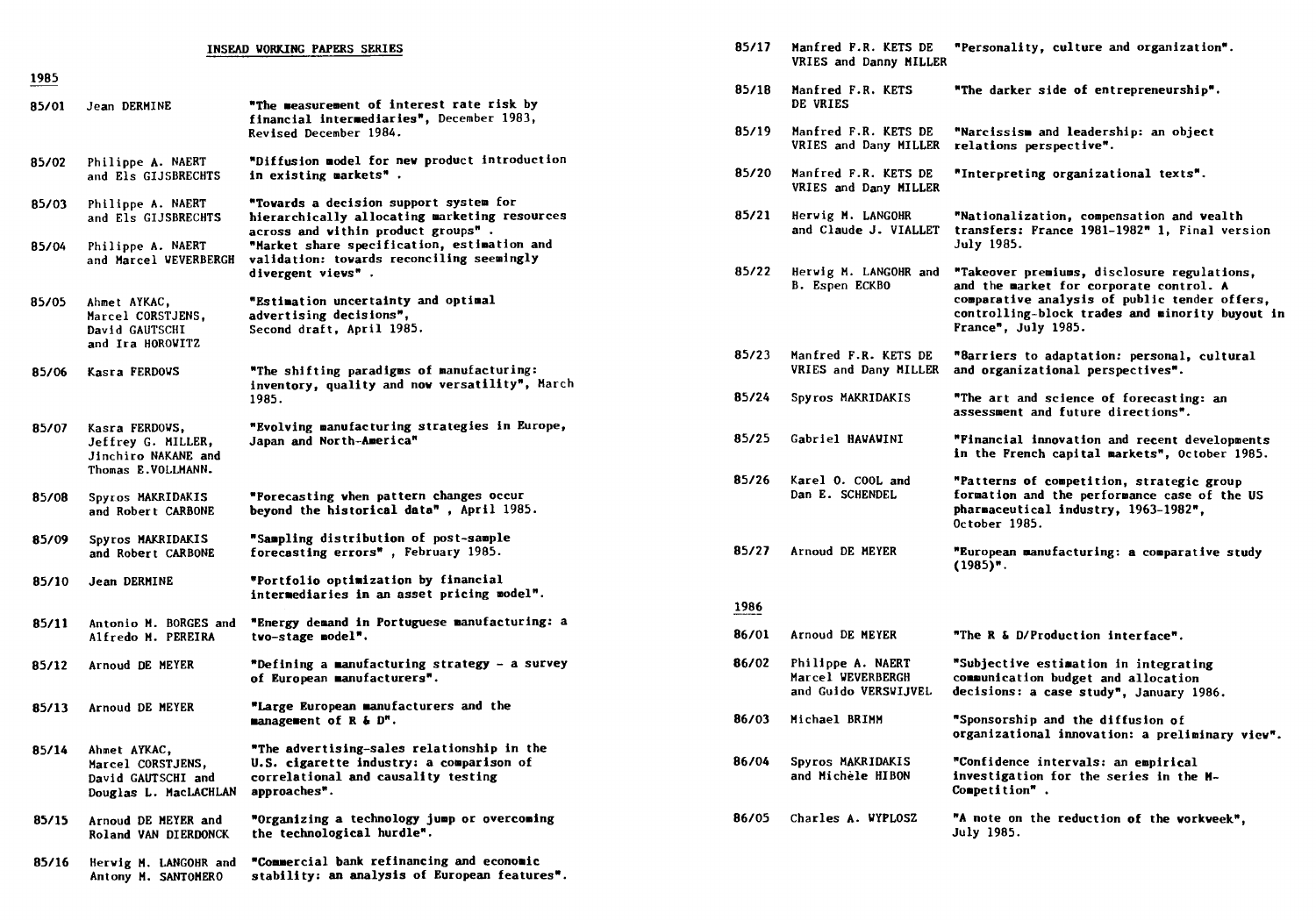| 86/06 | Francesco GIAVAZZI,<br>Jeff R. SHEEN and<br>Charles A. WYPLOSZ         | "The real exchange rate and the fiscal<br>aspects of a natural resource discovery",<br>Revised version: February 1986.                                            |
|-------|------------------------------------------------------------------------|-------------------------------------------------------------------------------------------------------------------------------------------------------------------|
| 86/07 | Douglas L. MacLACHLAN<br>and Spyros MAKRIDAKIS                         | "Judgmental biases in sales forecasting",<br>February 1986.                                                                                                       |
| 86/08 | José de la TORRE and<br>David H. NECKAR                                | "Forecasting political risks for<br>international operations", Second Draft:<br>March 3, 1986.                                                                    |
| 86/09 |                                                                        | Philippe C. HASPESLAGH "Conceptualizing the strategic process in<br>diversified firms: the role and nature of the<br>corporate influence process", February 1986. |
| 86/10 | R. MOENART,<br>Arnoud DE MEYER.<br>J. BARBE and<br>D. DESCHOOLMEESTER. | "Analysing the issues concerning<br>technological de-maturity".                                                                                                   |
| 86/11 | Philippe A. NAERT<br>and Alain BULTEZ                                  | "From "Lydiametry" to "Pinkhamization":<br>misspecifying advertising dynamics rarely<br>affects profitability".                                                   |
| 86/12 | Roger BETANCOURT<br>and David GAUTSCHI                                 | "The economics of retail firms", Revised<br>April 1986.                                                                                                           |
| 86/13 | S.P. ANDERSON<br>and Damien J. NEVEN                                   | "Spatial competition à la Cournot".                                                                                                                               |
| 86/14 | Charles WALDMAN                                                        | "Comparaison internationale des marges brutes<br>du commerce", June 1985.                                                                                         |
| 86/15 | Mihkel TOMBAK and<br>Arnoud DE MEYER                                   | "How the managerial attitudes of firms with<br>PMS differ from other manufacturing firms:<br>survey results", June 1986.                                          |
| 86/16 | B. Espen ECKBO and<br>Herwig M. LANGOHR                                | "Les primes des offres publiques, la note<br>d'information et le marché des transferts de<br>contrôle des sociétés".                                              |
| 86/17 | David B. JEMISON                                                       | "Strategic capability transfer in acquisition<br>integration", May 1986.                                                                                          |
| 86/18 | James TEBOUL<br>and V. MALLERET                                        | "Towards an operational definition of<br>services", 1986.                                                                                                         |
| 86/19 | Rob R. WEITZ                                                           | "Nostradamus: a knowledge-based forecasting<br>advisor".                                                                                                          |
| 86/20 | Albert CORHAY,<br>Gabriel HAWAWINI<br>and Pierre A. MICHEL             | "The pricing of equity on the London stock<br>exchange: seasonality and size premium",<br>June 1986.                                                              |
| 86/21 | Albert CORHAY,<br>Gabriel A. HAWAWINI<br>and Pierre A. MICHEL          | "Risk-premia seasonality in U.S. and European<br>equity markets", February 1986.                                                                                  |
|       |                                                                        |                                                                                                                                                                   |

| 86/22 | Albert CORHAY,<br>Gabriel A. HAWAWINI<br>and Pierre A. MICHEL                   | "Seasonality in the risk-return relationships<br>some international evidence", July 1986.                                                           |
|-------|---------------------------------------------------------------------------------|-----------------------------------------------------------------------------------------------------------------------------------------------------|
| 86/23 | Arnoud DE MEYER                                                                 | "An exploratory study on the integration of<br>information systems in manufacturing",<br>July 1986.                                                 |
| 86/24 | David GAUTSCHI<br>and Vithala R. RAO                                            | "A methodology for specification and<br>aggregation in product concept testing",<br>July 1986.                                                      |
| 86/25 | H. Peter GRAY<br>and Ingo WALTER                                                | "Protection", August 1986.                                                                                                                          |
| 86/26 | Barry EICHENGREEN<br>and Charles WYPLOSZ                                        | "The economic consequences of the Franc<br>Poincare", September 1986.                                                                               |
| 86/27 | Karel COOL<br>and Ingemar DIERICKX                                              | "Negative risk-return relationships in<br>business strategy: paradox or truism?",<br>October 1986.                                                  |
| 86/28 | Manfred KETS DE<br>VRIES and Danny MILLER                                       | "Interpreting organizational texts.                                                                                                                 |
| 86/29 | Manfred KETS DE VRIES                                                           | "Why follow the leader?".                                                                                                                           |
| 86/30 | Manfred KETS DE VRIES                                                           | "The succession game: the real story.                                                                                                               |
| 86/31 | Arnoud DE MEYER                                                                 | "Plexibility: the next competitive battle",<br>October 1986.                                                                                        |
| 86/31 | Arnoud DE MEYER,<br>Jinichiro NAKANE,<br>Jeffrey G. MILLER<br>and Kasra FERDOWS | "Plexibility: the next competitive battle",<br>Revised Version: March 1987                                                                          |
| 86/32 | Karel COOL<br>and Dan SCHENDEL                                                  | Performance differences among strategic group<br>members", October 1986.                                                                            |
| 86/33 | Ernst BALTENSPERGER<br>and Jean DERMINE                                         | "The role of public policy in insuring<br>financial stability: a cross-country,<br>comparative perspective", August 1986, Revised<br>November 1986. |
| 86/34 | Philippe HASPESLAGH<br>and David JEMISON                                        | "Acquisitions: myths and reality",<br>July 1986.                                                                                                    |
| 86/35 | Jean DERMINE                                                                    | "Measuring the market value of a bank, a<br>primer", November 1986.                                                                                 |
| 86/36 | Albert CORHAY and<br>Gabriel HAWAWINI                                           | "Seasonality in the risk-return relationship:<br>some international evidence", July 1986.                                                           |
| 86/37 | David GAUTSCHI and<br>Roger BETANCOURT                                          | "The evolution of retailing: a suggested<br>economic interpretation".                                                                               |
| 86/38 | Gabriel HAWAWINI                                                                | "Financial innovation and recent developments<br>in the French capital markets", Updated:<br>September 1986.                                        |